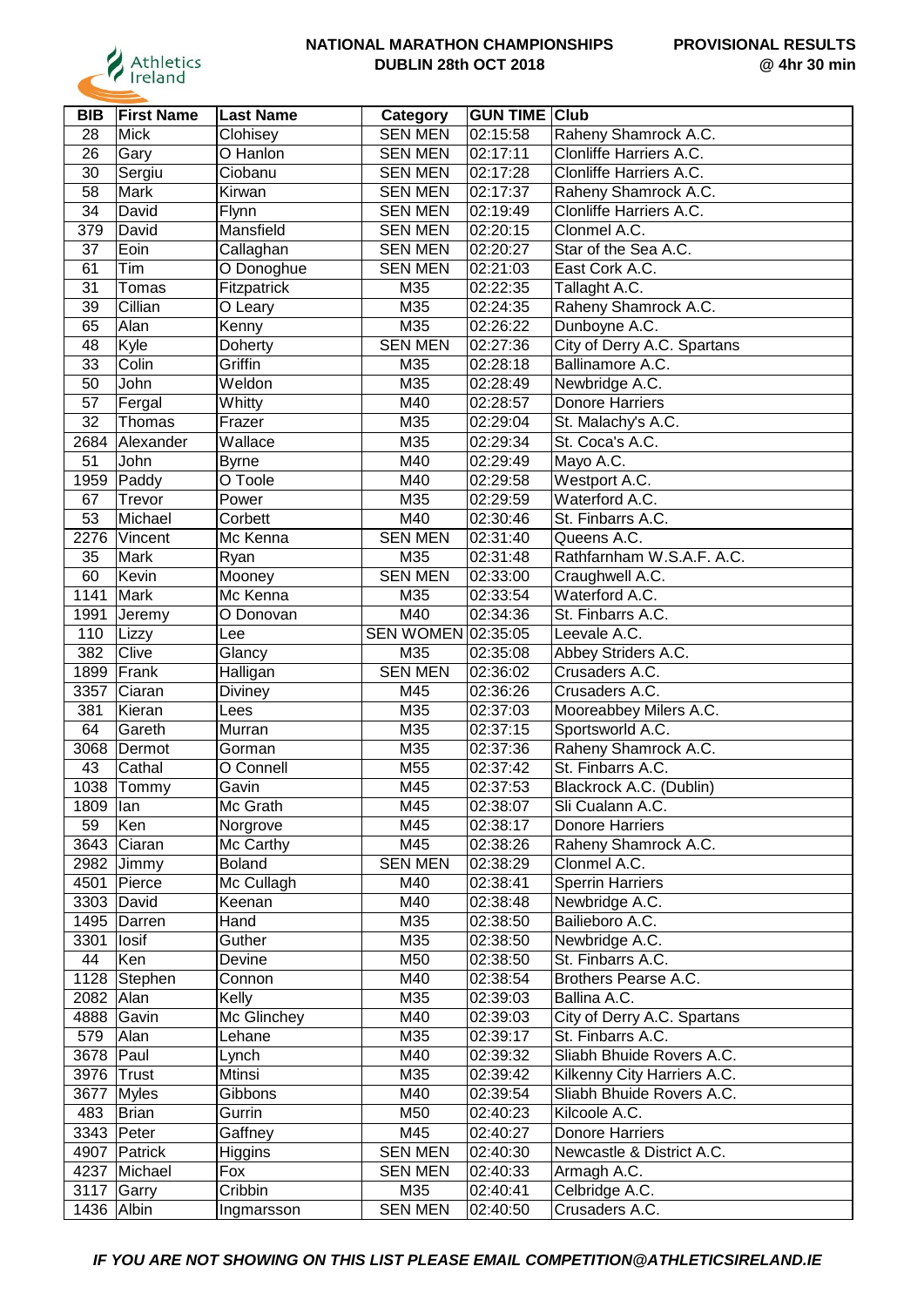

| <b>BIB</b>  | <b>First Name</b> | <b>Last Name</b> | Category                  | <b>GUN TIME Club</b>   |                                    |
|-------------|-------------------|------------------|---------------------------|------------------------|------------------------------------|
| 2107        | Graham            | Swords           | M35                       | 02:41:00               | East Cork A.C.                     |
| 1797        | Stephen           | Kelly            | M40                       | 02:41:12               | Drogheda & District A.C.           |
| 120         | Caitriona         | Jennings         | <b>SEN WOMEN 02:41:17</b> |                        | Letterkenny A.C.                   |
| 3932        | Brian             | Martin           | M35                       | 02:41:20               | Drogheda & District A.C.           |
| 2077        | Rory              | O Sullivan       | M40                       | 02:41:31               | St. Finbarrs A.C.                  |
| 1881        | Damien            | Byrne            | M40                       | 02:42:02               | Kilcoole A.C.                      |
| 470         | Darren            | Cullen           | <b>SEN MEN</b>            | 02:42:16               | Kilcoole A.C.                      |
| 2036        | Brian             | Lenihan          | M35                       | 02:42:23               | Blackrock A.C. (Dublin)            |
| 1449        | Derek             | Griffin          | M35                       | $\overline{0}$ 2:42:45 | Hacketstown A.C.                   |
| 803         | Vivian            | Foley            | M45                       | 02:42:58               | Eagle A.C.                         |
| 3596        | David             | Tiernan          | M40                       | 02:43:13               | Mayo A.C.                          |
| 3158        | Raymond           | Carolan          | M40                       | 02:43:25               | Shercock A.C.                      |
| 383         | David             | Craig            | M40                       | 02:43:40               | Bandon A.C.                        |
| 3644        | Christopher       | Muldoon          | M40                       | 02:43:42               | <b>Donore Harriers</b>             |
| 1590        | David             | Ryan             | M45                       | 02:43:47               | Clonmel A.C.                       |
| 633         | Gary              | Crossan          | M45                       | 02:43:50               | Brothers Pearse A.C.               |
| 3488        | Aidan             | Mc Moreland      | M35                       | 02:43:53               | North Sligo A.C.                   |
| 4552        | David             | Hickey           | M35                       | 02:43:58               | Westport A.C.                      |
| 2857        | Jonathan          | Murphy           | <b>SEN MEN</b>            | 02:44:01               | Leevale A.C.                       |
| 2405        | Gavin             | Kelly            | M40                       | 02:44:31               | Newbridge A.C.                     |
| 3060        | Stephen           | O Sullivan       | M35                       | 02:44:32               | Brothers Pearse A.C.               |
| 1250        | Matthew           | Collins          | <b>SEN MEN</b>            | 02:44:34               | Portmarnock A.C.                   |
| 1714        | Niall             | Porter           | M35                       | 02:44:34               | Beechmount Harriers A.C.           |
| 4985        | Paul              | Finnegan         | M35                       | 02:44:44               | Armagh A.C.                        |
| 1450        | lan               | O Reilly         | M40                       | 02:45:08               | Brothers Pearse A.C.               |
| 3666        | Ruaidhri          | Nolan            | M35                       | 02:45:24               | Drogheda & District A.C.           |
| 3379        | David             | Kehoe            | M50                       | 02:45:42               | Slaney Olympic A.C.                |
| 1599        | Conaill           | Cooper           | M35                       | 02:45:53               | Slaney Olympic A.C.                |
| 1868        | Rob               | Carey            | M35                       | 02:45:54               | Blackrock A.C. (Dublin)            |
| 4861        | Cathal            | O Reilly         | M40                       | 02:46:11               | Loughrea A.C.                      |
| 4757        | Paul              | Griffin          | M45                       | 02:46:23               | Lifford Strabane A.C.              |
| 2410        | Seamus            | Clancy           | M40                       | 02:46:31               | Dundrum South Dublin A.C. (Dublin) |
| 2079        | Michael           | <b>Byrne</b>     | M35                       | 02:46:32               | St. Catherine's A.C.               |
| 3571        | Damien            | Kennedy          | M40                       | 02:46:43               | Sligo A.C.                         |
| 2922        | Jason             | Reid             | M35                       | 02:46:43               | Rathfarnham W.S.A.F. A.C.          |
| 2427 John   |                   | O Brien          | M45                       | 02:46:44               | Ballymore Cobh A.C.                |
| 3740 Colin  |                   | Murphy           | M40                       | 02:46:48               | Blackrock A.C. (Dublin)            |
|             | 3485 Philip       | Hennessy         | M45                       | 02:46:49               | <b>Donore Harriers</b>             |
| 4455 Gary   |                   | Clerkin          | M45                       | 02:46:54               | Grange/Fermoy A.C.                 |
| $2154$ John |                   | Murphy           | M45                       | 02:46:55               | Grange/Fermoy A.C.                 |
| 1257        | Micheal           | O Brien          | M40                       | 02:47:00               | Tullamore Harriers A.C.            |
|             | 2993 Stephen      | O Donnell        | <b>SEN MEN</b>            | 02:47:02               | Sportsworld A.C.                   |
| 1464 Marc   |                   | Augustin         | M35                       | 02:47:13               | Le Cheile A.C.                     |
| 3452        | Niall             | Lynch            | M45                       | 02:47:16               | <b>Donore Harriers</b>             |
| 4119        | John              | Fitzgibbon       | M35                       | 02:47:19               | Thurles Crokes A.C.                |
| 4444        | Kevin             | Ward             | M45                       | 02:47:29               | Longford A.C.                      |
| 3238        | Hugh              | Hunt             | M40                       | 02:47:30               | Blackrock A.C. (Dublin)            |
| 3050        | Davif             | Sweeney          | M40                       | 02:47:42               | St. Michael's A.C.                 |
| 62          | Robert            | Cross            | M45                       | 02:47:47               | Crusaders A.C.                     |
| 119         | Jill              | Hodgins          | SEN WOMEN 02:47:53        |                        | Leevale A.C.                       |
| 1110        | Damian            | Kelly            | M40                       | 02:47:54               | Brothers Pearse A.C.               |
|             | 1016 David        | Proctor          | M35                       | 02:47:58               | <b>Willowfield Harriers</b>        |
|             | 3314 Robert       | Frewen           | <b>SEN MEN</b>            | 02:48:14               | Raheny Shamrock A.C.               |
| 2168        | Shane             | O Donnell        | M40                       | 02:48:16               | Tír Chonaill A.C.                  |
|             | 4680 Donal        | Egan             | M35                       | 02:48:19               | North Sligo A.C.                   |
|             | 2124 Peter        | Madden           | M45                       | 02:48:23               | Templemore A.C.                    |
|             | 2598 James        | Brannigan        | M40                       | 02:48:25               | Armagh A.C.                        |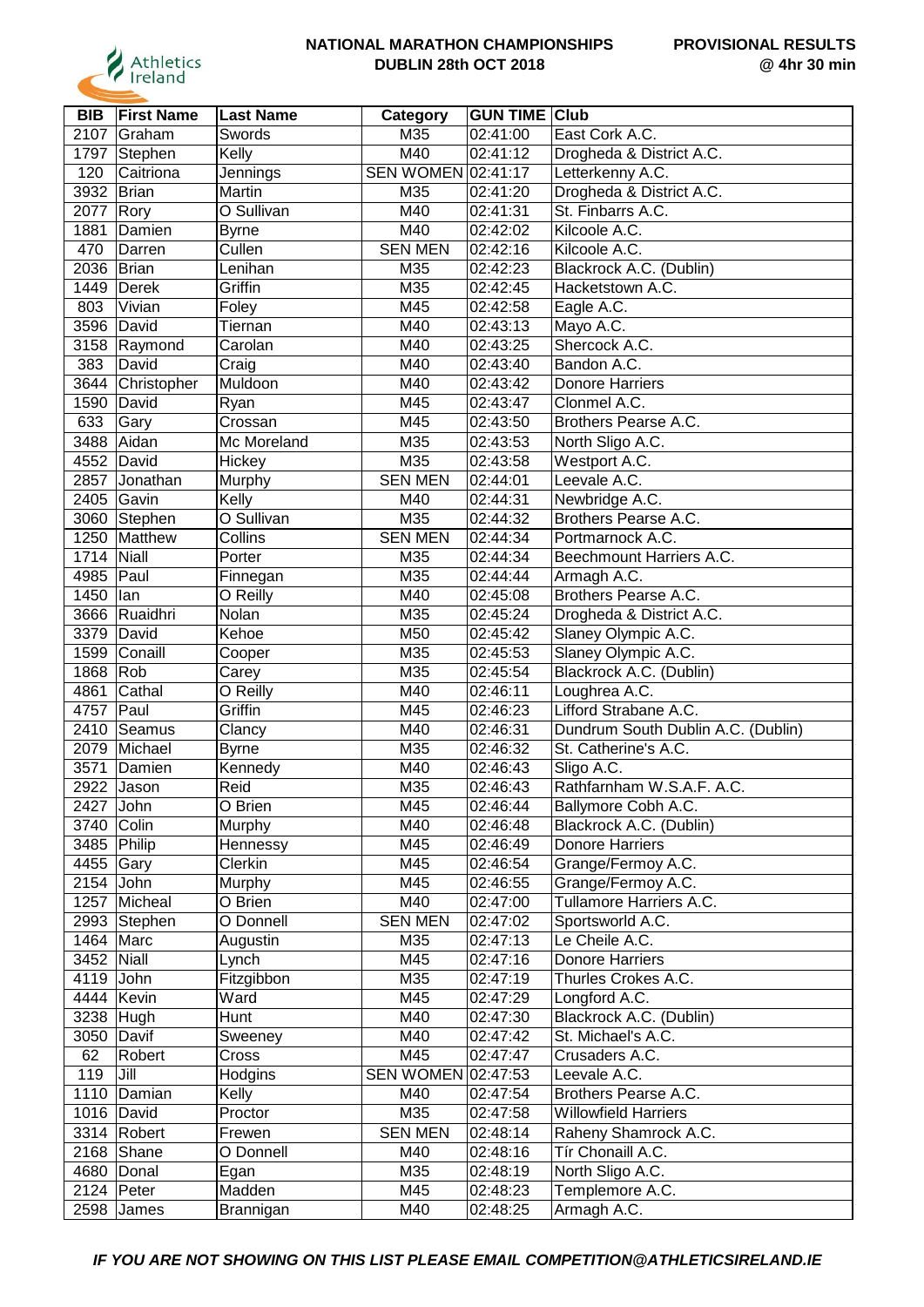

| <b>BIB</b> | <b>First Name</b> | <b>Last Name</b>   | Category           | <b>GUN TIME</b>        | <b>Club</b>                        |
|------------|-------------------|--------------------|--------------------|------------------------|------------------------------------|
| 3627       | Ciaran            | Aylward            | M35                | 02:48:26               | Rathfarnham W.S.A.F. A.C.          |
| 4007       | Sean              | Murphy             | M45                | 02:48:32               | Trim A.C.                          |
| 651        | Liam              | Ryan               | M45                | 02:48:37               | Carrick Aces A.C.                  |
| 3767       | Gavin             | Curran             | M35                | 02:48:42               | Liffey Valley A.C.                 |
| 1575       | John              | Whiriskey          | M35                | 02:48:45               | South Galway A.C.                  |
| 535        | David             | Staunton           | <b>SEN MEN</b>     | 02:48:51               | Clara A.C.                         |
| 4633       | $\vert$ Ryhan     | O Halloran         | <b>SEN MEN</b>     | 02:49:27               | St. Finbarrs A.C.                  |
| 1252       | Liam              | Dunne              | M35                | 02:49:35               | Rathfarnham W.S.A.F. A.C.          |
| 3896       | Simon             | Monds              | M35                | 02:49:39               | Liffey Valley A.C.                 |
| 2575       | Malcolm           | Mc Gee             | M40                | 02:49:42               | Inishowen A.C.                     |
| 1861       | Andrew            | <b>Brett</b>       | M35                | 02:49:58               | Sportsworld A.C.                   |
| 4214       | Colm              | Cassidy            | <b>SEN MEN</b>     | 02:50:12               | Raheny Shamrock A.C.               |
| 3406       | Paul              | Moran              | M40                | 02:50:13               | Kilkenny City Harriers A.C.        |
| 4716       | Damian            | Kenneally          | M35                | 02:50:19               | Eagle A.C.                         |
| 3067       | Kevin             | Curran             | M35                | 02:50:26               | Sportsworld A.C.                   |
| 115        | Jane-Ann          | Meehan             | F35                | 02:50:31               | Galway City Harriers A.C.          |
| 2031       | Paddy             | O Donnell          | <b>SEN MEN</b>     | 02:50:39               | City of Derry A.C. Spartans        |
| 3287       | Michael           | Murphy             | <b>SEN MEN</b>     | 02:50:41               | Tallaght A.C.                      |
| 1345       | Thomas            | Moore              | M35                | 02:50:48               | Sli Cualann A.C.                   |
| 1002       | David             | Daly               | M35                | 02:50:53               | Skerries A.C.                      |
| 1001       | Keith             | Downey             | M50                | 02:50:54               | Skerries A.C.                      |
| 4475       | Pedro             | Lopez              | M40                | 02:51:03               | Celbridge A.C.                     |
| 575        | Andy              | Hayes              | M35                | 02:51:06               | Kilcoole A.C.                      |
| 160        | Declan            | Ryan               | M35                | 02:51:13               | Thurles Crokes A.C.                |
| 3975       | Martin            | Doyle              | M40                | 02:51:13               | Sportsworld A.C.                   |
| 2485       | David             | Conway             | M40                | 02:51:19               | Westport A.C.                      |
| 1022       | Karl              | Fitzgerald         | M35                | 02:51:25               | Le Cheile A.C.                     |
| 1530       | David             | Callaghan          | <b>SEN MEN</b>     | 02:51:27               | Tallaght A.C.                      |
| 4687       | Paul              | Fitzgerald         | M35                | 02:51:37               | Limerick A.C.                      |
| 3389       | Colm              | Murray             | M50                | 02:51:39               | Rathfarnham W.S.A.F. A.C.          |
| 3305       | Eric              | <b>Boland</b>      | M40                | 02:51:43               | Newbridge A.C.                     |
| 4771       | Paul              | Gallagher          | M35                | 02:51:45               | St. Finbarrs A.C.                  |
| 2005       | Seán              | <b>Burke</b>       | M45                | 02:51:48               | Tuam A.C.                          |
| 3982       | Liam              | Grogan             | M40                | 02:51:49               | Naas A.C.                          |
| 4618 Nigel |                   | O Flaherty         | M40                | 02:51:56               | Clonmel A.C.                       |
| 4021 Colm  |                   | Cunningham         | M40                | 02:51:58               | Dundrum South Dublin A.C. (Dublin) |
| 2838 John  |                   | Robinson           | M40                | 02:52:08               | Ballymena Runners A.C.             |
|            | 4033 Conor        |                    | M40                | 02:52:09               | Kilkenny City Harriers A.C.        |
| 3973       |                   | Bolger<br>Mullen   | <b>SEN MEN</b>     | 02:52:10               | Clonliffe Harriers A.C.            |
| 3431       | David             | Lawlor             | M40                | 02:52:12               | Crusaders A.C.                     |
|            | Derek             |                    | M35                |                        | Rathfarnham W.S.A.F. A.C.          |
| 1123       | Gael              | Hernandez<br>Melia | SEN WOMEN 02:52:20 | 02:52:15               |                                    |
| 121        | Adrianna          |                    |                    |                        | Longford A.C.<br>Annadale Striders |
|            | 1706 Ciaran       | Mc Kendry          | M35                | $\overline{0}$ 2:52:21 |                                    |
| 3147       | $\vert$ Ray       | Kenny              | M40                | 02:52:22               | Sli Cualann A.C.                   |
|            | 2620   Fergus     | Collis             | M35                | 02:52:27               | Dundrum South Dublin A.C. (Dublin) |
| 123        | Sorcha            | Kearney            | F40                | 02:52:29               | St. Finbarrs A.C.                  |
| 3826       | Philip            | Niland             | M40                | 02:52:35               | Celbridge A.C.                     |
| 3084       | Warren            | Donnelly           | M40                | 02:52:35               | Balbriggan & District A.C          |
|            | 3055 Peter        | O Farrell          | M40                | 02:52:36               | Rathfarnham W.S.A.F. A.C.          |
| 2788       | John              | Heaphy             | <b>SEN MEN</b>     | 02:52:42               | Lios Tuathail A.C.                 |
| 508        | John              | Mc Menamin         | M35                | 02:52:46               | Metro/St. Brigid's A.C.            |
| 466        | Paul              | O Brien            | M35                | 02:52:47               | Kilcoole A.C.                      |
| 2067       | Raymond           | Ryan               | M40                | 02:52:47               | Tullamore Harriers A.C.            |
|            | 3376 Stephen      | Dignam             | M40                | 02:52:47               | Blayney Rockets A.C.               |
| 4411       | Conor             | Delaney            | M40                | 02:52:49               | Clonliffe Harriers A.C.            |
|            | 1866 Ernest       | Asensio            | M40                | 02:52:59               | Trim A.C.                          |
|            | 1160 Padraig      | Fitzpatrick        | M40                | 02:53:03               | Brothers Pearse A.C.               |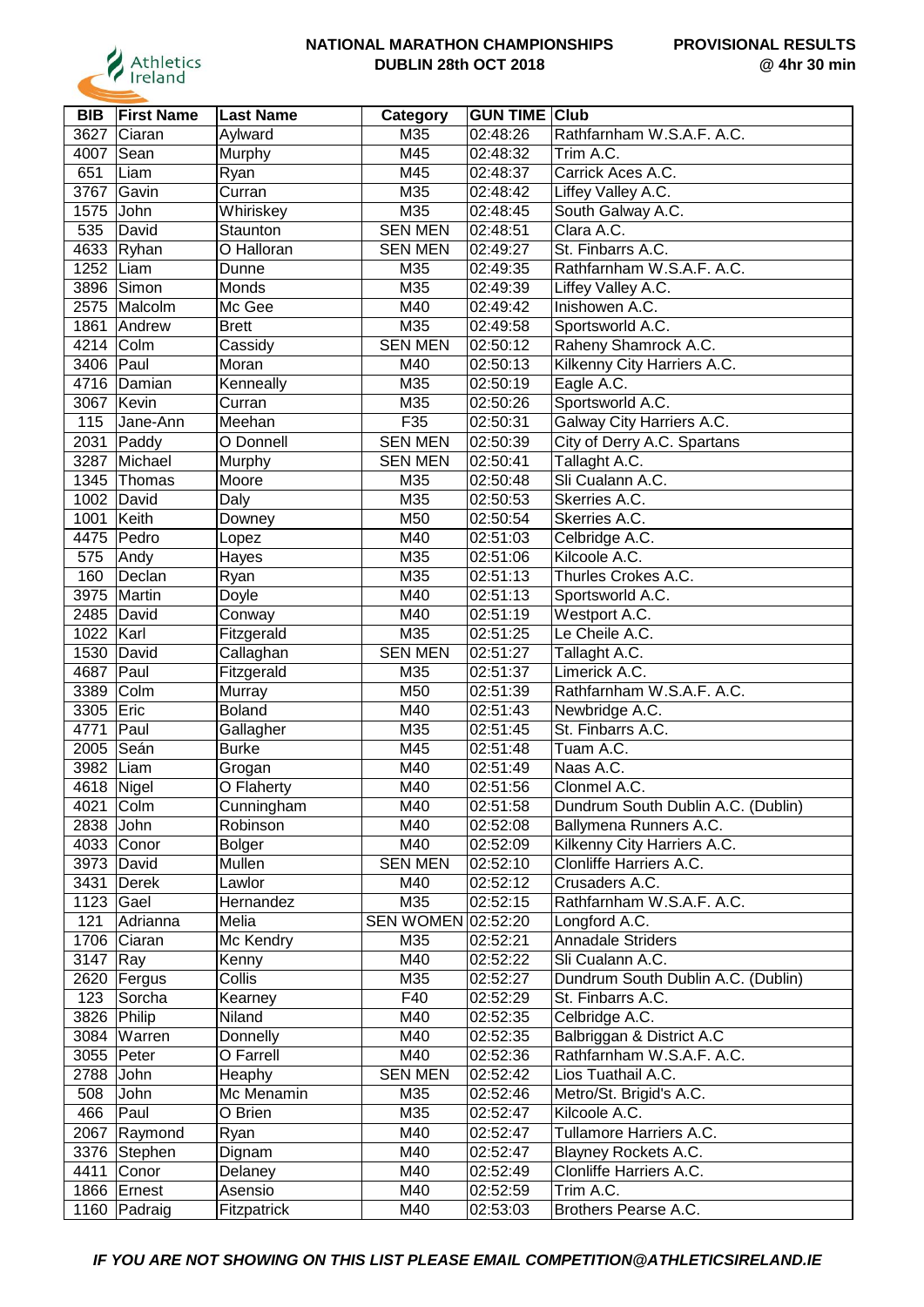

| <b>BIB</b> | <b>First Name</b> | <b>Last Name</b> | Category         | <b>GUN TIME Club</b> |                                             |
|------------|-------------------|------------------|------------------|----------------------|---------------------------------------------|
| 3673       | Paul G            | Ryan             | M45              | 02:53:05             | Newbridge A.C.                              |
| 2978       | Adam              | Ferguson         | <b>SEN MEN</b>   | 02:53:07             | North Down A.C.                             |
| 4717       | Donal             | Dowling          | M40              | 02:53:15             | Eagle A.C.                                  |
| 1053       | Terry             | <b>Brady</b>     | M35              | 02:53:18             | Dunshaughlin A.C.                           |
| 4492       | Colin             | Drain            | M40              | 02:53:21             | Beechmount Harriers A.C.                    |
| 1810       | Tony              | <b>Barry</b>     | M35              | 02:53:22             | <b>Donore Harriers</b>                      |
| 3923       | Jeff              | Ennis            | <b>SEN MEN</b>   | 02:53:27             | Fr. Murphy A.C.                             |
| 736        | Dwayne            | Flynn            | M35              | 02:53:34             | Mayo A.C.                                   |
| 2097       | Fergal            | Mc Gee           | <b>SEN MEN</b>   | 02:53:34             | Rosses A.C.                                 |
| 3690       | Evan              | Mc Cormack       | M35              | 02:53:42             | Mullingar Harriers A.C.                     |
| 2132       | David             | <b>Browne</b>    | M35              | 02:53:45             | Newbridge A.C.                              |
| 763        | Padraig           | Kelly            | M40              | 02:53:50             | North Sligo A.C.                            |
| 4464       | Mark              | Collins          | M35              | 02:53:57             | Grange/Fermoy A.C.                          |
| 2022       | Greg              | Lundon           | M40              | 02:54:01             | South Galway A.C.                           |
| 113        | Zola              | Flynn            | <b>SEN WOMEN</b> | 02:54:04             | Calry A.C.                                  |
| 2003       | Joseph            | O Brien          | M35              | 02:54:14             | Dooneen A.C.                                |
| 1052       | Joe               | Kelly            | M45              | 02:54:20             | Sli Cualann A.C.                            |
| 3112       | Shane             | Carton           | M40              | 02:54:21             | Tallaght A.C.                               |
| 1089       | Robert            | Murphy           | M40              | 02:54:26             | Sli Cualann A.C.                            |
| 4653       | Trevor            | Leen             | M40              | 02:54:30             | An Riocht A.C.                              |
|            |                   |                  |                  | 02:54:32             |                                             |
| 2105       | Steven            | Loughlin         | M40              |                      | Newbridge A.C.<br>Sliabh Bhuide Rovers A.C. |
| 533        | Martin            | <b>Askins</b>    | M35              | 02:54:35             |                                             |
| 2740       | Daragh            | Bell             | M35              | 02:54:41             | Raheny Shamrock A.C.                        |
| 1872       | Maurice           | Mc Dermott       | M35              | 02:54:42             | Lusk A.C.                                   |
| 2909       | Conor             | Hogarth          | <b>SEN MEN</b>   | 02:54:43             | Co Antrim Harriers                          |
| 2428       | Kenneth           | Nugent           | <b>SEN MEN</b>   | 02:54:54             | <b>Donore Harriers</b>                      |
| 1537       | Donal             | Mulligan         | M45              | 02:55:02             | Longford A.C.                               |
| 3925       | Aidan             | Campbell         | M50              | 02:55:15             | Blayney Rockets A.C.                        |
| 3091       | Stephen           | Quinn            | <b>SEN MEN</b>   | 02:55:22             | <b>Slieve Gullion Runners</b>               |
| 3813       | Ronan             | Hartnett         | M40              | 02:55:23             | Balbriggan & District A.C                   |
| 2719       | David             | Kearins          | M45              | 02:55:28             | Sligo A.C.                                  |
| 1109       | Philip            | Doyle            | M45              | 02:55:28             | Brothers Pearse A.C.                        |
| 3679       | Derek             | Herbage          | M45              | 02:55:35             | Croghan A.C.                                |
| 3034       | Jason             | Corbett          | M40              | 02:55:39             | Dunboyne A.C.                               |
| 2284       | lan               | Cleland          | <b>SEN MEN</b>   | 02:55:44             | Co Antrim Harriers                          |
|            | 1296 David        | O Callaghan      | M35              | 02:55:49             | Tallaght A.C.                               |
| 2157       | John              | Nolan            | M45              | 02:55:51             | Mayo A.C.                                   |
| 1596 Mike  |                   | Kerrins          | M45              | 02:56:02             | Loughrea A.C.                               |
| 2146       | Owen              | Ryan             | M50              | 02:56:07             | Templemore A.C.                             |
| 56         | Louis             | Mc Carthy        | M35              | 02:56:09             | Rathfarnham W.S.A.F. A.C.                   |
| 1867       | Quinton           | <b>Bourke</b>    | M40              | 02:56:10             | Trim A.C.                                   |
| 2126       | Sean              | Percy            | M45              | 02:56:18             | Templemore A.C.                             |
|            | 3346 Brendan      | Kearney          | M35              | 02:56:28             | Le Cheile A.C.                              |
| 4889       | Mark              | Gibney           | M40              | 02:56:32             | City of Derry A.C. Spartans                 |
| 1259       | Tara              | Kennedy          | F40              | 02:56:34             | Raheny Shamrock A.C.                        |
| 1670       | $\vert$ Ray       | Cunningham       | M45              | 02:56:35             | Brothers Pearse A.C.                        |
| 3423       | Finbar            | O Grady          | <b>SEN MEN</b>   | 02:56:45             | Kilmurray/Ibrick/N.Clare A.C.               |
| 2348       | Graham            | <b>Bourne</b>    | M40              | 02:56:46             | Kilkenny City Harriers A.C.                 |
| 1344       | Dermot            | Faughnan         | M40              | 02:56:48             | Marathon Club Ireland                       |
| 4621       | Allan             | Carr             | M35              | 02:56:56             | St. Catherine's A.C.                        |
| 3799       | Philip            | Callaghan        | M45              | 02:56:59             | Inishowen A.C.                              |
| 4131       | Jim               | O Malley         | M40              | 02:57:01             | Sliabh Bhuide Rovers A.C.                   |
| 3412 Phil  |                   | Adams            | M40              | 02:57:04             | Le Cheile A.C.                              |
|            | 2033 Frank        | Cunningham       | <b>SEN MEN</b>   | 02:57:10             | Newcastle & District A.C.                   |
| 1287       | Paddy             | Mc Cormack       | M40              | 02:57:11             | Blackrock A.C. (Dublin)                     |
|            | 4753 Michael      | Mc Grinder       | M50              | 02:57:15             | Lifford Strabane A.C.                       |
|            | 3484 Stephen      | O Kennedy        | <b>SEN MEN</b>   | 02:57:19             | Bray Runners A.C.                           |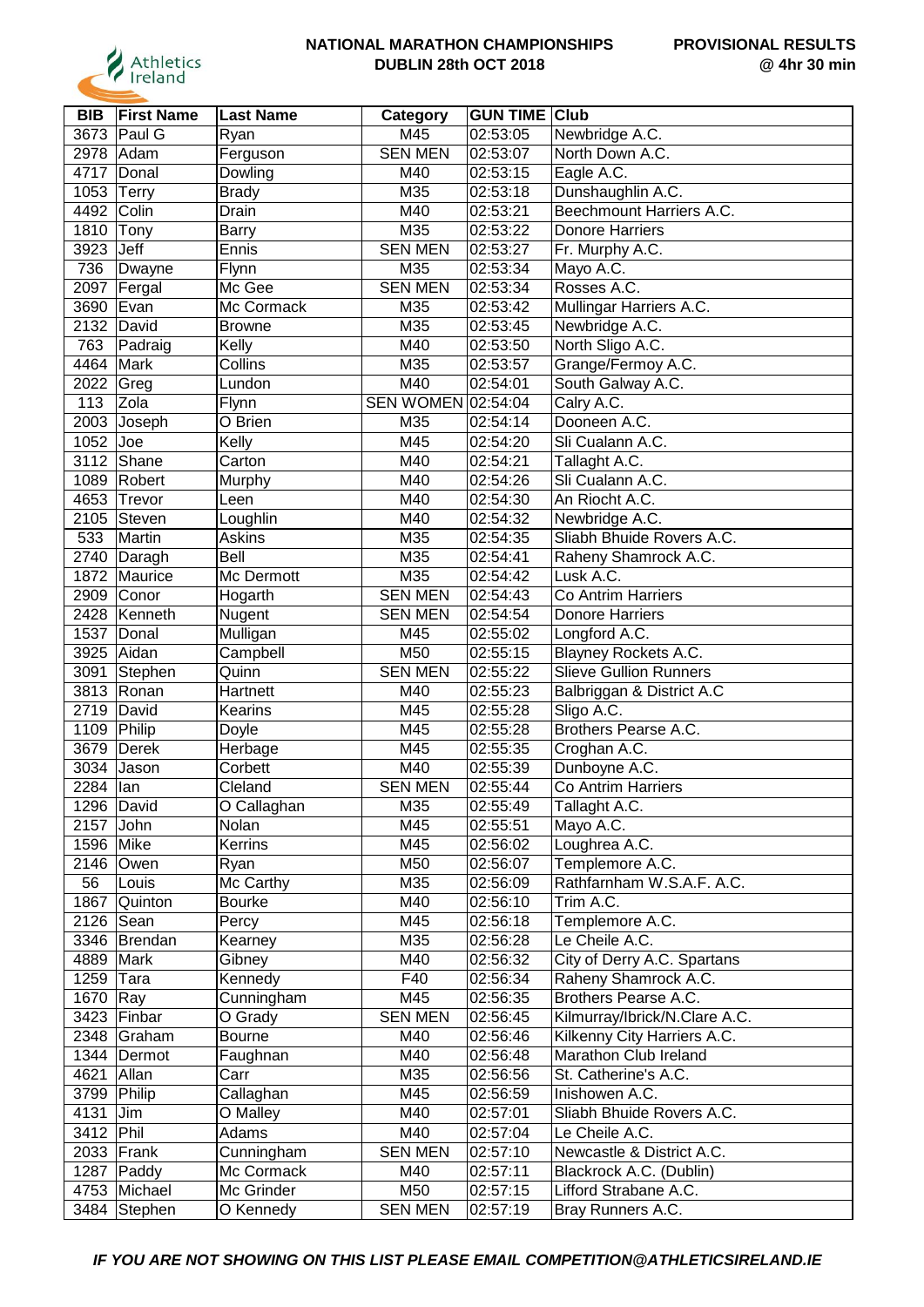

| <b>BIB</b>   | <b>First Name</b> | <b>Last Name</b>  | Category       | <b>GUN TIME Club</b> |                                    |
|--------------|-------------------|-------------------|----------------|----------------------|------------------------------------|
| 1408         | Shane             | Mc Carthy         | M45            | 02:57:21             | Celbridge A.C.                     |
| 2561         | Stephen           | Tracey            | M40            | 02:57:21             | <b>Clonliffe Harriers A.C.</b>     |
| 3642         | Mark              | Pearce            | M35            | 02:57:25             | Brothers Pearse A.C.               |
| 3497         | John              | Fogarty           | M40            | 02:57:26             | Moycarkey Coolcroo A.C.            |
| 3188         | Kieran            | Murphy            | M55            | 02:57:28             | Clonliffe Harriers A.C.            |
| 4822         | Eric              | Champ             | M40            | 02:57:29             | Raheny Shamrock A.C.               |
| 2142         | John              | Keogh             | M40            | 02:57:29             | Kilmihil A.C.                      |
| 2571         | Matthew           | Hewitt            | <b>SEN MEN</b> | 02:57:30             | <b>Co Antrim Harriers</b>          |
| 3917         | Jason             | O Connor          | M45            | 02:57:31             | Slaney Olympic A.C.                |
|              |                   |                   | <b>SEN MEN</b> |                      |                                    |
| 1042         | Robert            | <b>Browne</b>     |                | 02:57:32             | Crusaders A.C.                     |
| 4634         | John              | Collins           | M45            | 02:57:33             | Mallow A.C.                        |
| 1988         | Paul              | Kennedy           | M35            | 02:57:33             | Leevale A.C.                       |
| 3059         | David             | Conroy            | M45            | 02:57:34             | Portlaoise A.C.                    |
| 2989         | Donal             | Mc Morland        | M35            | 02:57:39             | Glenmore A.C.                      |
| 4655         | Mark              | Langford          | M40            | 02:57:39             | Waterford A.C.                     |
| 3689         | Jaroslaw          | <b>Blacharski</b> | <b>SEN MEN</b> | 02:57:41             | <b>U.C.D. A.C.</b>                 |
| 4601         | Billy             | Moloney           | <b>SEN MEN</b> | 02:57:44             | Clonmel A.C.                       |
| 2637         | Ciarán            | Leech             | <b>SEN MEN</b> | 02:57:45             | Na Fianna A.C.                     |
| 3803         | Paul              | Spollen           | M40            | 02:57:46             | Metro/St. Brigid's A.C.            |
| 2616         | Kevin             | Daly              | M35            | 02:57:48             | Fr. Murphy A.C.                    |
| 4589         | Dan               | O Sullivan        | <b>SEN MEN</b> | 02:57:50             | Leevale A.C.                       |
| 2761         | Natalie           | Hall              | F35            | 02:57:50             | Armagh A.C.                        |
| 1026         | Tom               | Feeley            | M35            | 02:58:01             | Trim A.C.                          |
| 1098         | Gerard            | Donnelly          | M35            | 02:58:03             | Le Cheile A.C.                     |
| 3855         | Aidan             | <b>Brown</b>      | M35            | 02:58:04             | Newcastle & District A.C.          |
| 3680         | Paul              | Gibbons           | M40            | 02:58:07             | Sliabh Bhuide Rovers A.C.          |
| 3482         | Kieran            | Nolan             | M40            | 02:58:08             | Mullingar Harriers A.C.            |
| 4491         | Michael           | Magee             | M50            | 02:58:09             | Beechmount Harriers A.C.           |
| 3751         | Paul              | Keenan            | <b>SEN MEN</b> | 02:58:11             | Clonliffe Harriers A.C.            |
| 1571         | Neil              |                   | M40            | 02:58:20             | <b>Mallusk Harriers</b>            |
|              |                   | Campbell          |                |                      |                                    |
| 3682         | Sarah             | Baryga            | F40            | 02:58:31             | Sli Cualann A.C.                   |
| 3080         | Larry             | Stapleton         | M45            | 02:58:33             | Templemore A.C.                    |
| 2618         | Caroline          | Donnellan         | F40            | 02:58:34             | Edenderry A.C.                     |
| 4627         | Connor            | Mulholland        | M40            | 02:58:36             | St. Peters                         |
| 1877         | Eoin              | Fogarty           | M35            | 02:58:38             | Dundrum South Dublin A.C. (Dublin) |
| 3581         | Francis           | Tumelty           | M45            | 02:58:39             | Newcastle & District A.C.          |
| 4665 John    |                   | Mc Guigan         | M45            | 02:58:39             | Co Antrim Harriers                 |
| 764          | John              | Cahill            | M50            | 02:58:40             | St. John's A.C.                    |
| 1673         | Sean              | Kelly             | <b>SEN MEN</b> | 02:58:41             | Raheny Shamrock A.C.               |
| 3424 John    |                   | O Neill           | M35            | 02:58:45             | Le Cheile A.C.                     |
|              | 3504 David        | Reilly            | M35            | 02:58:46             | Loughrea A.C.                      |
| 2787         | Mark              | Lenihan           | M35            | 02:58:46             | West Limerick A.C.                 |
|              | 4115   Dermot     | Coffey            | M40            | 02:58:50             | Raheny Shamrock A.C.               |
|              | 2636 Anthony      | Doran             | <b>SEN MEN</b> | 02:58:55             | Clonliffe Harriers A.C.            |
| 1027         | Ronan             | Moore             | M35            | 02:58:55             | Trim A.C.                          |
| 4657         | Steven            | Todd              | M45            | 02:59:02             | Co Antrim Harriers                 |
| 3167         | Jamie             | Gahan             | M35            | 02:59:04             | Portmarnock A.C.                   |
| 823          | Frank             | Burke             | M45            | 02:59:10             | Athenry A.C.                       |
| 2484         | Eoin              | Mc Loughlin       | M35            | 02:59:12             | Rathfarnham W.S.A.F. A.C.          |
| 8671         | Huw               | Jones             | M50            | 02:59:12             | East Cork A.C.                     |
|              | 1350 Kevin        | Mc Guinness       | M35            | 02:59:12             | Shercock A.C.                      |
| 4750   Brian |                   | Murphy            | <b>SEN MEN</b> | 02:59:13             | East Westmeath A.C.                |
|              | 2442 Jessie       | O Connor          | M40            | 02:59:14             | Slaney Olympic A.C.                |
| 3198 Greg    |                   | <b>Byrne</b>      | M40            | 02:59:16             | Rathfarnham W.S.A.F. A.C.          |
| 4344 Paul    |                   | Mc Donnell        | M35            | 02:59:19             | Drogheda & District A.C.           |
| 2780 Tom     |                   | Fox               | M50            | 02:59:26             | Eagle A.C.                         |
|              |                   |                   |                |                      |                                    |
| 2758 Willie  |                   | O Connor          | M50            | 02:59:26             | Galtee Runners A.C.                |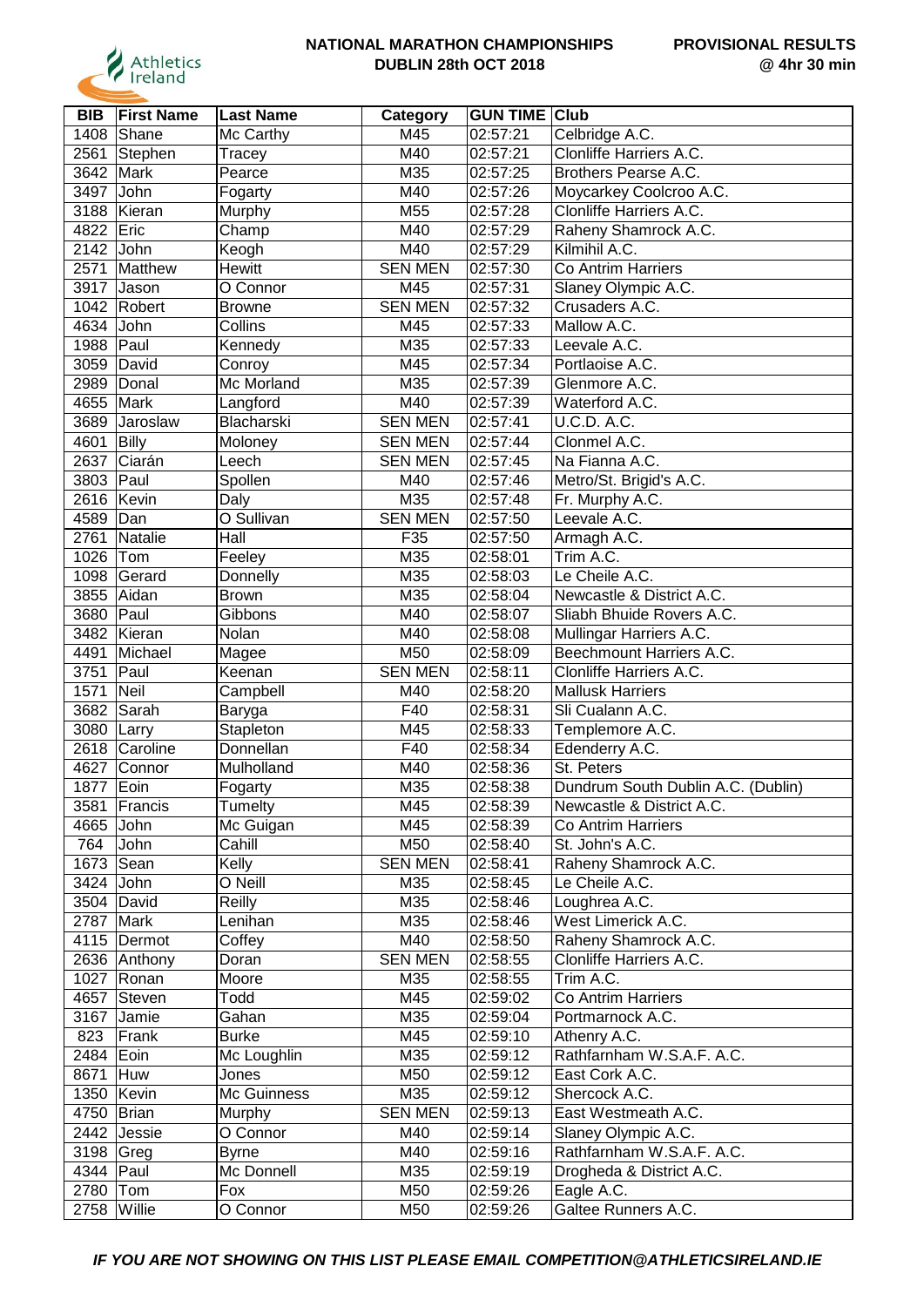

| <b>BIB</b> | <b>First Name</b> | <b>Last Name</b> | Category           | <b>GUN TIME</b> | <b>Club</b>                            |
|------------|-------------------|------------------|--------------------|-----------------|----------------------------------------|
| 2704       | Ciarán            | Long             | M35                | 02:59:27        | Racing 795                             |
| 1055       | Bobby             | Redmond          | M40                | 02:59:28        | Slaney Olympic A.C.                    |
| 3183       | Graham            | O Dwyer          | <b>SEN MEN</b>     | 02:59:28        | Raheny Shamrock A.C.                   |
| 753        | Paul              | King             | M35                | 02:59:32        | Beechmount Harriers A.C.               |
| 4821       | Terry             | Keogh            | M45                | 02:59:32        | Raheny Shamrock A.C.                   |
| 3440       | Dominick          | Branigan         | M35                | 02:59:33        | Crusaders A.C.                         |
| 2584       | Patrick           | Kavanagh         | M35                | 02:59:33        | <b>Donore Harriers</b>                 |
| 1940       | Shane             | O Connell        | M35                | 02:59:34        | Sli Cualann A.C.                       |
| 3473       | Kieran            | Corcoran         | M35                | 02:59:36        | Trim A.C.                              |
| 1435       | Rick              | Hill             | <b>SEN MEN</b>     | 02:59:38        | <b>East Antrim Harriers</b>            |
| 3048       | Brian             | Maher            | M45                | 02:59:38        | Croghan A.C.                           |
| 3310       | Alan              | King             | M45                | 02:59:39        | Metro/St. Brigid's A.C.                |
| 2384       | Paul              | Carroll          | <b>SEN MEN</b>     | 02:59:49        | Shercock A.C.                          |
| 2743       | Peter             | Thompson         | <b>SEN MEN</b>     | 02:59:50        | Co Antrim Harriers                     |
| 1307       | Joan              | Flynn            | F35                | 02:59:55        | Mullingar Harriers A.C.                |
| 2887       | Mark              | Reid             | M45                | 02:59:58        | Kilkenny City Harriers A.C.            |
| 2523       | Barry             | Watters          | <b>SEN MEN</b>     | 03:00:00        | Navan A.C.                             |
| 1057       | Paul              | <b>Browne</b>    | M40                | 03:00:00        | Slaney Olympic A.C.                    |
| 1472       | Eoin              | Connolly         | M35                | 03:00:03        | Raheny Shamrock A.C.                   |
| 1175       | Daniel            | Delaney          | M50                | 03:00:05        | Star of the Sea A.C.                   |
| 2874       | Gary              | Walsh            | M35                | 03:00:08        | <b>Bweeng Trail Blazers</b>            |
| 1828       | Andrew            | D'Arcy           | M35                | 03:00:09        | Clonliffe Harriers A.C.                |
| 467        | Mark              | <b>Byrne</b>     | M40                | 03:00:11        | Kilcoole A.C.                          |
| 4623       | Enda              | Mc Nulty         | M45                | 03:00:13        | Lifford Strabane A.C.                  |
| 3630       | Alan              | Maher            | M40                | 03:00:20        | Le Cheile A.C.                         |
| 1379       | Stephen           | <b>Byrne</b>     | M35                | 03:00:24        | Trim A.C.                              |
| 3370       | Eamonn            | Sweeney          | <b>SEN MEN</b>     | 03:00:26        | Sligo A.C.                             |
| 3913       | John              | Sweeney          | M50                | 03:00:28        | Lios Tuathail A.C.                     |
| 1351       | Tony              | Redmond          | <b>SEN MEN</b>     | 03:00:32        | Sli Cualann A.C.                       |
| 4348       | Eugene            | Gallen           | M45                | 03:00:34        | Finn Valley A.C.                       |
| 3413       | Mark              | O Connor         | M45                | 03:00:41        | North East Runners A.C.                |
| 3507       | Stephen           | Dawson           | M35                | 03:00:45        | <b>Donore Harriers</b>                 |
| 1432       | Stephen           | Boyle            | M45                | 03:00:50        | Le Cheile A.C.                         |
| 1900       | lan               | Roche            | M40                | 03:00:59        | Eagle A.C.                             |
| 1814       | John              | Reilly           | M50                | 03:00:59        | Drogheda & District A.C.               |
|            | 3924 Derek        | Callan           | M40                | 03:01:21        | Blayney Rockets A.C.                   |
| 826        | Tara              | Whyte            | F35                | 03:01:29        | Galway City Harriers A.C.              |
| 856        | Darren            | Geoghegan        | M35                | 03:01:33        | St. Michael's A.C.                     |
| 3331       | Liam              | Cullen           | M45                | 03:01:33        | Tallaght A.C.                          |
| 4581       | Grainne           | Ni Uallachain    | F40                | 03:01:41        | Galway City Harriers A.C.              |
| 4639       | Gerrie            | Short            | F45                | 03:01:48        | Beechmount Harriers A.C.               |
| 2071       | Brendan           | Hession          | M35                | 03:01:50        | Mayo A.C.                              |
| 2160 John  |                   | Fitzgibbons      | M50                | 03:01:54        | St. Finbarrs A.C.                      |
| 1206       | Karl              | Walsh            | M40                | 03:02:08        | Crusaders A.C.                         |
| 4440       | Kev               | Prunty           | M35                | 03:02:08        | Dunshaughlin A.C.                      |
| 117        | Nollaigh          | O Neill          | F45                | 03:02:10        | Leevale A.C.                           |
| 1681       | Nicola            | Flanagan         | F35                | 03:02:14        | Blayney Rockets A.C.                   |
| 4271       | John              | Murray           | M45                | 03:02:21        | St. Coca's A.C.                        |
| 3257       | Paul              | Matthews         | M40                | 03:02:27        | Newbridge A.C.                         |
|            | 3586 Brendan      | Galvin           | M35                | 03:02:36        | Athenry A.C.                           |
| 2035 Noel  |                   | Gallagher        | M40                | 03:02:40        | Newcastle & District A.C.              |
| 2246 Matt  |                   | Mc Guinness      | M35                | 03:02:47        | Clonliffe Harriers A.C.                |
| 3987       | James             | Guiheen          | M45                | 03:02:48        | Trim A.C.                              |
|            | 4460 Michael      | Duncan           | M55                | 03:02:48        | Lifford Strabane A.C.                  |
|            | 2076 Conor        | Bartley          | M45                | 03:03:03        | Grange/Fermoy A.C.                     |
|            | 2236 Turlough     | <b>Bolger</b>    | M45                | 03:03:09        | Crusaders A.C.                         |
| 1698       | Liosa             | Mc Keown         | SEN WOMEN 03:03:16 |                 | Gym Tech Health & Fitness Running Club |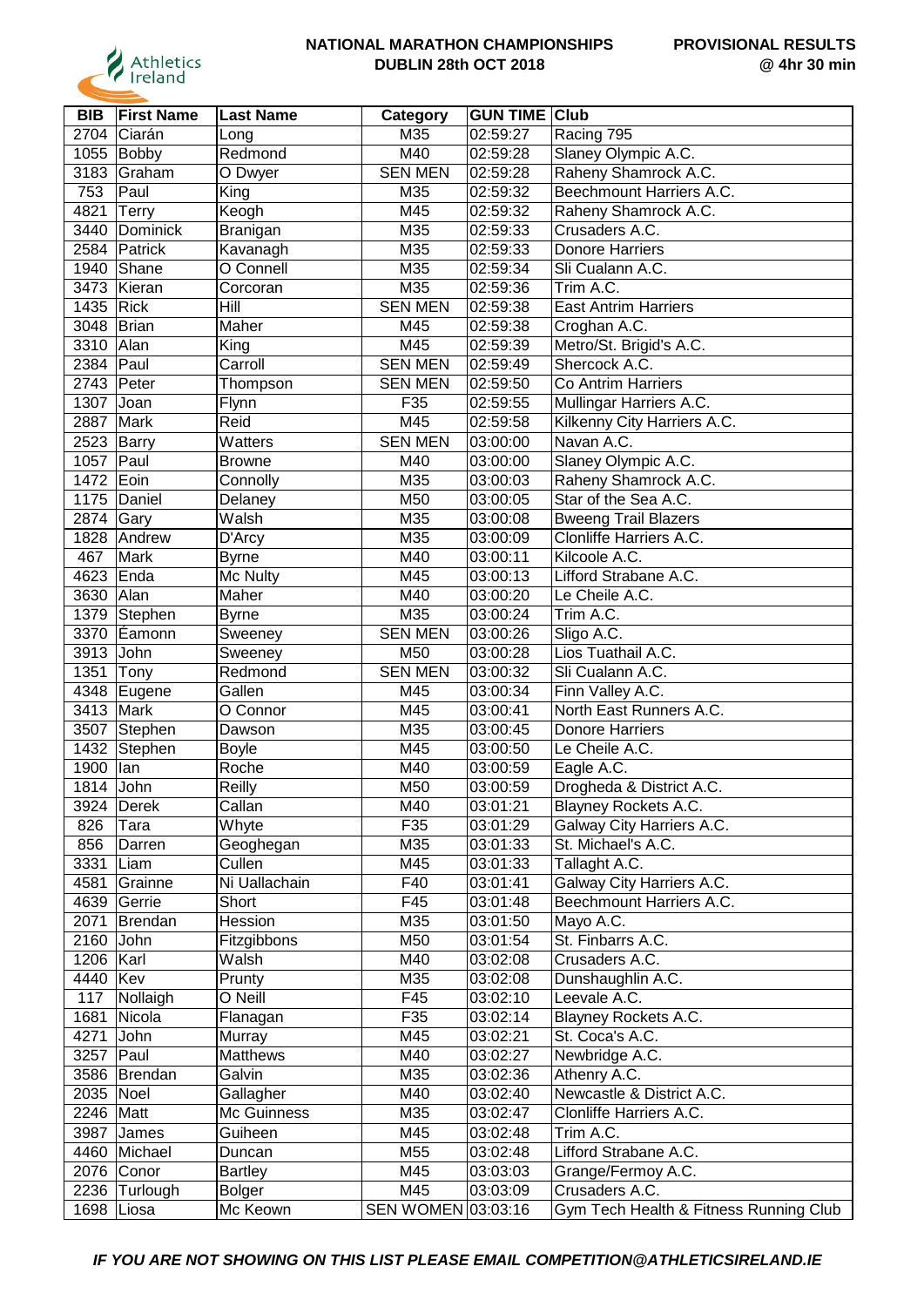

| <b>BIB</b> | <b>First Name</b> | <b>Last Name</b> | Category           | <b>GUN TIME Club</b> |                                    |
|------------|-------------------|------------------|--------------------|----------------------|------------------------------------|
| 4490       | Tony              | <b>Stanley</b>   | M40                | 03:03:21             | Beechmount Harriers A.C.           |
| 3556       | David             | Toomey           | M35                | 03:03:25             | Marathon Club Ireland              |
| 2454       | Stephen           | Conroy           | M40                | 03:03:31             | Marathon Club Ireland              |
| 3169       | Denis             | Daly             | M50                | 03:03:34             | Rathfarnham W.S.A.F. A.C.          |
| 55         | James             | Cottle           | M60                | 03:03:34             | Crusaders A.C.                     |
| 2502       | Adrian            | Gurn             | M35                | 03:03:40             | Carrick-on-Shannon A.C.            |
| 1229       | Catherine         | O Connor         | F40                | 03:03:41             | Sli Cualann A.C.                   |
| 3801       | Shane             | Caffrey          | <b>SEN MEN</b>     | 03:03:49             | Clonliffe Harriers A.C.            |
| 4347       | Niall             | Rankin           | M40                | 03:03:53             | Dromore A.C.                       |
| 4751       | Sean              | Ahern            | M40                | 03:03:56             | Youghal A.C.                       |
|            |                   |                  |                    | 03:04:09             |                                    |
| 6587       | Paul              | Byrne            | M50                |                      | Mullingar Harriers A.C.            |
| 8393       | Cathal            | Reilly           | M35                | 03:04:15             | Navan A.C.                         |
| 4123       | Brian             | Mc Guire         | M45                | 03:04:17             | Eagle A.C.                         |
| 1394       | Daire             | O Sullivan       | M35                | 03:04:25             | Mallow A.C.                        |
| 3633       | Andrew            | Davies           | M55                | 03:04:31             | Civil Service A.C.                 |
| 1695       | Tom               | Tennant          | M40                | 03:04:35             | <b>Donore Harriers</b>             |
| 3963       | Ted               | <b>Burke</b>     | M40                | 03:04:37             | Blackrock A.C. (Dublin)            |
| 1205       | Barry             | Harten           | M50                | 03:04:40             | Trim A.C.                          |
| 3444       | lan               | O Gorman         | M55                | 03:04:40             | Le Cheile A.C.                     |
| 1447       | Jan               | Corcoran         | F35                | 03:04:42             | Le Cheile A.C.                     |
| 519        | Justin            | Doyle            | M40                | 03:04:42             | Kilcoole A.C.                      |
| 2696       | Karl              | O Toole          | M45                | 03:04:45             | Tallaght A.C.                      |
| 4594       | James             | Flanagan         | M50                | 03:04:57             | Kilmurray/Ibrick/N.Clare A.C.      |
| 1845       | Eoin              | Ward             | M35                | 03:05:00             | Kilcoole A.C.                      |
| 1422       | Colin             | Leonard          | <b>SEN MEN</b>     | 03:05:16             | Drogheda & District A.C.           |
| 1849       | Neil              | Hand             | <b>SEN MEN</b>     | 03:05:21             | <b>Donore Harriers</b>             |
| 4002       | Toni              | Llovera          | M40                | 03:05:22             | Kilcoole A.C.                      |
| 1360       | Grace             | Kennedy          | SEN WOMEN 03:05:23 |                      | Donore Harriers                    |
| 4133       | Micheal           | Murphy           | M35                | 03:05:24             | Rathfarnham W.S.A.F. A.C.          |
| 4625       | Bill              | Carty            | M45                | 03:05:28             | Sligo A.C.                         |
| 1636       | Patrick           | Curley           | M35                | 03:05:34             | Sliabh Bhuide Rovers A.C.          |
| 3898       | Stephen           | Floyd            | M45                | 03:05:36             | Drogheda & District A.C.           |
| 2706       | Derek             | O Halloran       | M45                | 03:05:39             | East Westmeath A.C.                |
| 4837       | Jim               | Leahy            | M55                | 03:05:43             | Athenry A.C.                       |
|            | 4202 Niamh        | Clifford         | SEN WOMEN 03:05:48 |                      | Star of the Laune A.C.             |
|            | 1162 Patrick      | Muldoon          | M35                | 03:05:55             | Mullingar Harriers A.C.            |
| 751        | Ray               | Mc Namara        | M35                | 03:06:03             | Ballina A.C.                       |
| 1635       | Niall             | O Connor         | M35                | 03:06:05             | Sliabh Bhuide Rovers A.C.          |
| 1163       | William           | Greensmyth       | M35                | 03:06:06             | Sportsworld A.C.                   |
| 2568       | Micheal           | O Draighneáin    | M45                | 03:06:17             | St. Finbarrs A.C.                  |
| 713        | Declan            | Murphy           | M45                | 03:06:22             | Star of the Laune A.C.             |
|            | 1069 Robert       | Costello         | M35                | 03:06:23             | Kilcoole A.C.                      |
|            | 1952 Brendan      | <b>Brett</b>     | M50                | 03:06:24             | Corran A.C                         |
| 1404   lan |                   | Forrestal        | M40                | 03:06:27             | Dunshaughlin A.C.                  |
| 4926 Tony  |                   | Dunne            | M40                | 03:06:36             | Carraig-Na-Bhfear A.C.             |
|            | 1904 Kevin        | Hamill           | M45                | 03:06:48             | North East Runners A.C.            |
|            |                   | Fleming          | M50                |                      | Clonmel A.C.                       |
|            | 3315 Conor        |                  |                    | 03:06:49             |                                    |
|            | 2940 David        | Harte            | <b>SEN MEN</b>     | 03:06:59             | Trim A.C.                          |
| 4919 Mark  |                   | Mc Mahon         | M40                | 03:07:12             | Beechmount Harriers A.C.           |
|            | 2008 Kieran       | Morgan           | M35                | 03:07:26             | Newcastle & District A.C.          |
|            | 4606 Michael      | Rice             | M50                | 03:07:26             | Athenry A.C.                       |
|            | 1373 Edward       | Casey            | M45                | 03:07:48             | Trim A.C.                          |
| 1411       | Alan              | Egan             | M45                | 03:07:50             | Dundrum South Dublin A.C. (Dublin) |
| 4409       | John              | Cooper           | M45                | 03:07:51             | Drogheda & District A.C.           |
|            | 4785 Danny        | Shananhan        | M35                | 03:08:07             | Thomastown A.C.                    |
|            | 2652 Adrian       | Lanigan          | M40                | 03:08:12             | Sportsworld A.C.                   |
| 1717       | Tara              | Malone           | F40                | 03:08:14             | 1ZER01                             |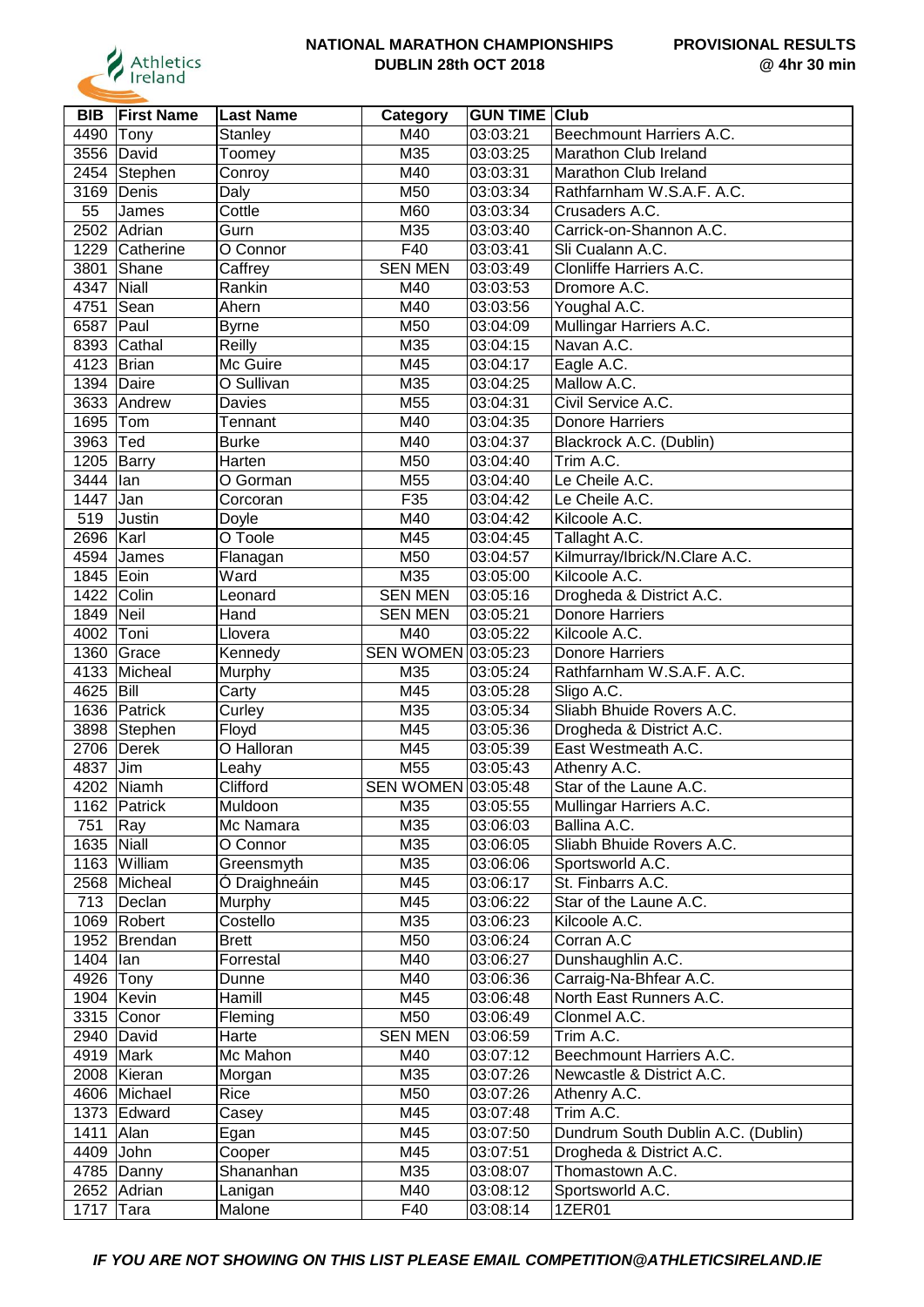

| <b>BIB</b>         | <b>First Name</b> | <b>Last Name</b> | Category        | <b>GUN TIME Club</b> |                                      |
|--------------------|-------------------|------------------|-----------------|----------------------|--------------------------------------|
| 1767               | Noel              | Gibbons          | M45             | 03:08:21             | Mayo A.C.                            |
| 1293               | Thomas            | Doherty          | M40             | 03:08:32             | <b>Magherafelt Harriers</b>          |
| 4728               | Jonathan          | Hughes           | M35             | 03:08:42             | Rathfarnham W.S.A.F. A.C.            |
|                    | 1146 Adrian       | Doyle            | M40             | 03:08:46             | Sliabh Bhuide Rovers A.C.            |
| 1361               | Andrew            | Nevin            | <b>SEN MEN</b>  | 03:08:48             | Mullingar Harriers A.C.              |
| 2595               | $\vert$ Ray       | Treacy           | M40             | 03:08:49             | Athenry A.C.                         |
| 3280               | Dwain             | Moore            | M40             | 03:08:50             | Lusk A.C.                            |
|                    | 3416 David        | Corcaron         | M55             | 03:08:57             | Civil Service A.C.                   |
| 2055               | Daniel            | Jack             | M <sub>35</sub> | 03:08:58             | Beechmount Harriers A.C.             |
| 3338               | Justin            | Mc Keever        | M40             | 03:08:59             | Sportsworld A.C.                     |
| 1039               | $\vert$ Des       | Feeley           | M45             | 03:09:07             | Drogheda & District A.C.             |
| 3605               | Shane             | O Keeffe         | M35             | 03:09:14             | Lucan Harriers A.C.                  |
| 4134               | Archie            | O Donnell        | M40             | 03:09:25             | Rathfarnham W.S.A.F. A.C.            |
| 3135               | Eimear            | Mc Cracken       | F35             | 03:09:25             | City of Lisburn A.C.                 |
| 1313               | Keith             | Markey           | M40             | 03:09:25             | Dunshaughlin A.C.                    |
| 2188               | Krzysztof         | Zacharski        | M40             | 03:09:26             | Celbridge A.C.                       |
| 2551               | Conor             | Reilly           | M35             | 03:09:30             | Lagan Valley A.C.                    |
| 1780               | Declan            | Connolly         | M40             | 03:09:42             | Blayney Rockets A.C.                 |
| 1913               | Jose              | Chapa            | M45             | 03:09:42             | Sportsworld A.C.                     |
| 3176               | Ciaran            | Hughes           | M40             | 03:09:46             | Kilkenny City Harriers A.C.          |
| 818                | Michael           | O Sullivan       | M45             | 03:09:49             | Carrick-on-Suir A.C.                 |
| 3061               | Kevin             | Kelleher         | M40             | 03:09:51             | Kilcoole A.C.                        |
| 1393               | Kieran            | Walsh            | M35             | 03:09:58             | Athenry A.C.                         |
| 4092               | Philip            | Cantillon        | M45             | 03:10:11             | Limerick A.C.                        |
| 2747               | Niamh             | Kiernan          | F35             | 03:10:20             | Longford A.C.                        |
| 3601               | Kevin             | Hill             | M40             | 03:10:23             | Ashford A.C                          |
| 3182               | Brian             | Scanlan          | M35             | 03:10:35             | Crusaders A.C.                       |
| 3941               | Michael           | Clancy           | M40             | 03:10:37             | Mallow A.C.                          |
| 1795               | Alan              | Carney           | M35             | 03:10:38             | Tallaght A.C.                        |
| 4803               | Darren            | Price            | M40             | 03:10:41             | Letterkenny A.C.                     |
| 2699               | Michael           | Carey            | M40             | 03:10:42             | Coolquill A.C.                       |
| 2307               | Rob               | O Brien          | M35             | 03:10:46             | Celbridge A.C.                       |
| 3908               | Wayne             | Walker           | <b>SEN MEN</b>  | 03:10:50             | Clonliffe Harriers A.C.              |
| 737                | Derek             | Ahern            | M40             | 03:10:51             | Midleton A.C.                        |
|                    | 4502 Patrick      | Mc Auley         | M40             | 03:10:54             | <b>North Belfast Harriers</b>        |
| 3989 Niall         |                   |                  | M45             | 03:10:56             |                                      |
| 384                |                   | Feeney<br>Long   | F35             | 03:11:05             | Trim A.C.<br>Le Cheile A.C.          |
| 4516 Joan          | Louise            | Ennis            | F50             | 03:11:06             |                                      |
|                    | 1634 Patrick      |                  | M40             | 03:11:09             | Grange/Fermoy A.C.<br>Crusaders A.C. |
|                    |                   | Needham          |                 | 03:11:12             |                                      |
|                    | 4567 Ciaran       | Ryan             | M35             |                      | <b>Donore Harriers</b>               |
| 4124 Barry         |                   | Monaghan         | M50<br>M45      | 03:11:20             | Newry A.C.                           |
| 4522 Tony          | 4545   Seamus     | Mc Sweeney       | M45             | 03:11:30<br>03:11:34 | St. Nicholas A.C.                    |
|                    |                   | O Malley         |                 |                      | Mayo A.C.                            |
|                    | 1789 Michael      | Mc Brien         | M35             | 03:11:38             | East Down A.C.                       |
| 3250 John          |                   | Fox              | M45             | 03:11:47             | Moy Valley A.C.                      |
|                    | 2624 Denis        | Boner            | M45             | 03:11:51             | Rosses A.C.                          |
| 870                | Danny             | Carr             | M55             | 03:11:52             | Galway City Harriers A.C.            |
|                    | 2766 Stephen      | Pepper           | M40             | 03:11:56             | East Down A.C.                       |
|                    | 2314 Gerard       | Dore             | M50             | 03:12:00             | Tallaght A.C.                        |
| 2315 $\vert$ Barry |                   | Cullen           | M45             | 03:12:02             | Tallaght A.C.                        |
| 2723 Alan          |                   | Caul             | M45             | 03:12:08             | Star of the Sea A.C.                 |
|                    | 2285 Fionnuala    | Desmond          | F50             | 03:12:16             | Leevale A.C.                         |
| 563                | Tom               | O Leary          | M40             | 03:12:18             | Lakeshore Striders A.C.              |
| 4146 Paul          |                   | <b>Brady</b>     | M35             | 03:12:21             | Dunboyne A.C.                        |
|                    | 2544 David        | <b>Butler</b>    | <b>SEN MEN</b>  | 03:12:32             | St. Finbarrs A.C.                    |
| 4471               | John              | Gray             | M35             | 03:12:37             | Grange/Fermoy A.C.                   |
| 2034 Niall         |                   | King             | M45             | 03:12:41             | Newcastle & District A.C.            |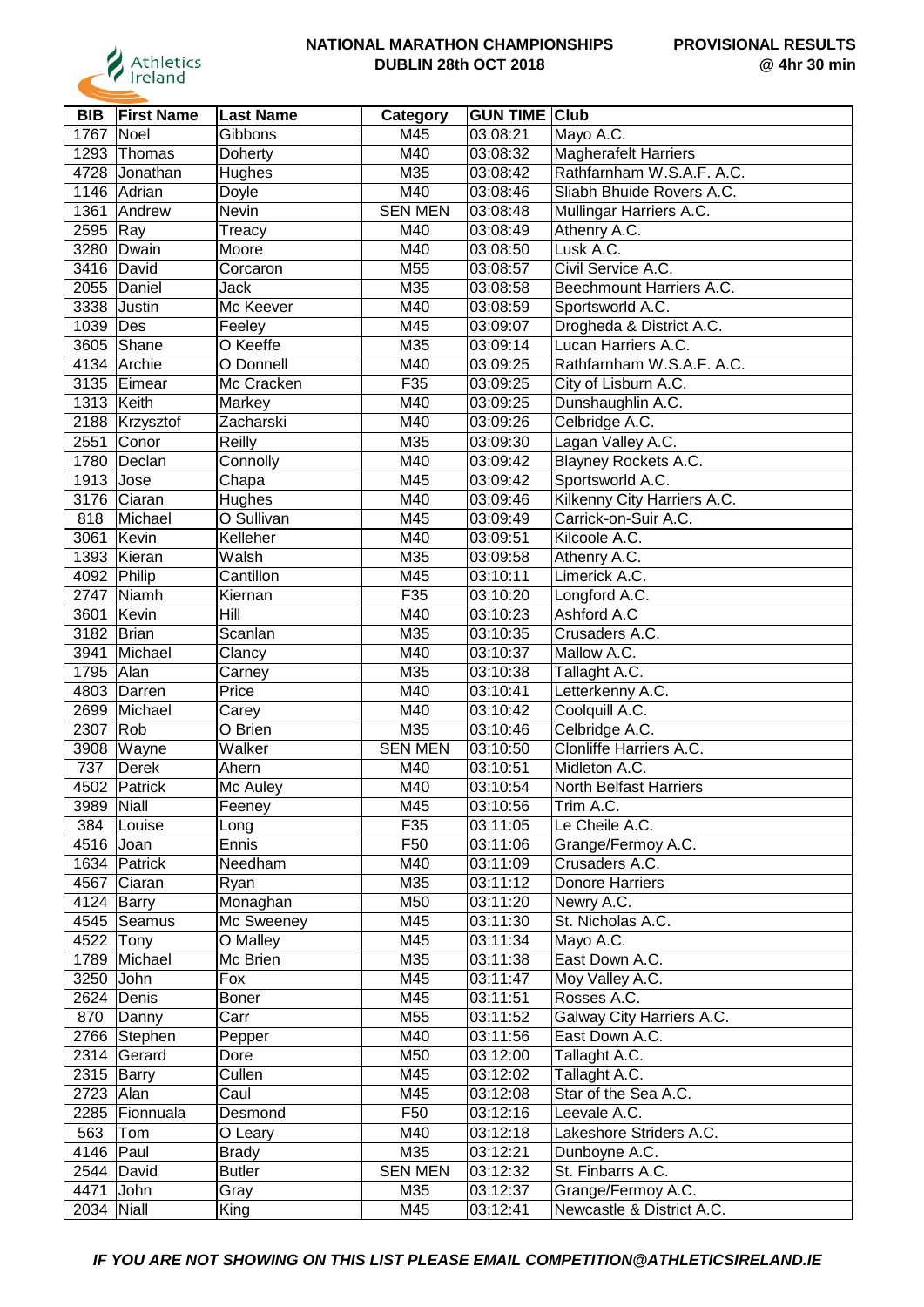

| <b>BIB</b> | <b>First Name</b> | <b>Last Name</b> | Category       | <b>GUN TIME Club</b> |                             |
|------------|-------------------|------------------|----------------|----------------------|-----------------------------|
| 4593       | Thomas            | Craig            | <b>SEN MEN</b> | 03:12:44             | Larne A.C.                  |
| 3629       | Andrew            | Regan            | M40            | 03:12:45             | Edenderry A.C.              |
| 3902       | Thomas            | Clarke           | M40            | 03:12:47             | Crusaders A.C.              |
| 4559       | Brendan           | Coleman          | M40            | 03:12:48             | Youghal A.C.                |
|            | 2173 Laurence     | Watson           | M40            | 03:12:49             | Cabinteely A.C.             |
| 672        | Laura             | Rooney           | F40            | 03:12:50             | Watergrasshill A.C.         |
| 4922       | Ted               | O Leary          | M45            | 03:12:51             | West Waterford A.C.         |
| 3872       | Graham            | <b>Tucker</b>    | M40            | 03:13:01             | Crusaders A.C.              |
| 2177       | Matthew           | Cranley          | M35            | 03:13:04             | Crusaders A.C.              |
| 3409       | John              | <b>Nix</b>       | M35            | 03:13:05             | St. Peters                  |
| 1412       | Bernard           | Durand           | M45            | 03:13:09             | Clonmel A.C.                |
| 2999       | Barry             | Freeman          | M40            | 03:13:10             | Mayo A.C.                   |
| 2765       | Patrick           | Moriarty         | M40            | 03:13:11             | <b>Donore Harriers</b>      |
| 4612       | Frank             | Murphy           | M45            | 03:13:13             | Roscommon Harriers A.C.     |
| 2779       | Mícheál           | Lucey            | M45            | 03:13:17             | Leevale A.C.                |
| 3634       | Tony              | Cox              | M35            | 03:13:17             | Ballyfin A.C.               |
| 3695       | Mark              | Salmon           | M35            | 03:13:20             | Dublin Front Runners A.C.   |
| 3876       | Mark              | Hollowed         | M40            | 03:13:37             | Sportsworld A.C.            |
| 4556       | John              | Griffin          | M45            | 03:13:39             | Clonmel A.C.                |
| 3827       | Paudi             | Martin           | <b>SEN MEN</b> | 03:13:39             | Carrick Aces A.C.           |
| 1852       | Murray            | Ahern            | M40            | 03:13:43             | Clonliffe Harriers A.C.     |
| 611        | Paul              | Ward             | M45            | 03:13:43             | <b>Ballintotis Fit4Life</b> |
| 1601       | Tony              | O Neill          | M50            | 03:13:44             | Dunboyne A.C.               |
| 1230       | David             | Moran            | M45            | 03:13:46             | B.M.O.H. A.C. (Clare)       |
| 2431       | Pat               | O Dwyer          | M45            | 03:13:48             | Lucan Harriers A.C.         |
| 2539       | Ken               | Harney           | M45            | 03:13:50             | Youghal A.C.                |
| 3244       | Sean              | O Boyle          | M40            | 03:13:55             | Westport A.C.               |
| 3798       | Don               | Mc Donald        | M40            | 03:13:56             | Midleton A.C.               |
| 1833       | Brendan           | Abbott           | M50            | 03:13:59             | Tullamore Harriers A.C.     |
| 10531      | Charlotte         | Abbott           | F35            | 03:13:59             | Tullamore Harriers A.C.     |
| 522        | Aaron             | Mooney           | M35            | 03:14:02             | Kilcoole A.C.               |
| 541        | Colin             | Wendel           | M35            | 03:14:02             | Kilcoole A.C.               |
| 4072       | Robbie            | Shortall         | <b>SEN MEN</b> | 03:14:02             | Portmarnock A.C.            |
| 4570       | Deirdre           | Ansbro           | F35            | 03:14:08             | Youghal A.C.                |
| 4632       | <b>Tracy</b>      | Guilfoyle        | F50            | 03:14:12             | Kilnaboy A.C.               |
| 4008   Pat |                   | Quill            | M50            | 03:14:17             | Crusaders A.C.              |
| 2721       | James             | Fletcher         | M40            | 03:14:18             | East Cork A.C.              |
|            | 3118 Brendan      | Curley           | M35            | 03:14:21             | Celbridge A.C.              |
| 122        | Adrienne          | Jordan           | F40            | 03:14:23             | Crusaders A.C.              |
|            | 1058   Sean       | Donegan          | <b>SEN MEN</b> | 03:14:23             | Sportsworld A.C.            |
| 3865       | Carl              | Crehan           | M40            | 03:14:28             | Le Cheile A.C.              |
| 1886       | Patrick           | Fitzpatrick      | M55            | 03:14:32             | Rathfarnham W.S.A.F. A.C.   |
| 4608       | Alan              | Worrall          | M45            | 03:14:36             | Clonliffe Harriers A.C.     |
|            | 2334 Eamon        | <b>Shields</b>   | M45            | 03:14:38             | Le Cheile A.C.              |
| 1510       | Anne              | Curley           | F45            | 03:14:39             | <b>Donore Harriers</b>      |
|            | 2470 Jonathan     | O Brien          | M35            | 03:14:47             | Drogheda & District A.C.    |
| 4726       | Amanda            | Perry            | F45            | 03:14:49             | <b>Ballydrain Harriers</b>  |
| 4710 John  |                   | Brennan          | M45            | 03:14:49             | Slaney Olympic A.C.         |
| 3811       | Philip            | Mc Bain          | <b>SEN MEN</b> | 03:14:53             | Templemore A.C.             |
| 714        | David             | Mc Carthy        | M35            | 03:14:54             | St. Nicholas A.C.           |
| 557        | Greg              | Fitzsimons       | M45            | 03:14:56             | Raheny Shamrock A.C.        |
| 3017       | <b>Brian</b>      | Carroll          | M35            | 03:14:59             | Moyne A.C.                  |
| 3193 Gary  |                   | Cahill           | M40            | 03:15:03             | St. Coca's A.C.             |
|            | 3776 Stephen      | Mc Cullough      | M35            | 03:15:08             | East Down A.C.              |
|            | 2853   Paddy      | Clarke           | M45            | 03:15:09             | Templemore A.C.             |
| 469        | Shane             | Willis           | M40            | 03:15:11             | Kilcoole A.C.               |
| 2090       | Neil              | Mercer           | M40            | 03:15:14             | <b>Albertville Harriers</b> |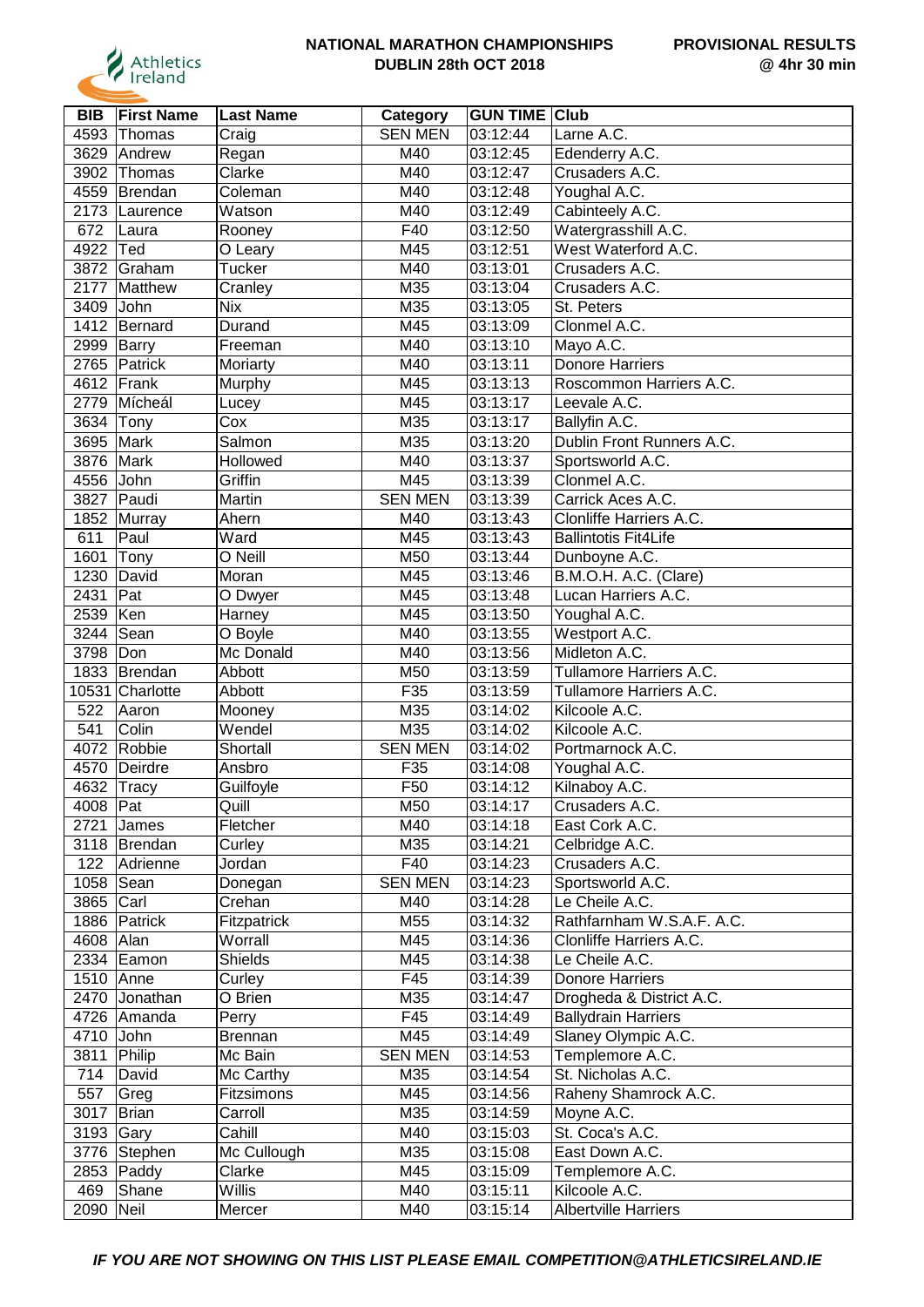

| <b>BIB</b> | <b>First Name</b>          | <b>Last Name</b> | Category       | <b>GUN TIME Club</b> |                                         |
|------------|----------------------------|------------------|----------------|----------------------|-----------------------------------------|
| 4668       | Eoin                       | Sheehy           | M40            | 03:15:18             | Milford A.C.                            |
| 4041       | Colm                       | Reilly           | <b>SEN MEN</b> | 03:15:19             | Drogheda & District A.C.                |
| 3051       | Colin                      | Mc Shane         | M40            | 03:15:21             | <b>Wexford Marathon Club</b>            |
| 3988       | Maurice                    | Brennan          | M40            | 03:15:27             | Trim A.C.                               |
| 3646       | David                      | Magill           | M35            | 03:15:29             | Derg A.C.                               |
|            | 2498 Darrell               | Reamsbottom      | M40            | 03:15:37             | Dublin Bay Running Club                 |
| 3401       | Ariana                     | Ball             | F35            | 03:15:38             | <b>Donore Harriers</b>                  |
| 4380       | $\sqrt{\mathsf{P}}$ adraig | Looby            | M35            | 03:15:38             | Sportsworld A.C.                        |
| 898        | Cornelius                  | Mc Fadden        | M50            | 03:16:12             | Clonmel A.C.                            |
| 1094       | Paul                       | Keane            | M40            | 03:16:12             | Galway City Harriers A.C.               |
|            | 2346   Declan              |                  | <b>SEN MEN</b> |                      |                                         |
|            |                            | Whooley          |                | 03:16:14             | Raheny Shamrock A.C.<br>St. Coca's A.C. |
|            | 4118 Henry                 | Cahill           | M45            | 03:16:16             |                                         |
| 1457       | Gearoid                    | Healy            | M35            | 03:16:18             | Raheny Shamrock A.C.                    |
| 1887       | Gillian                    | Mc Crory         | F35            | 03:16:19             | St. Peters                              |
| 3101       | Anne                       | O Brien          | F40            | 03:16:21             | Balbriggan & District A.C               |
| 1910       | Niall                      | Ryan             | <b>SEN MEN</b> | 03:16:22             | East Westmeath A.C.                     |
| 3209       | Martin                     | Collier          | M40            | 03:16:24             | East Cork A.C.                          |
| 3464       | Michael                    | Flynn            | M45            | 03:16:25             | Raheny Shamrock A.C.                    |
| 4210       | David                      | Fletcher         | M35            | 03:16:30             | Tallaght A.C.                           |
| 536        | Gavan                      | Doran            | M40            | 03:16:43             | Ratoath A.C.                            |
| 3150       | Brian                      | Smith            | M50            | 03:16:44             | Fr. Murphy A.C.                         |
| 3426       | $ $ Paul                   | <b>Butler</b>    | <b>SEN MEN</b> | 03:16:47             | Fingallians A.C.                        |
| 1858       | John                       | Flynn            | M40            | 03:16:49             | Metro/St. Brigid's A.C.                 |
| 2889       | Patrick                    | Mc Cambridge     | M55            | 03:16:51             | <b>North Belfast Harriers</b>           |
| 1262       | Stephen                    | Mc Cabe          | M45            | 03:16:52             | <b>Slieve Gullion Runners</b>           |
| 3013       | Paul                       | Walsh            | M40            | 03:16:55             | Templemore A.C.                         |
| 1517       | Christine                  | Kinsella         | F40            | 03:17:06             | Brothers Pearse A.C.                    |
| 2409       | Robert                     | Healy            | M35            | 03:17:07             | Crusaders A.C.                          |
| 3469       | Seamus                     | Kavanagh         | M45            | 03:17:11             | Kilkenny City Harriers A.C.             |
| 2625       | Shane                      | Moss             | M40            | 03:17:13             | Tara A.C.                               |
| 4801       | Kieran                     | Coleman          | M45            | 03:17:16             | Corran A.C                              |
| 1249       | Neil                       | White            | M45            | 03:17:19             | Portmarnock A.C.                        |
| 4433       | Niall                      | O Reilly         | M35            | 03:17:19             | <b>Donore Harriers</b>                  |
| 4885       | Brendan                    | Hickey           | M40            | 03:17:22             | St. Catherine's A.C.                    |
| 4340       | Aileen                     | Flynn            | F40            | 03:17:28             | Crusaders A.C.                          |
|            | 3438 Michael               | Lanney           | M40            | 03:17:35             | Trim A.C.                               |
|            | 3153 Philip                | Mc Govern        | M55            | 03:17:38             | Raheny Shamrock A.C.                    |
|            | 2242 Terence               | Coyle            | M60            | 03:17:42             | Letterkenny A.C.                        |
| 2731       | Diarmaid                   | Frain            | M35            | 03:17:44             | Inbhear Mor A.C.                        |
| 4321       | Declan                     | Teague           | M50            | 03:17:47             | East Down A.C.                          |
| 2119       | David                      | Smith            | M55            | 03:17:50             | East Down A.C.                          |
| 2851       | Seamus                     | Duggan           | M40            | 03:17:51             | Templemore A.C.                         |
| 3537       | Stephen                    | Kavanagh         | <b>SEN MEN</b> | 03:17:51             | Tallaght A.C.                           |
| 1489       | David                      | O Brien          | M40            | 03:17:55             | Tallaght A.C.                           |
| 770        | Steven                     | Hearne           | M40            | 03:18:00             | Waterford A.C.                          |
| 2198       | Michelle                   | <b>Browne</b>    | F35            | 03:18:02             | Galway City Harriers A.C.               |
|            | 1978 Michael               | Walsh            | M50            | 03:18:03             | Enniskillen RC                          |
|            | 1650 Christiaan            | Feehan           | M35            | 03:18:04             | Dublin Front Runners A.C.               |
| 1236       | Dante                      | Aquino           | M40            | 03:18:07             | Athenry A.C.                            |
| 2986       | Chris                      | Daly             | M35            | 03:18:12             | Roscommon A.C.                          |
| 1598       | Una                        | Murphy Plant     | F45            | 03:18:15             | Banbridge RC                            |
| 4129       | David                      | Kelly            | M40            | 03:18:18             | <b>Wexford Marathon Club</b>            |
| 2992       | Fintan                     | Whelan           | <b>SEN MEN</b> | 03:18:18             | Sligo A.C.                              |
| 1745       | Michelle                   | Needham          | F40            | 03:18:23             | Westport A.C.                           |
| 3467       | Laurence                   | O Neill          | <b>SEN MEN</b> | 03:18:26             | Dublin Front Runners A.C.               |
| 4063       | Gary                       | Keogan           | M40            | 03:18:34             | Bohermeen A.C.                          |
| 835        | Ellen                      | Hanley           | F40            | 03:18:37             | Grange/Fermoy A.C.                      |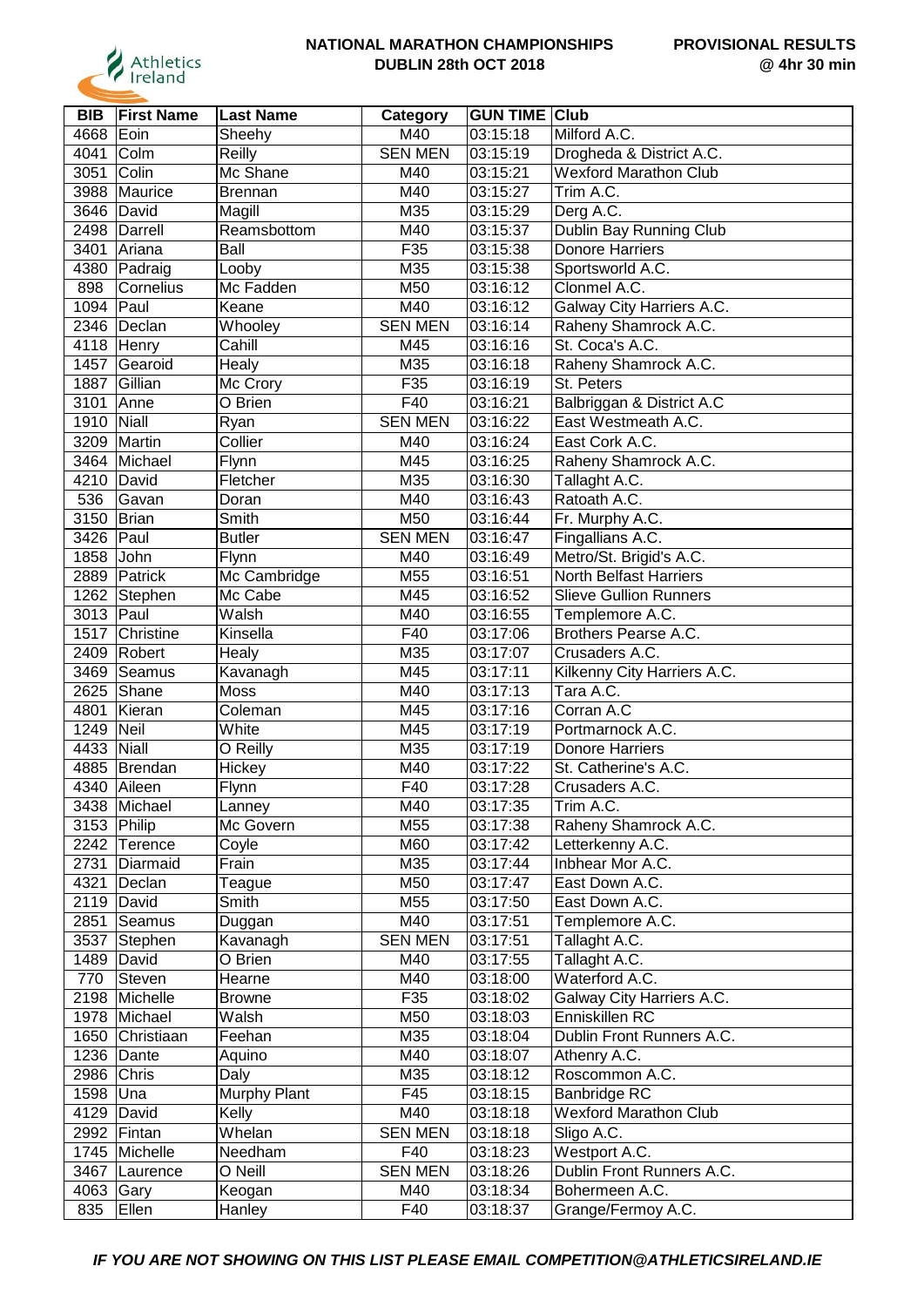

| <b>BIB</b> | <b>First Name</b> | <b>Last Name</b>   | Category           | <b>GUN TIME Club</b> |                               |
|------------|-------------------|--------------------|--------------------|----------------------|-------------------------------|
| 2687       | Sebastian         | Slotwinski         | M40                | 03:18:41             | <b>Omagh Harriers</b>         |
| 1218       | Mary              | Walsh              | F40                | 03:18:43             | Raheny Shamrock A.C.          |
| 2588       | John              | Mc Kenna           | M35                | 03:18:46             | Marathon Club Ireland         |
| 2964       | John              | Sheehan            | M45                | 03:18:49             | Eagle A.C.                    |
| 2522       | Frank             | Mc Morrow          | M45                | 03:18:52             | Dublin Bay Running Club       |
| 3938       | Colin             | Gargan             | <b>SEN MEN</b>     | 03:18:53             | East Westmeath A.C.           |
| 1871       | Paul              | Hamilton           | M40                | 03:18:54             | Sportsworld A.C.              |
| 853        | Paul              | Cullen             | M45                | 03:18:57             | Raheny Shamrock A.C.          |
| 3717       | John              | Tuohy              | M35                | 03:18:57             | Liffey Valley A.C.            |
| 668        | Aidan             | Madden             | M45                | 03:18:59             | Athenry A.C.                  |
| 1898       | Cathal            | Rigney             | M35                | 03:19:01             | Dublin Front Runners A.C.     |
| 1280       | Colm              | Corrigan           | <b>SEN MEN</b>     | 03:19:01             | Dublin Front Runners A.C.     |
| 2594       | Donal             | Fleming            | M40                | 03:19:04             | Le Cheile A.C.                |
| 4562       | Sean              | Colreavy           | M35                | 03:19:07             | Sligo A.C.                    |
| 1589       | Liam              | Keenan             | M55                | 03:19:08             | East Down A.C.                |
| 3194       | Nessa             | Cahill             | F40                | 03:19:09             | Dunboyne A.C.                 |
| 1426       | Barry             | Thornton           | M45                | 03:19:10             | Blackrock A.C. (Dublin)       |
| 2387       | Aine              | Hughes             | SEN WOMEN 03:19:12 |                      | Beechmount Harriers A.C.      |
| 4774       | Niall             | Farquharson        | M35                | 03:19:12             | Beechmount Harriers A.C.      |
| 1947       | Arran             |                    | M40                | 03:19:18             | <b>North Belfast Harriers</b> |
| 3342       |                   | Rutledge<br>Frewen | M55                |                      | Raheny Shamrock A.C.          |
|            | Paul              |                    |                    | 03:19:20             |                               |
| 1578       | Niall             | <b>Buckley</b>     | M50                | 03:19:22             | Raheny Shamrock A.C.          |
| 1481       | Johnny            | Doris              | M45                | 03:19:23             | St. Michael's A.C.            |
| 3388       | Ronan             | Smith              | <b>SEN MEN</b>     | 03:19:23             | Annalee A.C.                  |
| 1065       | Patrick           | Payne              | M55                | 03:19:24             | Na Fianna A.C.                |
| 2388       | Rachel            | Savage             | F35                | 03:19:24             | Beechmount Harriers A.C.      |
| 1475       | Conor             | <b>Barry</b>       | M35                | 03:19:25             | St. Abbans A.C.               |
| 2905       | Michael           | O Brien            | M35                | 03:19:36             | Waterford A.C.                |
| 4089       | Stephen           | Geoghegan          | M45                | 03:19:36             | St. Finbarrs A.C.             |
| 3885       | Gerry             | Murphy             | M45                | 03:19:37             | Duleek & District A.C.        |
| 2084       | Jeremy            | Kelleher           | M40                | 03:19:37             | West Muskerry A.C.            |
| 3103       | Neal              | Leddy              | M40                | 03:19:40             | Marathon Club Ireland         |
| 1330       | Colm              | Prunty             | <b>SEN MEN</b>     | 03:19:42             | <b>Rock Runners</b>           |
| 488        | Kieran            | Mc Mahon           | M40                | 03:19:42             | Monaghan Phoenix A.C.         |
| 2981       | Philip            | Dinneen            | M35                | 03:19:44             | <b>Ballintotis Fit4Life</b>   |
|            | 3146 Kieran       | Campbell           | M35                | 03:19:45             | Brothers Pearse A.C.          |
| 3610       | Danny             | <b>Halford</b>     | M45                | 03:19:46             | Newbridge A.C.                |
| 509        | David             | Maloney            | M45                | 03:19:46             | Kilcoole A.C.                 |
| 1239       | David             | Martin             | M50                | 03:19:47             | Blackrock A.C. (Dublin)       |
| 3699       | Rob               | Asher              | M35                | 03:19:47             | Blackrock A.C. (Dublin)       |
| 3563       | Noel              | Carroll            | <b>SEN MEN</b>     | 03:19:49             | Shercock A.C.                 |
| 4517       | Eddy              | O Donoghue         | M40                | 03:19:50             | Clonmel A.C.                  |
| 3028       | Conor             | Doyle              | M35                | 03:19:51             | Lusk A.C.                     |
| 4036       | Tom               | Reynolds           | M45                | 03:19:52             | Dublin Bay Running Club       |
|            | 4474 Frank        | Mc Donald          | M50                | 03:19:53             | Celbridge A.C.                |
| 769        | Declan            | Collins            | M40                | 03:19:55             | East Cork A.C.                |
| 1228       | Fergal            | Quinn              | M40                | 03:19:56             | Carrick Aces A.C.             |
| 3470       | Tony              | Lauhoff            | M45                | 03:19:56             | Kilkenny City Harriers A.C.   |
|            | $2514$ Shane      | Hayes              | M40                | 03:19:57             | Ennis Track A.C.              |
| 4515   Ken |                   | Mulcahy            | M50                | 03:19:59             | Eagle A.C.                    |
|            | 1023 Stephen      | Gregg              | M40                | 03:19:59             | Le Cheile A.C.                |
|            | 3254 Seamus       | Cardiff            | M40                | 03:20:20             | Newbridge A.C.                |
| 4830       | Alan              | Foley              | M45                | 03:20:24             | Raheny Shamrock A.C.          |
|            | 1424 Colin        | O Neill            | <b>SEN MEN</b>     | 03:20:27             | St. Coca's A.C.               |
|            | 3672 Aisling      | Kirwan             | F45                | 03:20:28             | Sli Cualann A.C.              |
|            | 2515 Michael      | Mc Neela           | M40                | 03:20:28             | Mayo A.C.                     |
|            | 1873 Jimmy        | Cullen             | M45                | 03:20:31             | Roundwood & District A.C.     |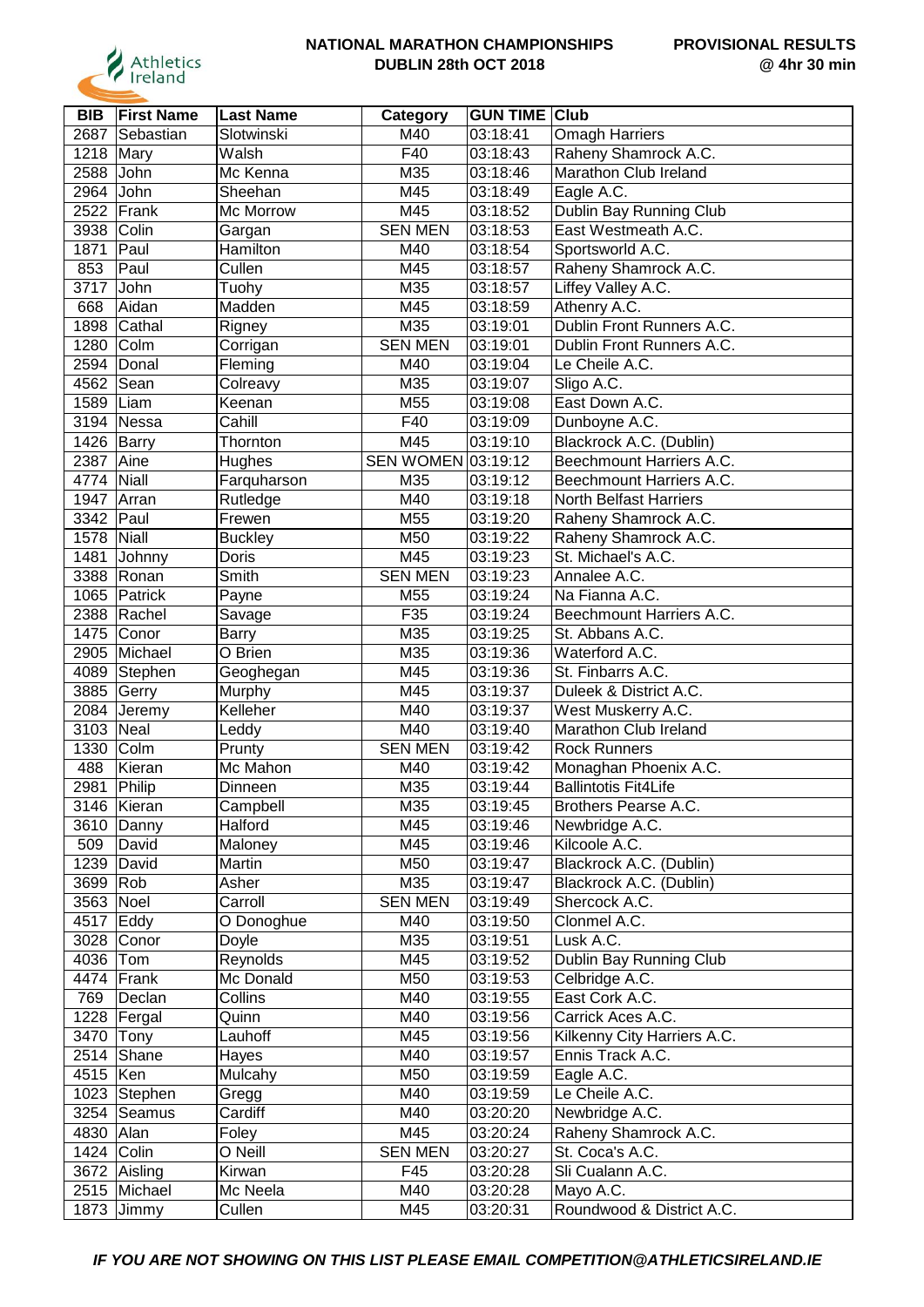

| <b>BIB</b> | <b>First Name</b>         | <b>Last Name</b>      | Category           | <b>GUN TIME Club</b>  |                             |
|------------|---------------------------|-----------------------|--------------------|-----------------------|-----------------------------|
| 4088       | Caroline                  | Conroy                | F40                | 03:20:37              | West Limerick A.C.          |
| 2611       | Jim                       | Lineen                | M45                | 03:20:38              | Dunboyne A.C.               |
| 1200       | Finian                    | Mc Dermott            | M55                | 03:20:40              | Tullamore Harriers A.C.     |
| 1396       | Pauline                   | Grainger              | F40                | 03:20:40              | Leevale A.C.                |
| 4534       | Nigel                     | Kane                  | M50                | 03:20:49              | <b>Co Antrim Harriers</b>   |
| 2553       | <b>Barry</b>              | O Shea                | <b>SEN MEN</b>     | 03:20:50              | Brothers Pearse A.C.        |
| 565        | Jacqui                    | Dunphy                | F40                | 03:20:53              | Portmarnock A.C.            |
| 4435       | Joseph                    | Mc Vey                | <b>SEN MEN</b>     | 03:20:54              | <b>Magherafelt Harriers</b> |
| 1012       | Paul                      | Murphy                | M40                | 03:20:58              | Tallaght A.C.               |
| 3199       | Colin                     | <b>Burns</b>          | M45                | 03:21:01              | Le Cheile A.C.              |
| 4496       | Noel                      | Gillman               | M50                | 03:21:05              | Clonmel A.C.                |
| 2944       | Sean                      | Crossan               | M40                | 03:21:06              | Longford A.C.               |
| 1678       | Karen                     | O Hanlon              | F45                | 03:21:07              | Dunboyne A.C.               |
| 2562       | Dave                      | Murphy                | M40                | 03:21:11              | St. Michael's A.C.          |
| 1226       | Eric                      | <b>Byrne</b>          | M40                | 03:21:19              | Carrick Aces A.C.           |
| 3235       | Karl                      | Bingham               | M40                | 03:21:26              | Portmarnock A.C.            |
| 3047       | Mark                      | Mc Grath              | M45                | 03:21:27              | Croghan A.C.                |
| 1798       | Rachel                    | Mc Cormack            | SEN WOMEN 03:21:32 |                       | Drogheda & District A.C.    |
| 2666       | Derek                     | O Neill               | M45                | 03:21:36              | Longford A.C.               |
|            | 3384 Robbie               | Carr                  | M35                | 03:21:37              | Blackrock A.C.(Louth)       |
| 3075       | Enda                      | Dunne                 | M45                | 03:21:38              | Dublin Bay Running Club     |
| 2713       | Dan                       | Shanahan              | M40                | 03:21:42              | Limerick A.C.               |
| 3880       | John                      | Finn                  | M45                | 03:21:45              | Clane A.C.                  |
| 1303       | Diarmuid                  | Canning               | M45                | 03:21:46              | Ashford A.C                 |
| 4929       | Brian                     | Lalor                 | M35                | 03:21:50              | Tuam A.C.                   |
| 4477       | Ronnie                    | Maxwell               | M40                | 03:21:53              | Blackrock A.C.(Louth)       |
| 3445       | Declan                    | Moyles                | M35                | 03:21:54              | Le Cheile A.C.              |
| 2358       | Alan                      | Maye                  | M45                | 03:21:56              | Na Fianna A.C.              |
| 4232       | Noreen                    | Fegan                 | F50                | 03:22:01              | Armagh A.C.                 |
| 1314       | Peadar                    | Faherty               | M40                | 03:22:06              | Dublin Front Runners A.C.   |
| 4299       | Martin                    | Tobin                 | M50                | 03:22:10              | West Waterford A.C.         |
| 1803       | Mark                      | Broughill             | M45                | 03:22:11              | Dunboyne A.C.               |
| 2041       | Eamonn                    | Nagle                 | M45                | 03:22:14              | Mallow A.C.                 |
| 4068       | David                     | Mc Entee              | M45                | 03:22:20              | East Westmeath A.C.         |
| 3641       | Jeffrey                   | <b>Brown</b>          | M45                | 03:22:27              | East Down A.C.              |
|            | 2904 Martin               | O Neill               | M35                | 03:22:30              | Armagh A.C.                 |
|            | $\overline{1044}$ Christy | Maloney               | M50                | 03:22:31              | Celbridge A.C.              |
| 2147       | Mike                      | Lynch                 | M40                | 03:22:31              | Limerick A.C.               |
| 1813 John  |                           | Clarke                | M40                | 03:22:34              | Portmarnock A.C.            |
|            | 4609 Cormac               |                       | M45                | $\overline{0}3:22:37$ | Sli Cualann A.C.            |
| 1103 Sean  |                           | O Ceallaigh<br>Liston | M45                | 03:22:41              | Mullingar Harriers A.C.     |
| 1738       | Keith                     |                       | M45                | 03:22:49              | Raheny Shamrock A.C.        |
|            |                           | Fleming               | M45                |                       |                             |
| 3037       | John                      | Oleary                |                    | 03:22:50              | Killarney Valley A.C.       |
| 3741       | Eugene                    | Doherty               | M60                | 03:22:52              | Sliabh Bhuide Rovers A.C.   |
|            | 4713 Declan               | Kearns                | M35                | 03:22:59              | Navan A.C.                  |
|            | 1138   Karen              | Mc Crystal            | F40                | 03:23:15              | North East Runners A.C.     |
| 2027       | Peter                     | Ryan                  | M40                | 03:23:19              | Slaney Olympic A.C.         |
| 3830       | Paddy                     | Mc Cabe               | M40                | 03:23:30              | Carrick Aces A.C.           |
| 1440       | Sinead                    | Hartnett              | F35                | 03:23:30              | Clonliffe Harriers A.C.     |
|            | 3149 Brendan              | Anderson              | M55                | 03:23:32              | Fr. Murphy A.C.             |
| 1969 Dave  |                           | O Regan               | M50                | 03:23:34              | St. Finbarrs A.C.           |
| 4617       | Emer                      | O Connell             | F50                | 03:23:35              | Corrib A.C.                 |
| 3578       | Alan                      | Gilmartin             | M35                | 03:23:39              | Sligo A.C.                  |
| 2176 John  |                           | Melia                 | M35                | 03:23:40              | Craughwell A.C.             |
| 4731       | Christy                   | Lennon                | M45                | 03:23:41              | North Belfast Harriers      |
| 2541       | Seamus                    | Mc Garvey             | M50                | 03:23:42              | Carmen Runners A.C.         |
| 4419       | Mark                      | Dowling               | <b>SEN MEN</b>     | 03:23:46              | Clonliffe Harriers A.C.     |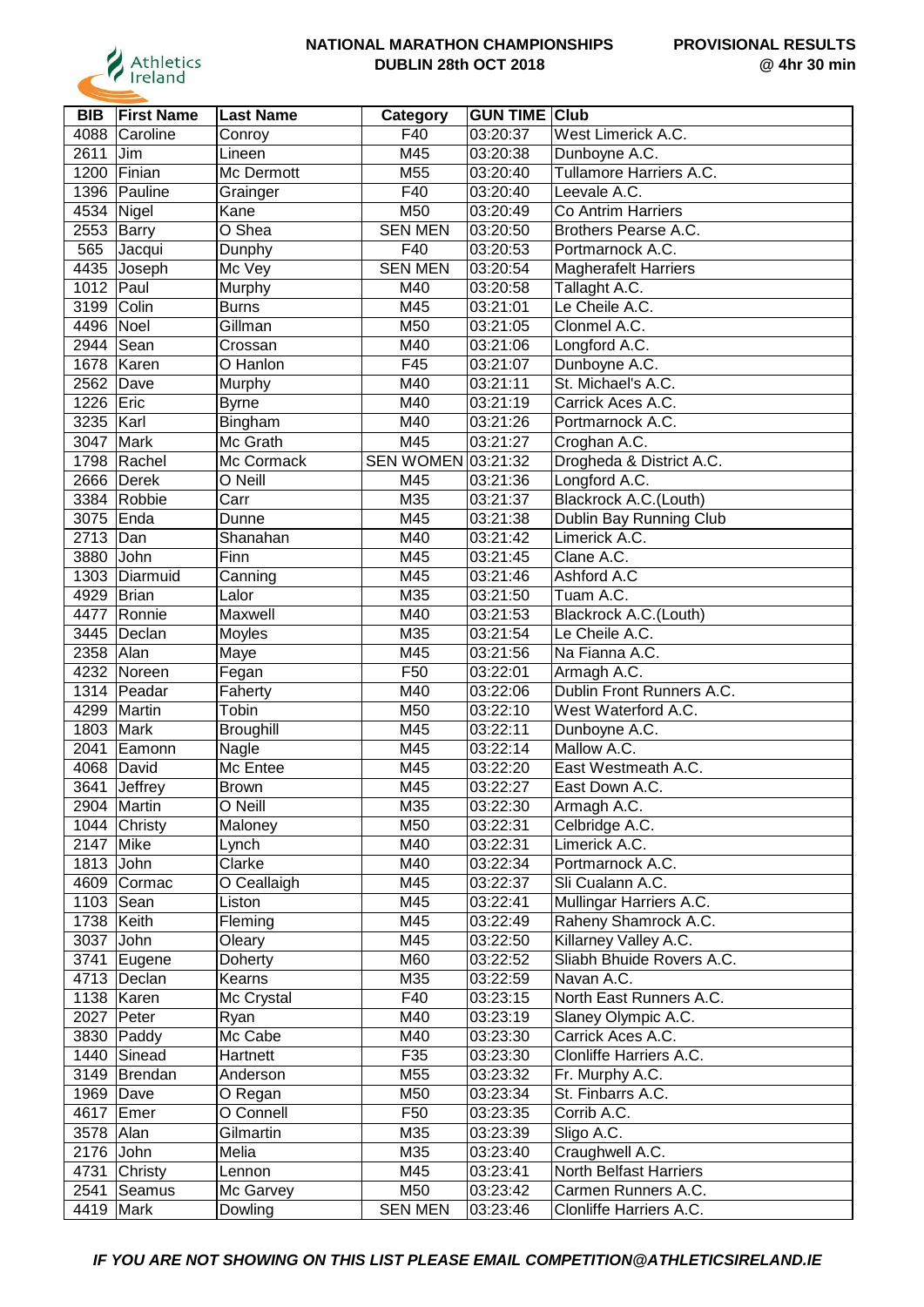

| <b>BIB</b> | <b>First Name</b> | <b>Last Name</b>    | <b>Category</b>    | <b>GUN TIME Club</b>  |                               |
|------------|-------------------|---------------------|--------------------|-----------------------|-------------------------------|
| 2120       | Anthony           | Power               | M55                | 03:23:48              | Clonmel A.C.                  |
| 3202       | Willie            | Walsh               | M40                | 03:23:48              | Carraig-Na-Bhfear A.C.        |
| 3852       | Declan            | Lawler              | M45                | 03:23:50              | Raheny Shamrock A.C.          |
| 821        | James             | Kenny               | M60                | 03:23:54              | Kilmurray/Ibrick/N.Clare A.C. |
| 2837       | Noelle            | Capewell            | F40                | 03:23:54              | Ratoath A.C.                  |
| 1761       | John              | Crotty              | M35                | 03:23:57              | Waterford A.C.                |
| 817        | Tom               | <b>Bourke</b>       | M50                | 03:23:57              | Clonmel A.C.                  |
| 2196       | Ambrose           | Gaughan             | M45                | 03:24:01              | Mayo A.C.                     |
| 3804       | Joe               | Lillis              | M35                | 03:24:09              | United Striders A.C.          |
|            | 5545 Steven       | <b>Nally</b>        | M40                | 03:24:10              | Trim A.C.                     |
|            | 3910 Derek        | Gilmartin           | M40                | 03:24:26              | Celbridge A.C.                |
|            | 6242 Declan       |                     | M40                | 03:24:28              | Carrick Aces A.C.             |
| 1796       | Keith             | Murnaghan<br>Kirwan | M35                | 03:24:29              | Dublin Bay Running Club       |
|            |                   |                     |                    |                       | North Belfast Harriers        |
| 1600       | Joseph            | Drain               | M45                | 03:24:31              |                               |
| 4184       | Jonathan          | Mc Givern           | <b>SEN MEN</b>     | 03:24:37              | Newbridge A.C.                |
| 578        | Matt              | Moran               | M35                | 03:24:38              | Bohermeen A.C.                |
| 5817       | Conor             | Mullane             | M40                | 03:24:48              | Watergrasshill A.C.           |
| 4370       | Richard           | Farnan              | <b>SEN MEN</b>     | 03:25:01              | Galway City Harriers A.C.     |
| 4619       | Declan            | Mc Carthy           | M45                | 03:25:04              | West Limerick A.C.            |
| 3457       | Aideen            | <b>Brady</b>        | F35                | 03:25:05              | Clonliffe Harriers A.C.       |
| 2393       | Uirlandes         | Galvao              | M45                | 03:25:07              | Balbriggan & District A.C     |
| 4620       | Billy             | Quinn               | M45                | 03:25:11              | Limerick A.C.                 |
| 2415       | David             | Freeman             | M45                | 03:25:11              | Clonliffe Harriers A.C.       |
| 4901       | Shona             | O Flynn             | SEN WOMEN 03:25:11 |                       | Dooneen A.C.                  |
| 2025       | Kelda             | Gibson              | F40                | 03:25:12              | Convoy A.C.                   |
| 3495       | <b>Igor</b>       | Pashchenko          | <b>SEN MEN</b>     | 03:25:14              | Blackrock A.C. (Dublin)       |
| 2955       | Declan            | Barron              | M40                | 03:25:16              | Youghal A.C.                  |
| 3462 Rob   |                   | Brannigan           | M45                | 03:25:17              | Lucan Harriers A.C.           |
| 777        | Edward            | O Mahony            | M40                | 03:25:19              | St. Finbarrs A.C.             |
| 3529       | Micheal           | Killeen             | <b>SEN MEN</b>     | 03:25:25              | Crusaders A.C.                |
| 2181       | Seamus            | Silke               | M40                | 03:25:30              | Westport A.C.                 |
| 1924       | David             | Shelley             | M35                | 03:25:31              | Ballynonty A.C.               |
| 3332       | Ruairi            | Donnelly            | <b>SEN MEN</b>     | 03:25:32              | Newcastle & District A.C.     |
| 585        | Alex              | Eustace             | M40                | 03:25:33              | Clonliffe Harriers A.C.       |
| 3905       | Clare             | Sullivan            | F35                | 03:25:38              | Rathfarnham W.S.A.F. A.C.     |
|            | 3940   Darragh    | Wiley               | M50                | 03:25:40              | Mallow A.C.                   |
|            | 2555 Jason        | Phelan              | M45                | 03:25:41              | Waterford A.C.                |
|            | 4568   Louise     | O Brien             | F40                | 03:25:41              | Youghal A.C.                  |
|            | 2209 Robert       | Westman             | M35                | 03:25:57              | Tullamore Harriers A.C.       |
|            | 4666 Shannon      | Clegg               | F35                | 03:26:00              | <b>Scrabo Striders</b>        |
| 4298       | Damien            | Kehoe               | M45                | 03:26:03              | Edenderry A.C.                |
| 659        | Thomas            | Frayne              | M35                | 03:26:06              | Clonliffe Harriers A.C.       |
| 3960       | Michael           | Mc Grath            | M50                | 03:26:10              | St. Coca's A.C.               |
| 2026 Sean  |                   | Crotty              | M35                | 03:26:24              | Slaney Olympic A.C.           |
| 4457       | Richard           | Deeney              | <b>SEN MEN</b>     | $\overline{0}3:26:25$ | Dublin Bay Running Club       |
|            | 1978 Michael      | Walsh               | M60                | 03:26:29              | Brothers Pearse A.C.          |
| 2451       | Michael           | Keating             | M45                | 03:26:32              | East Galway A.C.              |
| 1980       | Paul              | Moloney             | <b>SEN MEN</b>     | 03:26:41              | Oriel A.C.                    |
|            |                   |                     |                    |                       |                               |
| 2145       | Gary              | Whelan              | M40                | 03:26:47              | Waterford A.C.                |
| 2474       | Mark              | Hughes              | M45                | 03:26:48              | Dublin Bay Running Club       |
| 7441       | James             | Whelan              | M45                | 03:26:53              | West Waterford A.C.           |
|            | 2443 Michael      | Quigley             | M55                | 03:26:53              | Slaney Olympic A.C.           |
|            | 1652 Damien       | Fitzgibbon          | M35                | 03:26:56              | Crusaders A.C.                |
|            | 3558   Declan     | Monaghan            | M40                | 03:27:01              | Drogheda & District A.C.      |
| 2058 Keith |                   | <b>Barry</b>        | M40                | 03:27:03              | St. Catherine's A.C.          |
| 1037       | David             | Ashmore             | M55                | 03:27:14              | St. L. O'Toole A.C.           |
|            | 3453 Edward       | O Keeffe            | M35                | 03:27:21              | Kilkenny City Harriers A.C.   |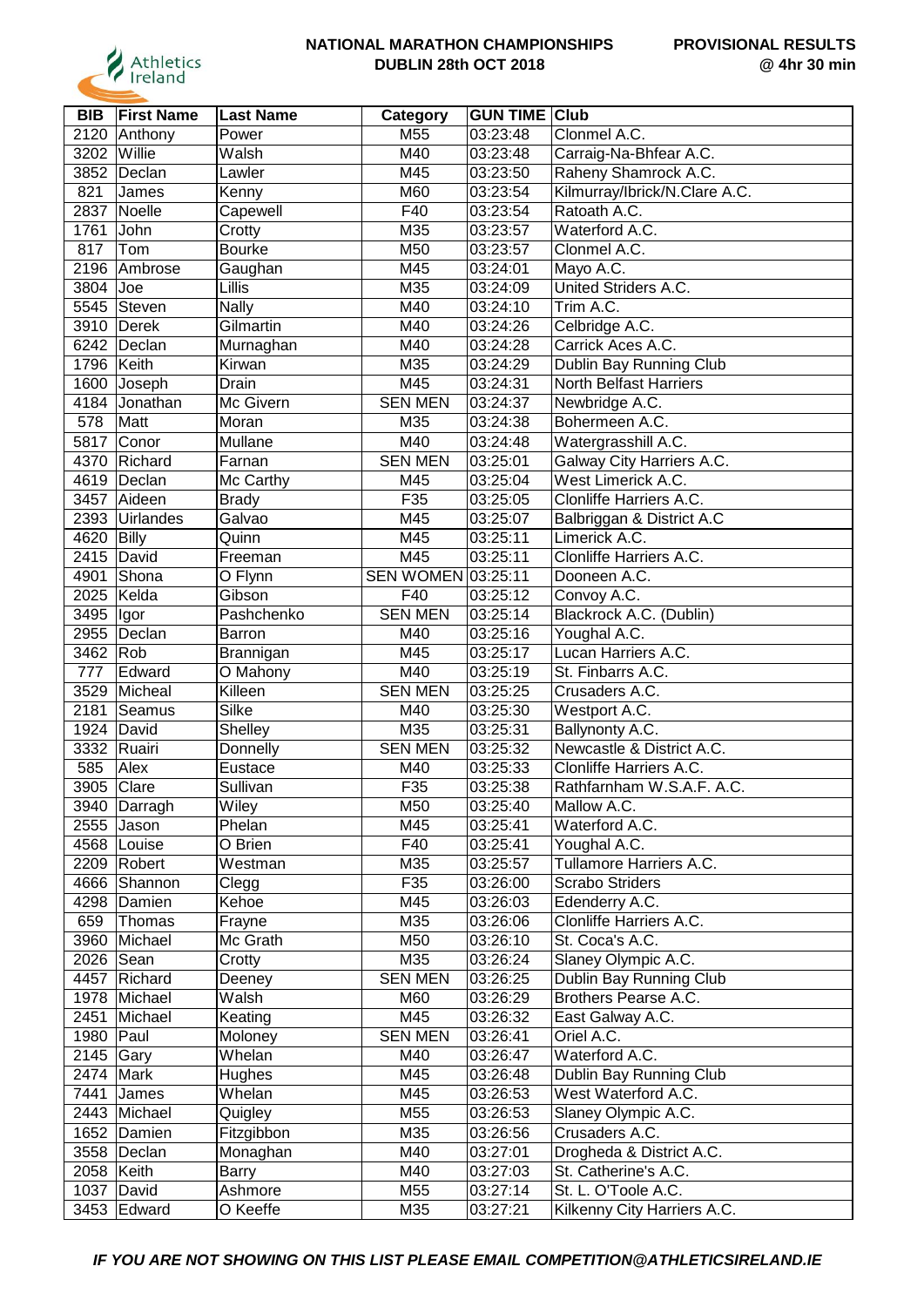

| <b>BIB</b> | <b>First Name</b> | <b>Last Name</b> | Category        | <b>GUN TIME Club</b> |                                        |
|------------|-------------------|------------------|-----------------|----------------------|----------------------------------------|
| 2500       | Fergus            | Keenan           | M40             | 03:27:27             | Clonliffe Harriers A.C.                |
| 512        | Mark              | Lynam            | M40             | 03:27:32             | Trim A.C.                              |
| 2634       | John              | Davis            | M50             | 03:27:34             | Thomastown A.C.                        |
| 1834       | Liam              | <b>Byrne</b>     | M50             | 03:27:35             | Tullamore Harriers A.C.                |
| 3514       | Darragh           | <b>Shields</b>   | M40             | 03:27:41             | Mayo A.C.                              |
| 2971       | Karen             | Bevan            | F40             | 03:27:45             | Eagle A.C.                             |
| 601        | Tony              | Griffin          | M60             | 03:27:45             | <b>Donore Harriers</b>                 |
| 3780       | Brigita           | Lukste           | F35             | 03:27:46             | North Cork A.C.                        |
| 4107       | <b>Niall</b>      | Campbell         | M45             | 03:27:48             | Dunleer A.C.                           |
| 2991       | Enda              | Whelan           | M65             | 03:27:52             | Sligo A.C.                             |
| 3823       | Mick              | Gleeson          | M40             | 03:27:52             | Clonliffe Harriers A.C.                |
| 1448       | Paul              | Foy              | M35             | 03:27:53             | Le Cheile A.C.                         |
| 2475       | Ollie             | Power            | M45             | 03:27:55             | Clonliffe Harriers A.C.                |
| 1482       | Colm              | O Brien          | M50             | 03:27:56             | Newry City Runners A.C.                |
| 3088       | David             | Power            | M50             | 03:27:57             | Derg A.C.                              |
| 1709       | Carol             | Costello         | F45             | 03:28:07             | Sli Cualann A.C.                       |
| 3248       | Anthony           | Doherty          | M50             | 03:28:11             | Milford A.C.                           |
| 2048       | Karl              | Fullerton        | M40             | 03:28:21             | Edenderry A.C.                         |
| 1647       | Marianne          | Mulreid          | F35             | 03:28:23             | St. Coca's A.C.                        |
| 3882       | Sean              | Campbell         | M35             | 03:28:23             | Larne A.C.                             |
| 3281       | Cuan              | Mc Carrick       | M50             | 03:28:24             | Westport A.C.                          |
| 2460       | Neil              | Mc Murray        | M40             | 03:28:24             | Newry City Runners A.C.                |
| 2007       | Richard           | Rodgers          | M55             | 03:28:25             | Newcastle & District A.C.              |
| 2818       | Michael           | Moynihan         | <b>SEN MEN</b>  | 03:28:26             | Kilnaboy A.C.                          |
| 1951       | Mike              | Griffin          | M40             | 03:28:28             | Dooneen A.C.                           |
| 4282       | Jamie             | O Meara          | M35             | 03:28:32             | Waterford A.C.                         |
| 9079       | Brendan           | Crosby           | M35             | 03:28:40             | Carrick Aces A.C.                      |
| 4638       | Maria             | Morris           | F40             | 03:28:41             | Beechmount Harriers A.C.               |
| 1657       | James             | Murphy           | M35             | 03:28:46             | Clare River Harriers A.C.              |
| 3519       | Alan              | Mc Carthy        | M35             | 03:28:49             | Athenry A.C.                           |
| 3137       | Alan              | Quinn            | M40             | 03:28:57             | Portmarnock A.C.                       |
| 2171       | Ger               | O Toole          | M50             | 03:28:57             | Blackrock A.C. (Dublin)                |
| 2760       | John              | O Connor         | M45             | 03:29:04             | Waterford A.C.                         |
| 568        | Liam              | Doyle            | M45             | 03:29:07             | Balbriggan & District A.C              |
| 3640       | Mark              | <b>Messitt</b>   | M45             | 03:29:07             | Sli Cualann A.C.                       |
|            | 2243 Dermot       | <b>Brosnan</b>   | M40             | 03:29:10             | Sportsworld A.C.                       |
| 3460       | Triona            | Quill            | F <sub>50</sub> | 03:29:14             | Crusaders A.C.                         |
| 1919       | David             | Woods            | M40             | 03:29:16             | <b>Annadale Striders</b>               |
| 605        | Shane             | Carroll          | M35             | 03:29:17             | <b>Ballintotis Fit4Life</b>            |
| 3087       | Keith             |                  | M50             | 03:29:22             | Limerick A.C.                          |
|            | Niall             | Ryan             | M40             | 03:29:24             | Dundrum South Dublin A.C. (Dublin)     |
| 2610       |                   | Conlon<br>Gorman | M50             |                      |                                        |
| 4116       | Frankie           | Shaw             |                 | 03:29:26             | Blayney Rockets A.C.<br>Le Cheile A.C. |
| 2599 Alan  |                   |                  | M40             | 03:29:32             |                                        |
|            | 1132 Eamon        | Traynor          | M45             | 03:29:35             | Raheny Shamrock A.C.                   |
| 4462       | Oliver            | O Hara           | M40             | 03:29:36             | <b>Donore Harriers</b>                 |
| 1024       | Rob               | Hale             | M45             | 03:29:39             | Dunboyne A.C.                          |
| 3755       | Paul              | O Mahony         | M35             | 03:29:41             | Youghal A.C.                           |
| 3433       | Gian Piero        | Allerta          | M45             | 03:29:43             | Crusaders A.C.                         |
| 1609       | Joseph            | O Donoghue       | <b>SEN MEN</b>  | 03:29:44             | Crusaders A.C.                         |
| 4735       | Frank             | Newman           | <b>SEN MEN</b>  | 03:29:48             | Co Antrim Harriers                     |
| 691        | Alan              | Carter           | M40             | 03:29:50             | Clonmel A.C.                           |
| 1829       | Lorraine          | Heffernan        | F45             | 03:29:52             | Lucan Harriers A.C.                    |
| 2985       | Paul              | O Connell        | M45             | 03:29:57             | <b>Ballintotis Fit4Life</b>            |
| 581        | Johnjoe           | Galvin           | M35             | 03:30:05             | Tullamore Harriers A.C.                |
| 1263       | Aidan             | Mc Gee           | M45             | 03:30:08             | St. Michael's A.C.                     |
| 661        | Peter             | Mc Sweeney       | M35             | 03:30:09             | Dromahane Road Runners                 |
| 3002       | Andy              | Masterson        | M50             | 03:30:11             | Birr A.C.                              |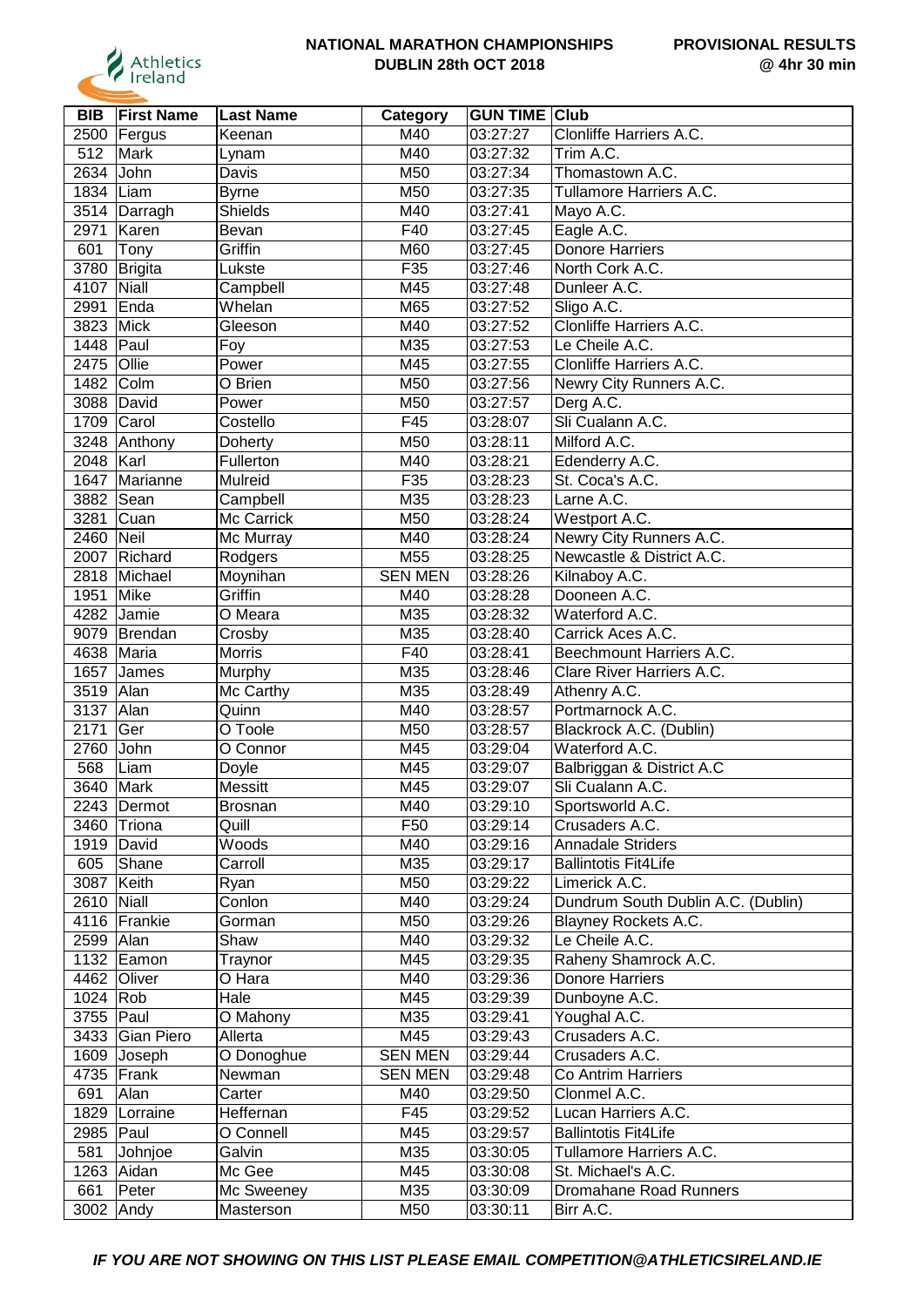

| BIB        | <b>First Name</b> | <b>Last Name</b> | <b>Category</b>    | <b>GUN TIME Club</b>  |                                    |
|------------|-------------------|------------------|--------------------|-----------------------|------------------------------------|
| 1483       | Joanne            | Ryan             | F45                | 03:30:11              | Cabinteely A.C.                    |
| 544        | Mark              | Gallagher        | M40                | 03:30:14              | Beara A.C.                         |
| 2878       | Jeremy            | Whitty           | M45                | 03:30:15              | Newbridge A.C.                     |
| 1319       | Michael           | Counsel          | M50                | 03:30:29              | $\overline{\text{Trim}}$ A.C.      |
| 4051       | Julie             | Hargreaves       | F50                | 03:30:30              | Crusaders A.C.                     |
| 1752       | Eric              | Cullen           | M50                | 03:30:32              | Rathfarnham W.S.A.F. A.C.          |
| 4651       | Michael           | Mc Donald        | M40                | 03:30:35              | Lakeshore Striders A.C.            |
| 3269       | Clotilde          | Fitzgibbon       | F50                | 03:30:37              | Grange/Fermoy A.C.                 |
| 3116 Hugh  |                   | Morgan           | M55                | 03:30:42              | <b>Slieve Gullion Runners</b>      |
| 18669 Liam |                   | Gray             | <b>SEN MEN</b>     | 03:30:43              | East Down A.C.                     |
|            | 2574 Trevor       | Wilson           | M55                | 03:30:44              | Lagan Valley A.C.                  |
| 1238       | Martin            | Kelly            | M50                | 03:30:47              | Foyle Valley A.C.                  |
| 5554       | John              | Farrell          | M35                | 03:30:51              | Emerald A.C.                       |
| 739        | Thomas            | Jennings         | M50                | 03:30:55              | Mayo A.C.                          |
| 1318       | Caroline          | Farrelly         | F50                | 03:30:56              | Raheny Shamrock A.C.               |
| 2829       | Steven            | <b>Burns</b>     | M40                | 03:30:57              | Armagh A.C.                        |
| 2827       | Olivia            | Bermingham       | F40                | 03:31:01              | St. Coca's A.C.                    |
| 4167       | Murty             | Hanly            | M35                | 03:31:11              | Mullingar Harriers A.C.            |
| 828        | <b>Barry</b>      | Mc Laughlin      | M60                | 03:31:13              | Edenderry A.C.                     |
| 4248       | <b>Brian</b>      | <b>Boland</b>    | M45                | 03:31:20              | Civil Service A.C.                 |
| 1501       | Brian             | Connor           | M35                | 03:31:23              | Raheny Shamrock A.C.               |
| 1628       |                   |                  |                    |                       | <b>Donore Harriers</b>             |
|            | Kenneth           | Cronin           | M55                | 03:31:25              |                                    |
| 2504       | Leeroy            | Graham           | M35                | 03:31:25              | St. Coca's A.C.                    |
| 3777       | Liam              | Lynch            | M60                | 03:31:26              | Donoughmore A.C.                   |
| 3040       | Michael           | Priest           | M35                | 03:31:26              | Sli Cualann A.C.                   |
| 2308       | Aoife             | Clarke           | SEN WOMEN 03:31:36 |                       | Crusaders A.C.                     |
| 2660       | Donatas           | Jocius           | <b>SEN MEN</b>     | 03:31:41              | Crusaders A.C.                     |
| 1728       | Stephen           | Murtagh          | M45                | 03:31:46              | Lusk A.C.                          |
| 2158       | John              | Farrelly         | M55                | 03:31:50              | St. Brigids A.C.                   |
| 4746       | David             | O Sullivan       | M35                | 03:31:52              | Athenry A.C.                       |
| 2240       | Timothy           | Williams         | M40                | 03:31:54              | East Westmeath A.C.                |
| 2089       | <b>Steve</b>      | Dunlea           | M40                | 03:31:55              | Watergrasshill A.C.                |
| 1265       | Helen             | O Connor         | F40                | 03:31:58              | Portmarnock A.C.                   |
| 1240       | Barry             | O Neill          | M40                | 03:32:06              | Glendalough Harriers & A.C.        |
| 9882       | Eoghan            | Hughes           | <b>SEN MEN</b>     | 03:32:10              | Blackrock A.C. (Dublin)            |
|            | 2375   Evelyn     | Leonard          | F50                | 03:32:12              | Donadea Running Club               |
|            | 4523 Richard      | Simpson          | M45                | 03:32:13              | Galway City Harriers A.C.          |
|            | 2378 Richard      | Kavanagh         | M65                | $\overline{0}3:32:16$ | Sli Cualann A.C.                   |
| 1290       | Grainne           | Grennan          | F60                | 03:32:19              | Blackrock A.C. (Dublin)            |
| 1292       | Mary              | Lynch            | F65                | 03:32:21              | Raheny Shamrock A.C.               |
| 3333       | Cormc             | Garvey           | M45                | 03:32:29              | Sportsworld A.C.                   |
| 1347       | Rose              | Kidd             | F <sub>50</sub>    | 03:32:31              | Raheny Shamrock A.C.               |
| 1514       | Sinead            | Doherty          | F40                | 03:32:36              | <b>Wetlands Running Club</b>       |
| 1746 Keith |                   | O Connell        | M40                | 03:32:40              | Westport A.C.                      |
|            | 4272 Richard      | O Gorman         | M50                | 03:32:54              | Clonmel A.C.                       |
|            | 4145 Stephen      | Gilgan           | M45                | 03:33:00              | Sligo A.C.                         |
| 3265       | Noel              | Mc Donough       | M45                | 03:33:08              | <b>Ballydrain Harriers</b>         |
| 1127       | Karen             | Clarke           | F45                | 03:33:23              | Brothers Pearse A.C.               |
| 1627       | Garret            | Nolan            | M40                | 03:33:25              | Lusk A.C.                          |
| 586        | Andrew            | Eustace          | M45                | 03:33:37              | Clonliffe Harriers A.C.            |
| 9632       | Niamh             | Aspell           | <b>SEN WOMEN</b>   | 03:33:43              | Crusaders A.C.                     |
| 621        | Adolfo            | Garcia           | M40                | 03:33:47              | Marathon Club Ireland              |
|            | 2593 Eddie        | Larkin           | M40                | 03:33:51              | East Galway A.C.                   |
|            | 1518 Stephen      | Judge            | M50                | 03:33:59              | Dundrum South Dublin A.C. (Dublin) |
|            | 3020 Jackie       | Kingston         | F <sub>50</sub>    | 03:34:11              | Rathfarnham W.S.A.F. A.C.          |
| 721        | <b>Niall</b>      | O Neill          | M45                | 03:34:16              | Co Antrim Harriers                 |
| 1321       | Denise            | Molloy           | F40                | 03:34:17              | Trim A.C.                          |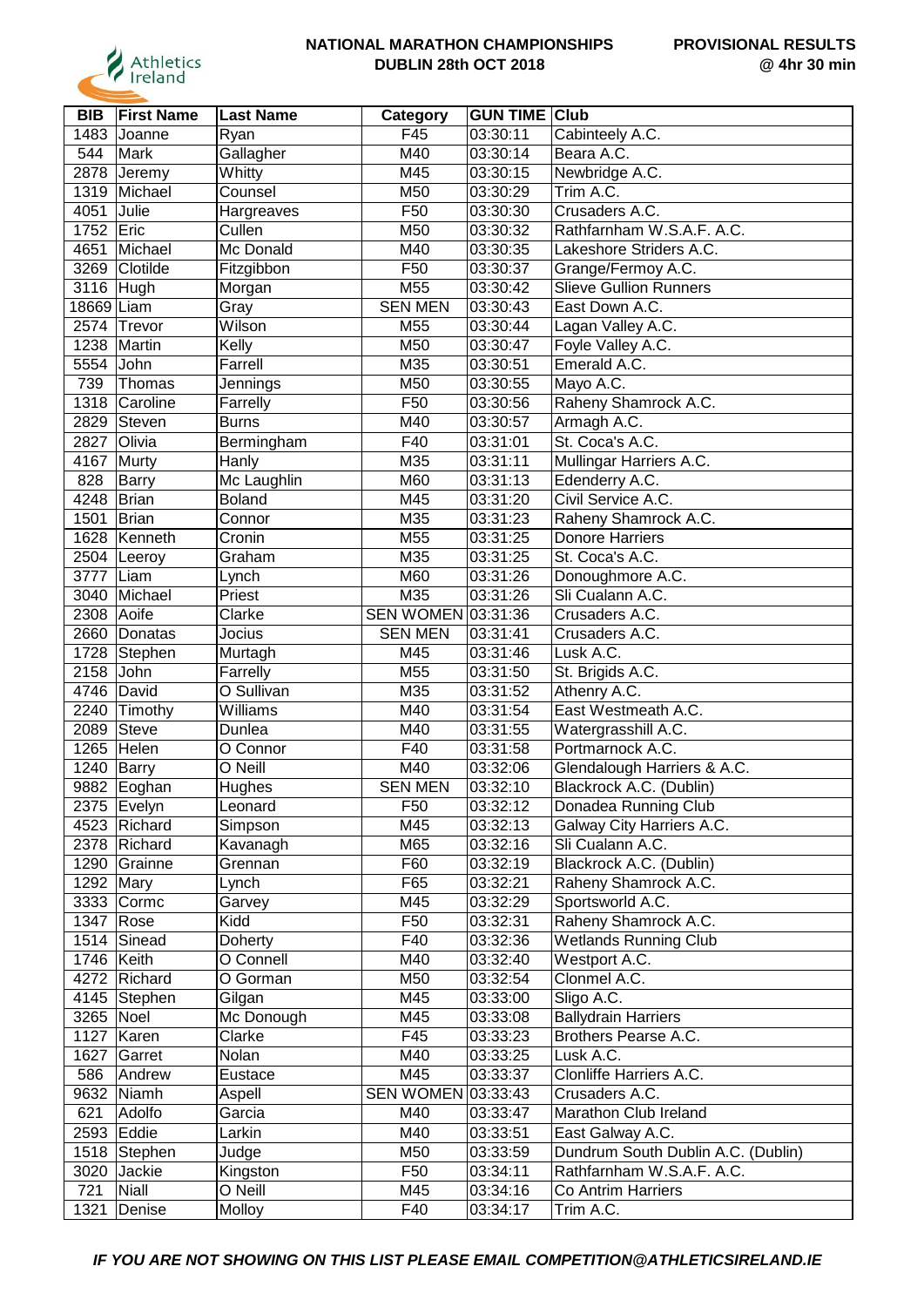

| <b>BIB</b>   | <b>First Name</b> | <b>Last Name</b> | <b>Category</b>    | <b>GUN TIME Club</b> |                                       |
|--------------|-------------------|------------------|--------------------|----------------------|---------------------------------------|
| 4930         | Bill              | Coyne            | M50                | 03:34:19             | Mayo A.C.                             |
| 4436         | Mary              | <b>Brennan</b>   | F40                | 03:34:25             | Donadea Running Club                  |
| 1085         | Brian             | Ahern            | M40                | 03:34:30             | <b>Bweeng Trail Blazers</b>           |
| 4856         | Maeve             | Flannery         | F35                | 03:34:41             | Derg A.C.                             |
| 1120         | Ronan             | O Sullivan       | M35                | 03:35:00             | Ardee & District A.C.                 |
| 2557         | Gerard            | Campbell         | M50                | 03:35:01             | Lifford Strabane A.C.                 |
|              | 1460 Andrew       | Revington        | M45                | 03:35:06             | Trim A.C.                             |
| 3138         | Alan              | Phelan           | M50                | 03:35:10             | Portlaoise A.C.                       |
|              | 2569 Colman       | Reilly           | M40                | 03:35:12             | Longford A.C.                         |
|              | 4105 Adrien       | Gerard           | <b>SEN MEN</b>     | 03:35:19             | Clonliffe Harriers A.C.               |
|              | 3369 Eamonn       | Sweeney          | M50                | 03:35:25             | Sligo A.C.                            |
| 8887   Lloyd |                   | <b>Byrne</b>     | M40                | 03:35:34             | Glenmore A.C.                         |
|              | 1294 Mervyn       | Kennedy          | M40                | 03:35:34             | Mullingar Harriers A.C.               |
|              | 2140 Donal        | Twomey           | M45                | 03:35:36             | West Muskerry A.C.                    |
| 3228         | Chris             | Hargreaves       | M55                | 03:35:42             | Crusaders A.C.                        |
|              | 16227 Michael     | Farrell          | M45                | 03:35:49             | Lusk A.C.                             |
| 2469         | Lillian           | Whelan           | F40                | 03:36:05             | Naas A.C.                             |
|              | 2773 Bernard      | Feery            | M55                | 03:36:07             | Clonmel A.C.                          |
| 1721         | Becky             | Coughlan         | F35                | 03:36:18             | Ennis Track A.C.                      |
| 4110         | Kate              | Murray           | F45                | 03:36:18             | Crusaders A.C.                        |
| 1020         | Aidan             | <b>Barker</b>    | M40                | 03:36:19             | Ratoath A.C.                          |
| 3620         | Mary              | Ketterer         | F40                | 03:36:21             | Clonliffe Harriers A.C.               |
| 4704         | Keith             | O Driscoll       | M40                | 03:36:24             | Waterford A.C.                        |
| 1444         | Seamus            | Kehoe            | M55                | 03:36:28             | United Striders A.C.                  |
| 3163         | Jade              | Harbron          | SEN WOMEN 03:36:32 |                      | Marathon Club Ireland                 |
| 5696         | Brian             | <b>Bogle</b>     | M40                | 03:36:34             | East Down A.C.                        |
| 3688         | James             | Waddock          | M40                | 03:36:37             | Blackrock A.C.(Louth)                 |
|              | 4003 Anthony      | Sheridan         | M40                | 03:36:40             | Dublin Bay Running Club               |
| 2987         | David             | <b>Mullins</b>   | M40                | 03:36:46             | Watergrasshill A.C.                   |
| 4759         | Vinny             | O Leary          | M35                | 03:36:46             | Lios Tuathail A.C.                    |
| 2944         | Sean              | Crossan          | M45                | 03:36:48             | Marathon Club Ireland                 |
| 8424         | Kevin             | Halpin           | M45                | 03:36:55             | Naas A.C.                             |
| 1564         | Vincent           | Mc Hugh          | M40                | 03:36:59             | Clonmel A.C.                          |
| 2812         | Thomas            | Griffin          | M45                | 03:37:02             | Clonliffe Harriers A.C.               |
| 2063         | Paul              |                  | M35                | 03:37:09             | Kilkenny City Harriers A.C.           |
| 14632 Keith  |                   | Dempsey          | M40                |                      |                                       |
| 9500   Irene |                   | Butler<br>Eighan | F35                | 03:37:10<br>03:37:15 | East Galway A.C.<br>St. Finbarrs A.C. |
|              | 4039   Derek      | Quinn            | M60                | 03:37:22             |                                       |
|              | 1646 Bernard      | Phelan           | M50                | 03:37:27             | Tallaght A.C.<br>St. Coca's A.C.      |
|              | 6793 Shane        | Mc Donnell       | M50                | 03:37:36             | Waterford A.C.                        |
| 1669         |                   | Kelly            | M50                | 03:37:40             | Brothers Pearse A.C.                  |
|              | Kevin             |                  |                    |                      |                                       |
|              | 4244 Gregory Paul | O Beirne         | M50                | 03:37:43             | Dublin Bay Running Club               |
|              | 1945 Christopher  | Kelly            | M35                | 03:37:46             | North East Runners A.C.               |
| 4727         | Norman            | Mawhinney        | M60                | 03:37:47             | <b>Ballydrain Harriers</b>            |
|              | 4310 Oliver       | Power            | M35                | 03:37:52             | Raheny Shamrock A.C.                  |
|              | 4719 Seamus       | Cawley           | M55                | 03:37:56             | West Limerick A.C.                    |
| 1875         | Jean              | O Kennedy        | F <sub>55</sub>    | 03:37:59             | Sli Cualann A.C.                      |
|              | 3684 Lynda        | Fay              | F35                | 03:38:04             | St. L. O'Toole A.C.                   |
| 3728         | Michael           | Carolan          | M60                | 03:38:18             | Brothers Pearse A.C.                  |
| 9982         | Julie             | Mc Namee         | F45                | 03:38:24             | Tír Chonaill A.C.                     |
|              | 2136 Stephen      | Chambers         | <b>SEN MEN</b>     | 03:38:24             | Marathon Club Ireland                 |
|              | 1216 Connor       | Jennings         | M45                | 03:38:26             | Raheny Shamrock A.C.                  |
| 670          | Maeve             | Noone            | F45                | 03:38:26             | Athenry A.C.                          |
|              | 2116 Michael      | Doocey           | M40                | 03:38:29             | Clonmel A.C.                          |
| 2957         | Andrzej           | <b>Bujalski</b>  | M35                | 03:38:33             | Carrigtwohill A.C.                    |
| 4925         | Michael           | Callaghan        | M45                | 03:38:47             | West Waterford A.C.                   |
| 6863         | Jemma             | Lyons            | SEN WOMEN 03:38:48 |                      | Crusaders A.C.                        |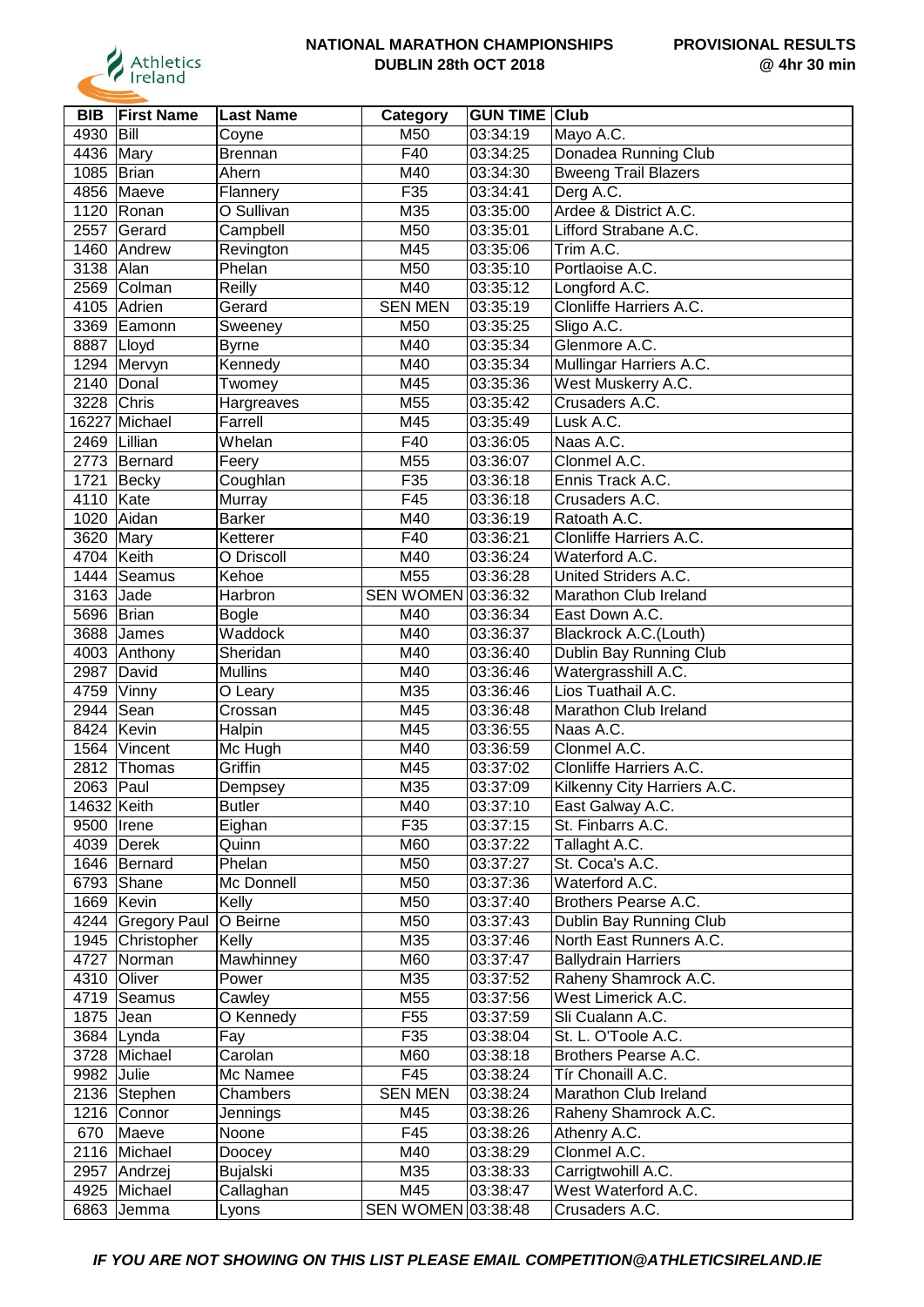

| <b>BIB</b>   | <b>First Name</b> | <b>Last Name</b>  | Category           | <b>GUN TIME Club</b> |                                       |
|--------------|-------------------|-------------------|--------------------|----------------------|---------------------------------------|
| 4420         | Fintan            | Kavanagh          | M40                | 03:38:59             | <b>Wexford Marathon Club</b>          |
| 622          | Noel              | Kehoe             | M40                | 03:39:03             | <b>Wexford Marathon Club</b>          |
| 4742         | Jonathan          | <b>Brazil</b>     | M40                | 03:39:09             | Waterford A.C.                        |
| 3622         | Stephen           | Bateson           | M45                | 03:39:11             | Clonliffe Harriers A.C.               |
| 1470         | John              | <b>Stokes</b>     | M45                | 03:39:14             | Tallaght A.C.                         |
| 1114         | Stephen           | Devlin            | M35                | 03:39:14             | Dunboyne A.C.                         |
| 7405         | Damien            | Kelly             | M35                | 03:39:23             | Clonliffe Harriers A.C.               |
| 867          | Maurice           | Barcoe            | <b>SEN MEN</b>     | 03:39:26             | Gowran A.C.                           |
| 1238         | Martin            | Kelly             | M55                | 03:39:29             | Raheny Shamrock A.C.                  |
|              | 1754 Krzysztof    | Straszewski       | M40                | 03:39:36             | East Galway A.C.                      |
| 1659 Gerry   |                   | Nealon            | M35                | 03:39:47             | Bohermeen A.C.                        |
| 2613 Liam    |                   | Dillon            | M45                | 03:39:47             | Cabinteely A.C.                       |
| 5933         | Imelda            | Gormally          | F40                | 03:39:50             | Galway City Harriers A.C.             |
| 13655 Brian  |                   | Crossan           | M45                | 03:39:52             | Longford A.C.                         |
| 6218         | Gatis             | Zilgalvis         | M35                | 03:39:53             | Carrick Aces A.C.                     |
|              | 1414 Elaine       | Mc Nulty          | F40                | 03:39:58             | Raheny Shamrock A.C.                  |
| 7419         | Leonie            | Dyar              | F35                | 03:40:07             | Trim A.C.                             |
|              | 2056 Eileen       | Jack              | SEN WOMEN 03:40:08 |                      | Beechmount Harriers A.C.              |
|              | 2312 Michael      | <b>Breen</b>      | M35                | 03:40:09             | Sliabh Bhuide Rovers A.C.             |
|              | 1786 Conor        | Mc Auley          | M40                | 03:40:10             | Na Fianna A.C.                        |
| 1384         | Henry             | English           | M40                | 03:40:25             | <b>Donore Harriers</b>                |
| 5676         | Sean              | O Hargain         | M50                | 03:40:26             | Kilkenny City Harriers A.C.           |
| 2661         | Dalva             | Mc Phillips       | F40                | 03:40:33             | Westport A.C.                         |
| 1960         | Donal             | Murray            | M40                | 03:40:39             | St. Finbarrs A.C.                     |
| 6096         | Helen             | Hartnett          | F45                | 03:40:41             | Trim A.C.                             |
| 4630         | Liam              | Smyth             | M40                | 03:40:49             | Monaghan Town Runners                 |
| 499          | Anna              | King              | F <sub>55</sub>    | 03:40:55             | Tallaght A.C.                         |
| 3990         | Martin            | Gorman            | M45                | 03:40:56             | Newry City Runners A.C.               |
| 7721         | Laura             | Rose              | SEN WOMEN 03:41:03 |                      | <b>Mallusk Harriers</b>               |
| 584          | Heather           | Carty             | F40                | 03:41:13             | Trim A.C.                             |
| 4631         | Ted               | Kelly             | M35                | 03:41:16             | Youghal A.C.                          |
| 4055         | Tomas             | Faherty           | <b>SEN MEN</b>     | 03:41:25             | Crusaders A.C.                        |
| 1916         | Ger               |                   | M50                | 03:41:30             | Slaney Olympic A.C.                   |
| 2407         | Vincent           | Murphy<br>O Neill | M60                | 03:41:31             | Cushinstown A.C.                      |
| 6163         | Ciara             |                   | SEN WOMEN 03:41:34 |                      | Caltra A.C.                           |
|              | 3405 Mervin       | Kilroy            | M40                |                      |                                       |
|              |                   | Doyle<br>Wallace  | M35                | 03:41:39<br>03:41:41 | Kilkenny City Harriers A.C.           |
| 3178   Keith |                   |                   | M50                |                      | Croghan A.C.<br><b>Mourne Runners</b> |
|              | 9373 Damien       | Cunningham        | <b>SEN MEN</b>     | 03:41:45             |                                       |
| 2273 Luke    |                   | Coleman           |                    | 03:41:45             | Tallaght A.C.                         |
| 2313 Chris   |                   | Dalton            | M40                | 03:41:47             | Tallaght A.C.                         |
| 3869         | Kate              | Kennedy           | F35                | 03:41:47             | Templemore A.C.                       |
| 1844         | $\vert$ Dave      | <b>Bartley</b>    | M50                | 03:41:54             | Grange/Fermoy A.C.                    |
| $2154$ John  |                   | Murphy            | M40                | 03:41:56             | <b>Wexford Marathon Club</b>          |
|              | 4804 Ciaran       | O Donnell         | M45                | 03:41:56             | Letterkenny A.C.                      |
|              | 2693 David        | O Connor          | M35                | 03:42:00             | St. Finbarrs A.C.                     |
| 2117         | Rebecca           | Doocey            | F35                | 03:42:00             | Clonmel A.C.                          |
| 3247         | Stephen           | Mc Cartan         | M55                | 03:42:11             | East Down A.C.                        |
| 9388         | David             | Steele            | M40                | 03:42:13             | Portmarnock A.C.                      |
| 3074         | David             | Murray            | M40                | 03:42:16             | St. Coca's A.C.                       |
| 6344 Marc    |                   | Wynne             | M45                | 03:42:17             | Carrick Aces A.C.                     |
| 4487         | Robbie            | Mc Cormick        | M40                | 03:42:19             | Beechmount Harriers A.C.              |
| 497          | Paula             | Murray            | F45                | 03:42:27             | Tallaght A.C.                         |
|              | 6256 Anne Marie   | Halpin            | F45                | 03:42:28             | Clonmel A.C.                          |
| 7091         | Lorraine          | O Sullivan        | F40                | 03:42:37             | St. Finbarrs A.C.                     |
| 3493 Ollie   |                   | Keogan            | M40                | 03:42:40             | Bohermeen A.C.                        |
| 1150         | Freir             | John              | M50                | 03:42:41             | Raheny Shamrock A.C.                  |
| 2350         | Tim               | Duggan            | M35                | 03:42:45             | Crusaders A.C.                        |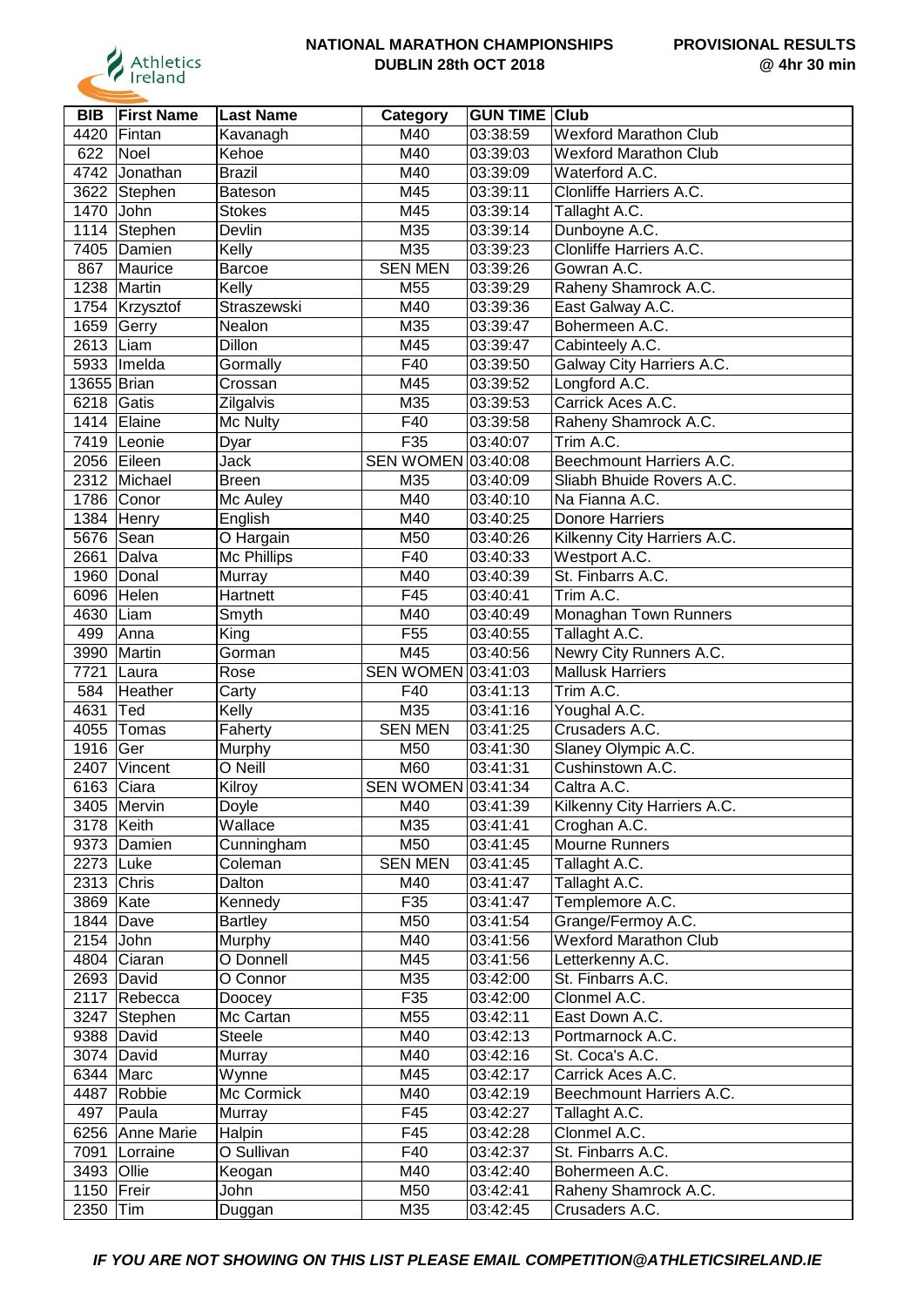

| <b>BIB</b>   | <b>First Name</b> | <b>Last Name</b> | Category           | <b>GUN TIME</b> | <b>Club</b>                  |
|--------------|-------------------|------------------|--------------------|-----------------|------------------------------|
| 744          | Peter             | O Brien          | M35                | 03:42:48        | Grange/Fermoy A.C.           |
| 3915         | George            | Sharpe           | M50                | 03:42:52        | St. Michael's A.C.           |
| 1285         | Eoin              | Clarke           | M35                | 03:42:53        | Mullingar Harriers A.C.      |
| 1549         | Shane             | Meyler           | M40                | 03:42:53        | Ballymore Cobh A.C.          |
| 602          | Elaine            | Verdon           | F40                | 03:42:54        | <b>Donore Harriers</b>       |
| 9743         | Graeme            | O Hara           | M40                | 03:42:59        | Co Antrim Harriers           |
| 5935         | Sean              | Wrixon           | M50                | 03:43:05        | East Cork A.C.               |
| 5670         | Gerald            | Carroll          | M45                | 03:43:09        | St. Brendans A.C. (Kerry)    |
| 1124         | Cian              | O Sullivan       | <b>SEN MEN</b>     | 03:43:13        | Dunboyne A.C.                |
| 4563         | John G            | O Connell        | M50                | 03:43:14        | An Bru A.C                   |
| 9863 Paul    |                   | Kearney          | M45                | 03:43:27        | B.M.O.H. A.C. (Clare)        |
| 1939         | Adrian            | Moran            | M50                | 03:43:30        | Rathkenny A.C.               |
| 2924         | Cyril             | Victor           | M40                | 03:43:35        | Achill A.C.                  |
| 9035         | Eoghan            | Higgins          | <b>SEN MEN</b>     | 03:43:44        | Courcey A.C.                 |
| 8112         | Sarah             | Hughes           | F40                | 03:43:44        | Acorn A.C.                   |
| 4750         | Brian             | Murphy           | M45                | 03:43:45        | Newbridge A.C.               |
| 6915         | Fergal            | <b>Burke</b>     | M40                | 03:43:48        | Newbridge A.C.               |
| 3258         | Brendan           | O Mahony         | M45                | 03:43:58        | Grange/Fermoy A.C.           |
| 8705         | John              | O Callaghan      | M50                | 03:43:59        | Togher A.C.                  |
| 566          | Pauline           | O Connell        | F <sub>55</sub>    | 03:44:06        | Sli Cualann A.C.             |
| 9673         | Siobhan           | Healy            | F40                | 03:44:11        | St. Finbarrs A.C.            |
| 4047         | Mark              | Redmond          | M35                | 03:44:14        | Ashford A.C                  |
| 4162         | Philomena         | Gallagher        | F45                | 03:44:15        | Tír Chonaill A.C.            |
| 4112         | John              | Clohisey         | M65                | 03:44:24        | Raheny Shamrock A.C.         |
| 7726         | Nigel             | Mc Gookin        | M45                | 03:44:26        | Co Antrim Harriers           |
| 5529         | Shane             | Fitzgerald       | M40                | 03:44:33        | Limerick Country Club A.C.   |
|              | 13648 Fearghal    | Nugent           | <b>SEN MEN</b>     | 03:44:38        | Armagh A.C.                  |
| 2639         | Brendan           | Leech            | M50                | 03:44:51        | Na Fianna A.C.               |
|              | 2816 Alphonsus    | Heneghan         | M40                | 03:44:58        | Loughrea A.C.                |
| 1896         | Maeve             | Walsh            | F40                | 03:45:01        | Liffey Valley A.C.           |
| 1770         | Gary              | Slevin           | <b>SEN MEN</b>     | 03:45:08        | Foyle Valley A.C.            |
| 1174         | Joe               | Davey            | M50                | 03:45:16        | Sligo A.C.                   |
| 8206         | Eoghan            | Lee              | M35                | 03:45:19        | Portmarnock A.C.             |
| 1014         | James             | <b>Byrne</b>     | <b>SEN MEN</b>     | 03:45:19        | <b>Wexford Marathon Club</b> |
| 2129         | Jim               | Gonnelly         | M50                | 03:45:22        | North East Runners A.C.      |
| 4494 Mark    |                   | Corcoran         | M45                | 03:45:29        | Clonmel A.C.                 |
| 7537         | Jonathan          | Davis            | <b>SEN MEN</b>     | 03:45:35        | Jog Lisburn Running Club     |
|              | 1415 Anthony      | <b>Walsh</b>     | M35                | 03:45:38        | Raheny Shamrock A.C.         |
| 7499         | Ciaran            | Croke            | <b>SEN MEN</b>     | 03:45:49        | Derg A.C.                    |
| 574          | Susan             | Lawless          | F40                | 03:45:51        | Kilcoole A.C.                |
| 3157         | $ $ Paul          | Mahon            | M50                | 03:45:58        | Sli Cualann A.C.             |
| 2235 Alan    |                   | Fairbrother      | M50                | 03:45:59        | Brothers Pearse A.C.         |
|              | 5599 Rodge        | Larkin           | M35                | 03:46:01        | Tullamore Harriers A.C.      |
|              | 11525 Dermot      | Martin           | M45                | 03:46:04        | Armagh A.C.                  |
|              | 1524 Olivia       | Daly             | F40                | 03:46:18        | Dunshaughlin A.C.            |
|              | 2596 Fintan       | Crehan           | M40                | 03:46:25        | Dunboyne A.C.                |
| 9511         | Anne              | <b>Brady</b>     | F35                | 03:46:48        | Longford A.C.                |
| 775          | Brian             | Kelly            | M50                | 03:46:48        | Portmarnock A.C.             |
| 857          | Stuart            | Kennedy          | M50                | 03:46:50        | Beechmount Harriers A.C.     |
|              | 5526 Donal        | Mc Areavey       | M40                | 03:46:51        | Monaghan Town Runners        |
|              | 7709 Claire       | Brennan          | SEN WOMEN 03:47:00 |                 | City of Derry A.C. Spartans  |
| 812          | Noel              | Purcell          | M40                | 03:47:00        | Claremorris A.C.             |
| 4278 John    |                   | Mulcair          | M45                | 03:47:01        | West Limerick A.C.           |
| 2114 Barry   |                   | O Callaghan      | M45                | 03:47:18        | Mallow A.C.                  |
| 2533   Brian |                   | Mc Fadden        | M45                | 03:47:23        | Foyle Valley A.C.            |
|              | 9658 Robert       | Wright           | M50                | 03:47:31        | Edenderry A.C.               |
| 741          | Mandy             | Prendergast      | F40                | 03:47:33        | Marathon Club Ireland        |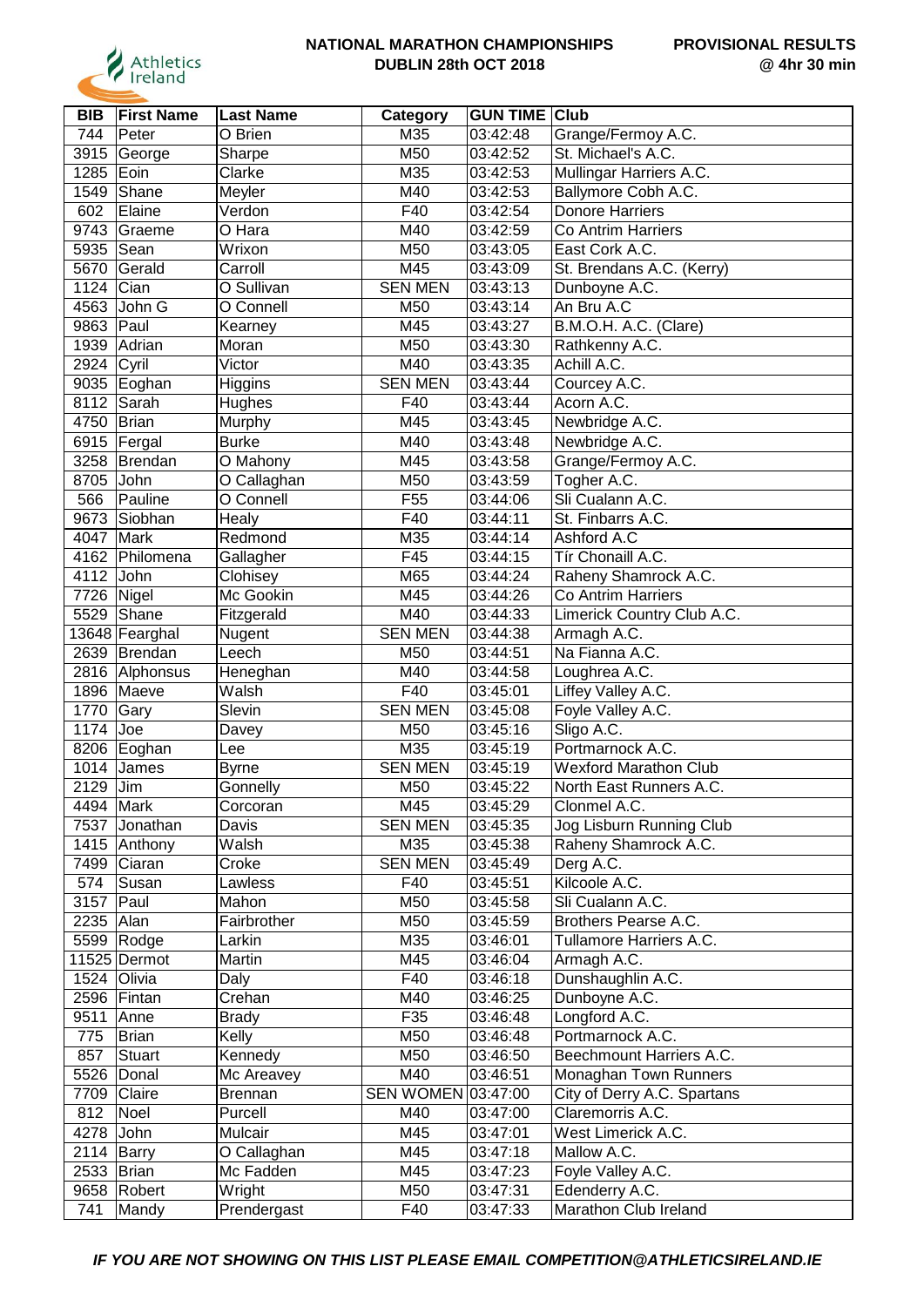

| <b>BIB</b> | <b>First Name</b> | <b>Last Name</b>    | Category                  | <b>GUN TIME Club</b> |                             |
|------------|-------------------|---------------------|---------------------------|----------------------|-----------------------------|
| 1248       | Dave              | Quinn               | M40                       | 03:47:42             | Brothers Pearse A.C.        |
| 6905       | Cormac            | Mc Guire            | M40                       | 03:47:44             | Crusaders A.C.              |
| 6086       | Breda             | O Connor            | SEN WOMEN 03:47:46        |                      | Dunshaughlin A.C.           |
| 7910       | Mary              | $\overline{O}$ Shea | F35                       | 03:47:48             | Gneeveguilla A.C.           |
| 1802       | Richard           | Ball                | M65                       | 03:47:54             | Bohermeen A.C.              |
| 2956       | George            | <b>Bulman</b>       | M60                       | 03:47:56             | Youghal A.C.                |
| 8139       | Danijela          | Klopotan            | F45                       | 03:48:00             | Lucan Harriers A.C.         |
| 529        | Catherine         | Roche               | F45                       | 03:48:01             | Slaney Olympic A.C.         |
| 1563       | Adrian            | Callaghan           | M45                       | 03:48:03             | Letterkenny A.C.            |
| 2546       |                   |                     | M35                       | 03:48:06             | Ballina A.C.                |
|            | James             | Wright              |                           |                      |                             |
| 1882       | Neil              | Purdy               | <b>SEN MEN</b>            | 03:48:08             | Sportsworld A.C.            |
| 4437       | Michael           | Nolan               | M35                       | 03:48:09             | Slaney Olympic A.C.         |
| 118        | Mary              | Jennings            | F60                       | 03:48:12             | Waterford A.C.              |
| 7735       | Angie             | Redmond             | F45                       | 03:48:14             | Slaney Olympic A.C.         |
| 4395       | Barry             | Mulvihill           | M45                       | 03:48:14             | Rathfarnham W.S.A.F. A.C.   |
| 1407       | Gary              | Brannigan           | M45                       | 03:48:20             | Navan A.C.                  |
| 3056       | Mark              | Harpur              | M35                       | 03:48:26             | Tullamore Harriers A.C.     |
| 4664       | Patrick           | Mulcahy             | M50                       | 03:48:26             | East Cork A.C.              |
| 523        | Richard           | Barr                | M45                       | 03:48:28             | Clonliffe Harriers A.C.     |
| 4200       | Michael           | Rodgers             | M50                       | 03:48:30             | Rosses A.C.                 |
| 680        | Matthew           | <b>Bowes</b>        | M35                       | 03:48:33             | Armagh A.C.                 |
| 7829       | Brian             | Newman              | M40                       | 03:48:35             | <b>Bweeng Trail Blazers</b> |
| 9977       | Adrian            | Fitch               | M50                       | 03:48:41             | Mallow A.C.                 |
| 820        | Darragh           | Thornton            | M35                       | 03:48:42             | Mullingar Harriers A.C.     |
| 518        | Sean              | Kildunne            | M45                       | 03:48:46             | Metro/St. Brigid's A.C.     |
| 4322       | Fergal            | Quinlan             | M45                       | 03:48:52             | Ballymore Cobh A.C.         |
| 5759       | Tom               | Gallahue            | M45                       | 03:48:58             | Nenagh Olympic A.C.         |
| 1097       | Aidan             | Lanigan             | M35                       | 03:49:13             | Dunshaughlin A.C.           |
| 1509       | Tony              | Connolly            | M50                       | 03:49:26             | Brothers Pearse A.C.        |
| 3991       | Don               | Mahon               | M45                       | 03:49:31             | Trim A.C.                   |
| 4408       | Alban             | Caffiaux            | M35                       | 03:49:50             | 1ZER01                      |
| 9634       | Mary              | O Connell           | F45                       | 03:49:50             | Gneeveguilla A.C.           |
| 4579       | Aidan             | Downes              | M45                       | 03:49:51             | Courcey A.C.                |
| 2745       | Jody              | Hallinan            | M45                       | 03:49:53             | West Waterford A.C.         |
| 5926       | Paschal           | Silke               | <b>SEN MEN</b>            | 03:50:00             | Castlegar A.C.              |
|            | 2573   Gerard     | Moore               | M50                       | 03:50:01             | Limerick Country Club A.C.  |
|            | 6639 Fiona        | King                | F40                       | 03:50:03             | St. Coca's A.C.             |
| 500        | Garry             | Clarke              | M65                       | 03:50:04             | Tallaght A.C.               |
| 6071       | Colm              | De Bhal             | M40                       |                      | Lusk A.C.                   |
|            |                   |                     |                           | 03:50:05             |                             |
| 2508       | Pat               | Kelly               | M40                       | 03:50:08             | Athenry A.C.                |
| 2345       | Katie             | Fitzgerald          | <b>SEN WOMEN 03:50:14</b> |                      | Rathfarnham W.S.A.F. A.C.   |
| 8889       | Roberto           | Romano              | M45                       | 03:50:22             | Raheny Shamrock A.C.        |
| 1121       | Bernie            | <b>Balfe</b>        | F35                       | 03:50:30             | Ardee & District A.C.       |
| 7567       | Eoin              | Nangle-Ryan         | M35                       | 03:50:34             | Kilkenny City Harriers A.C. |
| 2612       | Warren            | Codd                | <b>SEN MEN</b>            | 03:50:35             | Derg A.C.                   |
|            | 4918 Stephen      | O Regan             | M35                       | 03:50:38             | Leevale A.C.                |
|            | 9655 Catherine    | Miskelly            | F35                       | 03:50:41             | <b>Ballydrain Harriers</b>  |
| 9847       | Jennifer          | Hennebry            | SEN WOMEN 03:50:42        |                      | Marathon Club Ireland       |
|            | 1034 Louise       | O Reilly            | F35                       | 03:50:44             | Portmarnock A.C.            |
| 9894       | Patrick           | Hennessy            | M40                       | 03:50:52             | Slaney Olympic A.C.         |
| 2979       | Aishling          | Power               | F50                       | 03:50:57             | Ennis Track A.C.            |
| 2631       | Anthony           | Alexander           | M40                       | 03:50:59             | Brothers Pearse A.C.        |
| 8909       | Mary              | Harte               | F40                       | 03:51:01             | Portmarnock A.C.            |
| 8376 Liz   |                   | Rouine              | F <sub>55</sub>           | 03:51:19             | Raheny Shamrock A.C.        |
|            | 2094 Michael      | Tonry               | M40                       | 03:51:27             | Corran A.C                  |
|            | 6239 Deirdre      | Bateson             | F40                       | 03:51:29             | Carrick Aces A.C.           |
| 3500       | Brendan           | Atkins              | M50                       | 03:51:43             | Raheny Shamrock A.C.        |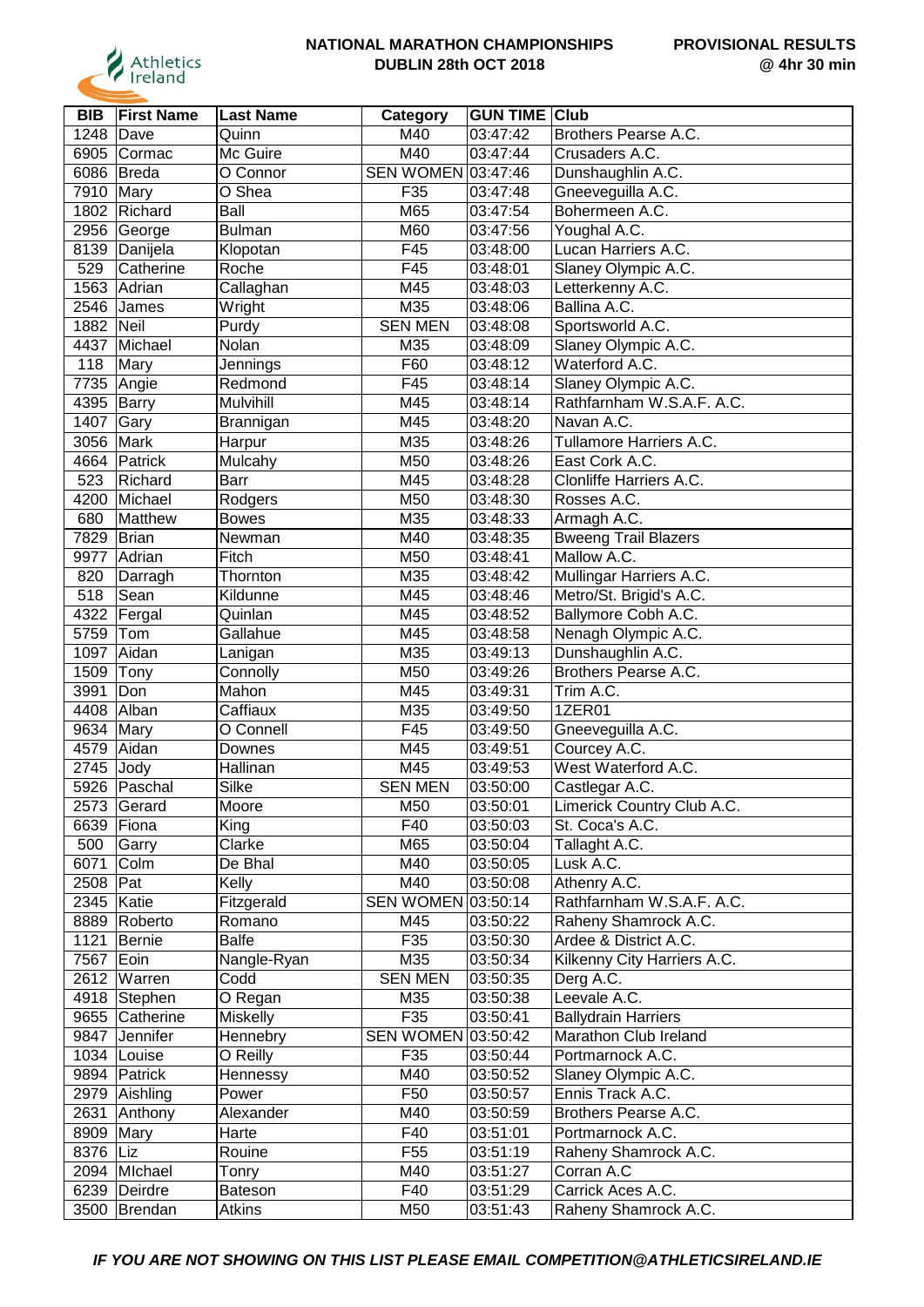

| <b>BIB</b>  | <b>First Name</b> | <b>Last Name</b> | Category           | <b>GUN TIME Club</b> |                             |
|-------------|-------------------|------------------|--------------------|----------------------|-----------------------------|
| 7774        | Ciaran            | Garry            | M40                | 03:51:43             | Corran A.C                  |
| 3832        | Damian            | Martin           | M45                | 03:51:54             | Carrick Aces A.C.           |
| 1133        | Leon              | <b>Byrne</b>     | M35                | 03:52:03             | Kilcoole A.C.               |
| 9670        | David             | Hughes           | M45                | 03:52:05             | Monaghan Phoenix A.C.       |
| 7053        | Mariosa           | Callaghan        | SEN WOMEN 03:52:18 |                      | West Muskerry A.C.          |
| 8241        | Sandra            | Kelly            | F45                | 03:52:20             | Sportsworld A.C.            |
| 7982        | Catherine         | Murphy           | F40                | 03:52:20             | Eagle A.C.                  |
| 9661        | Wayne             | Young            | M45                | 03:52:25             | West Muskerry A.C.          |
| 9353        | Paula             | Wright           | F40                | 03:52:26             | Newport A.C.                |
| 2831        | Sonya             | Reilly           | F40                | 03:52:26             | Navan A.C.                  |
| 6903        | Thomas            | Moran            | M35                | 03:52:27             | United Striders A.C.        |
| 3368        | <b>l</b> an       | Corbett          | <b>SEN MEN</b>     | 03:52:29             | Claremorris A.C.            |
| 6586        | Aileen            | Dooley           | F40                | 03:52:30             | Portmarnock A.C.            |
| 5707        | Eilish            | Doherty          | F45                | 03:52:41             | Sligo A.C.                  |
| 8570        | Paddy             | Ryan             | M50                | 03:52:52             | Templemore A.C.             |
| 6065        | Robert            | Dempsey          | M35                | 03:52:52             | Dublin Front Runners A.C.   |
| 4463        | Gerard            | Kenny            | M55                | 03:52:53             | North East Runners A.C.     |
| 2920        | Gerard            | White            | M35                | 03:52:57             | Crusaders A.C.              |
| 2002        | Tim               | Mc Carthy        | M40                | 03:53:04             | Eagle A.C.                  |
| 4531        | Chris             | Mc Grath         | <b>SEN MEN</b>     | 03:53:05             | Aghada RC                   |
| 3326        | Paul              | Larkin           | M35                | 03:53:05             | Raheny Shamrock A.C.        |
| 2834        | Eamonn            | Mc Fadden        | M35                | 03:53:09             | Garryvoe A.C.               |
| 3045        | Mary              | Mc Ardle         | F50                | 03:53:18             | North East Runners A.C.     |
| 9241        | Belinda           | Kehoe            | F40                | 03:53:19             | Sliabh Bhuide Rovers A.C.   |
| 8842        | Anna              | <b>Byrne</b>     | F50                | 03:53:23             | Clonmel A.C.                |
|             | 12497 Loraine     | Mc Crum          | F45                | 03:53:23             | <b>Scrabo Striders</b>      |
| 5720        | Liam              | <b>Bonner</b>    | M50                | 03:53:26             | North Leitrim A.C.          |
| 9879        | Jonathan          | Kenneally        | <b>SEN MEN</b>     | 03:53:27             | St. Catherine's A.C.        |
| 5969        | Mark              | Kavanagh         | M35                | 03:53:29             | North Sligo A.C.            |
| 3455        | Emer              | <b>Brennan</b>   | SEN WOMEN 03:53:33 |                      | Clonliffe Harriers A.C.     |
| 5666        | Kevin             | Mc Cormick       | M50                | 03:53:33             | East Down A.C.              |
| 9529        | Amanda            | Donnelly         | F35                | 03:53:34             | <b>Sperrin Harriers</b>     |
| 153         | lan               | Mc Auley         | M45                | 03:53:38             | Co Antrim Harriers          |
| 6070        | Margaret          | Carlin           | F <sub>55</sub>    | 03:53:40             | St. Brendan's A.C. (Kerry)  |
| 2167        | Padraig           | Keane            | M35                | 03:53:47             | Gneeveguilla A.C.           |
|             | 7129 Damien       | Glackin          | M40                | 03:53:52             | Mayo A.C.                   |
| 9007        | Alan              | Erwin            | M45                | 03:53:53             | <b>Mallusk Harriers</b>     |
|             | 1713 David        | Tunney           | M35                | 03:53:54             | Rathfarnham W.S.A.F. A.C.   |
| 9498 Ailise |                   | Mc Nulty         | F35                | 03:53:55             | St. Finbarrs A.C.           |
| 5778   Alan |                   | Nevin            | M40                | 03:53:56             | Westport A.C.               |
|             | 7595 Bridget      | Conway           | F40                | 03:53:56             | Westport A.C.               |
|             | 4916 Claire       | Fitzgerald       | F40                | 03:54:01             | Midleton A.C.               |
| 3057        | <b>Orla</b>       | Mc Evoy          | F35                | 03:54:02             | Rathfarnham W.S.A.F. A.C.   |
| 6154 Paul   |                   | Whelan           | M50                | 03:54:03             | Ashford A.C                 |
|             | 2510 Petrina      | Edwards          | F40                | 03:54:07             | Trim A.C.                   |
| 6728        | Karen             | O Shea           | SEN WOMEN 03:54:09 |                      | Trim A.C.                   |
| 6433        | Tara              | Mc Kinney        | F35                | 03:54:15             | Tullamore Harriers A.C.     |
| 9621        | Michael           | Harris           | M50                | 03:54:19             | Jog Lisburn Running Club    |
| 9891        | Siobhan           | Gallagher        | F45                | 03:54:25             | Ennis Track A.C.            |
|             | 1778 Emma         | Sheehy           | F45                | 03:54:28             | North Belfast Harriers      |
|             | 1502 Richard      | Foy              | M40                | 03:54:32             | Lusk A.C.                   |
| 7134 Enda   |                   | O Reilly         | <b>SEN MEN</b>     | 03:54:34             | Carrick Aces A.C.           |
|             | 6236 Patrick      | Sheridan         | M35                | 03:54:34             | East Westmeath A.C.         |
|             | 4075 Aidan        | Crowley          | <b>SEN MEN</b>     | 03:54:35             | <b>Bweeng Trail Blazers</b> |
| 3656 Orla   |                   | Cox              | F40                | 03:54:37             | Civil Service A.C.          |
| 9811        | Patricia          | Curistan         | F35                | 03:54:37             | <b>Mallusk Harriers</b>     |
| 496         | Alan              | Mc Cabe          | M60                | 03:54:40             | Tallaght A.C.               |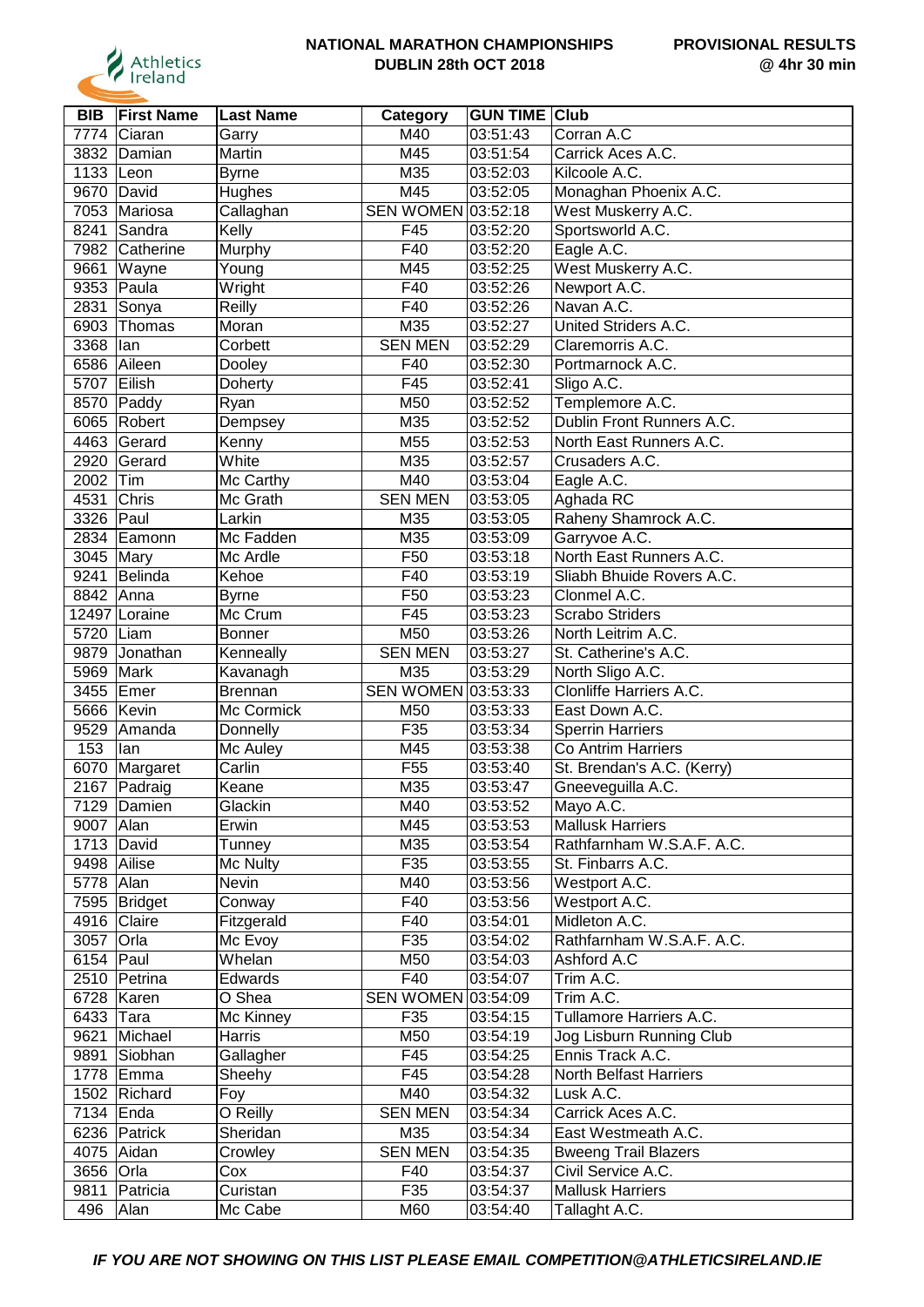

| <b>BIB</b>     | <b>First Name</b> | <b>Last Name</b> | Category           | <b>GUN TIME Club</b> |                                  |
|----------------|-------------------|------------------|--------------------|----------------------|----------------------------------|
| 6580           | Dara              | Clifford         | <b>SEN MEN</b>     | 03:54:43             | Waterstown Warriors A.C.         |
| 5992           | Paul              | Dunne            | <b>SEN MEN</b>     | 03:54:46             | Derg A.C.                        |
| 9340           | Eoin              | Carthy           | M45                | 03:54:47             | Dublin Bay Running Club          |
| 9026           | Brigid            | Reilly           | SEN WOMEN 03:54:55 |                      | Liffey Valley A.C.               |
| 9945           | Lynne             | Doherty          | F45                | 03:54:55             | Ballymore Cobh A.C.              |
| 8118           | Nicky             | Dunne            | M50                | 03:54:57             | Birr A.C.                        |
|                | 3253 Claire       | Brady            | F35                | 03:55:00             | Newbridge A.C.                   |
| 6556           | Seamus            | Dunne            | M60                | 03:55:12             | Dunboyne A.C.                    |
| 13110 Mick     |                   | O Gorman         | M60                | 03:55:14             | United Striders A.C.             |
| 3913           | John              | Sweeney          | M55                | 03:55:21             | Edenderry A.C.                   |
| 2104           | Liam              | Mc Ginty         | M50                | 03:55:21             | Finn Valley A.C.                 |
| 7776           | Helen             | Cronin           | F35                | 03:55:25             | Eagle A.C.                       |
| 6073           | Kevin             | Darragh          | M35                | 03:55:27             | Acorn A.C.                       |
| 9989           | Andrew            | Hayes            | M35                | 03:55:28             | Mayo A.C.                        |
| 4452           | Tom               | Mc Donald        | M50                | 03:55:34             | St. Joseph's A.C.                |
| 646            | Michael           | Murray           | M50                | 03:55:38             | Watergrasshill A.C.              |
| 2587           | Sarah             | Meegan           | F40                | 03:55:41             | Dunboyne A.C.                    |
| 1289           | Mag               | Grennan          | F45                | 03:55:46             | Tullamore Harriers A.C.          |
| 6346           | Nicola            | Maunsell         | F45                | 03:55:50             | Clonmel A.C.                     |
|                | 17644 Trevor      | Mc Mahon         | M35                | 03:56:06             | <b>Co Antrim Harriers</b>        |
| 1902           | Andrew            | Healy            | <b>SEN MEN</b>     | 03:56:10             | East Westmeath A.C.              |
| 897            | Jude              | Mc Donagh        | M45                | 03:56:11             | East Galway A.C.                 |
|                | Colm              |                  | M50                | 03:56:12             | Lucan Harriers A.C.              |
| 6008           |                   | Munnelly         |                    |                      |                                  |
| 3503           | Sandro            | Giglione         | M50                | 03:56:14             | Tallaght A.C.                    |
|                | 10723 Diarmuid    | O Flaherty       | M45                | 03:56:25             | Sligo A.C.                       |
| 2862 Pat       |                   | Walsh            | M45                | 03:56:27             | Clonmel A.C.                     |
| 1125           | Oliver            | Mc Inerney       | M40                | 03:56:28             | Tulla A.C.                       |
| 2395           | Shane             | Lavery           | <b>SEN MEN</b>     | 03:56:37             | Blackrock A.C. (Dublin)          |
| 6348           | Donal             | Crossan          | M45                | 03:56:51             | Carrick Aces A.C.                |
| 1304           | Pamela            | White            | SEN WOMEN 03:56:52 |                      | <b>Donore Harriers</b>           |
| 9540           | Mairead           | Lonergan         | SEN WOMEN 03:57:01 |                      | Eagle A.C.                       |
| 6676           | Susan             | Clancy           | F35                | 03:57:06             | Trim A.C.                        |
| 8856           | Karina            | Cash             | F35                | 03:57:10             | Newbridge A.C.                   |
| 6479           | David             | Molloy           | M40                | 03:57:11             | Durrus A.C.                      |
| 3427           | Annette           | Whittaker        | F50                | 03:57:19             | St. Coca's A.C.                  |
| 4451           | Anita             | <b>Barry</b>     | F35                | 03:57:28             | St. Joseph's A.C.                |
| 3942           | Stephen           | Doyle            | M45                | 03:57:33             | Dunboyne A.C.                    |
|                | 2394 Robert       | Murray           | M45                | 03:57:39             | Seapark A.C.                     |
| 528            | Garry             | Murphy           | M40                | 03:57:43             | Slaney Olympic A.C.              |
| 2230           | Mick              | Foy              | M45                | 03:57:45             | Dunboyne A.C.                    |
|                | 4333 Patrick      | Walsh            | <b>SEN MEN</b>     | 03:57:47             | Eagle A.C.                       |
| 5756 Brian     |                   | Gorman           | M45                | 03:57:50             | Craughwell A.C.                  |
|                | 4548 Ruairi       | Egan             | M45                | 03:58:02             | Eagle A.C.                       |
| 1783 Philip    |                   | Murphy           | M40                | 03:58:07             | <b>Wexford Marathon Club</b>     |
| 6660           | lan               | Cosgrove         | M45                | 03:58:16             | North East Runners A.C.          |
| 1184           | Marie             | Kirby            | SEN WOMEN 03:58:19 |                      | Civil Service A.C.               |
| 4869           | Michael           | Mc Mahon         | M45                | 03:58:19             | East Galway A.C.                 |
| 1561           | Bernard           | Deegan           | M45                | 03:58:21             | Waterford A.C.                   |
|                | 11511 Bernie      | Melady           | F40                | 03:58:24             | Portmarnock A.C.                 |
| 1119 $ $ Trish |                   | Synnott          | F45                | 03:58:25             | Sli Cualann A.C.                 |
| 2367           | John              | Laste            | M55                | 03:58:27             | Clonmel A.C.                     |
| 3831           | Patrick           | Cassidy          | M40                | 03:58:27             | Carrick Aces A.C.                |
| 5820           | Patrick           | Mc Cormick       | M45                | 03:58:36             | East Down A.C.                   |
| 6398           | Lisa              | Mc Carthy        | F45                | 03:58:43             | <b>Rosscarbery Steam Runners</b> |
| 3746   Alan    |                   | Doyle            | <b>SEN MEN</b>     | 03:58:47             | Dunboyne A.C.                    |
|                | 6260 Diane        | Ward             | F40                | 03:58:50             | Carrick Aces A.C.                |
| 9522           | Catherine         | Pinkerton        | F40                | 03:58:51             | Springwell Running Club          |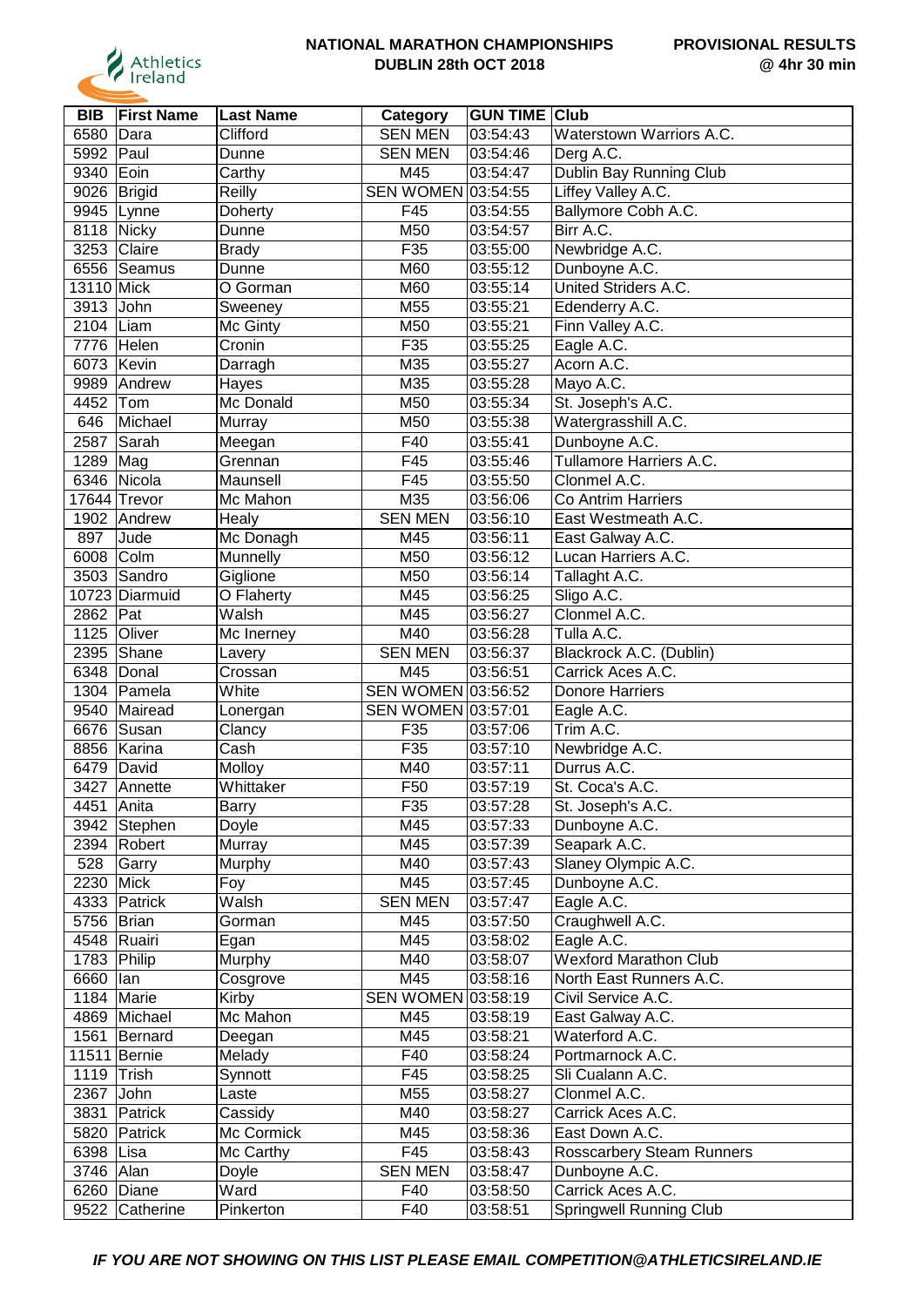

| <b>BIB</b>  | <b>First Name</b>  | <b>Last Name</b>     | Category           | <b>GUN TIME Club</b> |                                |
|-------------|--------------------|----------------------|--------------------|----------------------|--------------------------------|
| 7676        | Ciara              | Kelly                | F40                | 03:58:53             | North Sligo A.C.               |
| 8300        | Clodagh            | Moriarty             | F40                | 03:58:53             | Clonliffe Harriers A.C.        |
| 8480        | <b>Helen Marie</b> | Maher                | F40                | 03:58:54             | Blackrock A.C. (Dublin)        |
|             | 11847 Francis      | Nugent               | M50                | 03:59:02             | Blayney Rockets A.C.           |
| 2642        | Adrian             | Duignan              | M35                | 03:59:06             | <b>Ulster University</b>       |
|             | 5754 Kathleen      | Gilsenan             | F45                | 03:59:09             | Craughwell A.C.                |
| 5936        | Eddie              | Hawe                 | M35                | 03:59:15             | Kilkenny City Harriers A.C.    |
| 11091 Peter |                    | Linden               | <b>SEN MEN</b>     | 03:59:17             | Carrick Aces A.C.              |
| 7981        | Aaron              | Bell                 | <b>SEN MEN</b>     | 03:59:21             | <b>PACE Running Club</b>       |
| 2342        | Louise             | Smith                | F45                | 03:59:26             | <b>North Belfast Harriers</b>  |
| 4629        | Michael            | Doyle                | M35                | 03:59:30             | Claremorris A.C.               |
| 7875        | Aidan              | Fitzsimons           | M45                | 03:59:31             | Watergrasshill A.C.            |
| 3408        | Jonathan           | Dolan                | M45                | 03:59:35             | Dublin Bay Running Club        |
| 2490        | Edel               | <b>Byrne</b>         | SEN WOMEN 03:59:38 |                      | Lakeshore Striders A.C.        |
| 6246        | Derek              | O Brien              | M40                | 03:59:39             | Portmarnock A.C.               |
| 6222        | Niamh              | Dowling              | F40                | 03:59:40             | St. Coca's A.C.                |
| 13002 Mary  |                    | East                 | F40                | 03:59:41             | Graigue Ballycallan A.C.       |
| 7913        | Christine          | Kelly                | SEN WOMEN 03:59:42 |                      | Aghada RC                      |
| 9985        | Mark               | Pyne                 | M40                | 03:59:42             | Grange/Fermoy A.C.             |
| 9496 Fiona  |                    | Doughan              | F40                | 03:59:47             | Athenry A.C.                   |
| 2135        | Ivan               | Prue                 | M45                | 03:59:47             | East Down A.C.                 |
|             | 12886 Trevor       | Kavanagh             | M40                | 03:59:52             | <b>Bweeng Trail Blazers</b>    |
| 10930 Ray   |                    | Farrelly             | M50                | 04:00:01             | St. Brigids A.C.               |
| 6320        | Declan             | Kelly                | M40                | 04:00:15             | Portmarnock A.C.               |
| 9105        | Sibéal             | Waldron              | F35                | 04:00:20             | Sportsworld A.C.               |
| 461         | Eileen             | O Brien              | F65                | 04:00:29             | Lucan Harriers A.C.            |
| 2091        | Maria              | Mc Carter            | F <sub>55</sub>    | 04:00:30             | <b>Omagh Harriers</b>          |
| 6047        | David              | Nugent               | M35                | 04:00:31             | East Westmeath A.C.            |
| 5791        | Teresa             | O Connor             | F40                | 04:00:40             | Dundrum A.C. (Tipperary)       |
| 1466        | Patrick            | Forde                | M45                | 04:00:47             | Athenry A.C.                   |
|             | 13259 Karena       | Hyland               | F45                | 04:00:48             | Marathon Club Ireland          |
| 8342        | Orla               | Finnegan             | F40                | 04:00:50             | Blackrock A.C.(Louth)          |
| 9925        | John               | Mc Grath             | M40                | 04:00:56             | Claremorris A.C.               |
| 7077        | Carmel             | Mc Cabe              | F45                |                      | Shercock A.C.                  |
| 2073        | Elaine             |                      | F45                | 04:00:57             | Dooneen A.C.                   |
|             |                    | Lyons                |                    | 04:00:57             |                                |
| 9803 Mary   |                    | Kennedy              | F45                | 04:00:58             | Blackrock A.C. (Dublin)        |
| 8130 Peter  |                    | Doran<br>Dowds       | M55                | 04:01:03             | Sli Cualann A.C.               |
|             | 9207 Roger         |                      | M55                | 04:01:05             | Dublin Front Runners A.C.      |
| 7922        | Darius             | Delahunty            | M40                | 04:01:22             | Tipperary Town A.C.            |
| 9180        | William            | Walsh                | M50                | 04:01:22             | Lusk A.C.                      |
| 3465        | Ciara              | O Neill              | SEN WOMEN 04:01:25 |                      | Dunboyne A.C.                  |
| 9059        | Paul               | Heffernan            | M35                | 04:01:28             | <b>Bweeng Trail Blazers</b>    |
| 8537        | Martina            | Mc Eneaney           | F45                | 04:01:31             | Carrick Aces A.C.              |
| 2010        | Noel               | Lynch                | M50                | 04:01:33             | Letterkenny A.C.               |
| 6444        | Slawomir           | Bosy                 | M35                | 04:01:33             | Inbhear Mor A.C.               |
| 4860        | Lorcan             | Mc Govern            | <b>SEN MEN</b>     | 04:01:35             | Cabinteely A.C.                |
| 7658        | Christian          | <b>Fortes Oneill</b> | <b>SEN MEN</b>     | 04:01:48             | <b>Termoneeny Running Club</b> |
| 4108        | Tadhg              | Ryan                 | M40                | 04:01:49             | Brothers Pearse A.C.           |
| 6405        | Claire             | Millar               | F40                | 04:02:00             | Celbridge A.C.                 |
|             | 4035 Steve         | Reeves               | M40                | 04:02:00             | Raheny Shamrock A.C.           |
|             | 3129   Lorraine    | Dunne                | F40                | 04:02:08             | Glenmore A.C.                  |
|             | 1406 Antoinette    | Brannigan            | F45                | 04:02:12             | Dunboyne A.C.                  |
|             | 9469 Sandy         | Carr                 | F35                | 04:02:22             | North Belfast Harriers         |
| 1419        | Billy              | Loughman             | M40                | 04:02:23             | Tallaght A.C.                  |
| 7031        | Grainne            | Lynch                | F40                | 04:02:31             | Sportsworld A.C.               |
| 6352 John   |                    | Mc Cann              | M40                | 04:02:34             | Inbhear Mor A.C.               |
|             | 9423   Kenny       | Lonergan             | M35                | 04:02:34             | Waterford A.C.                 |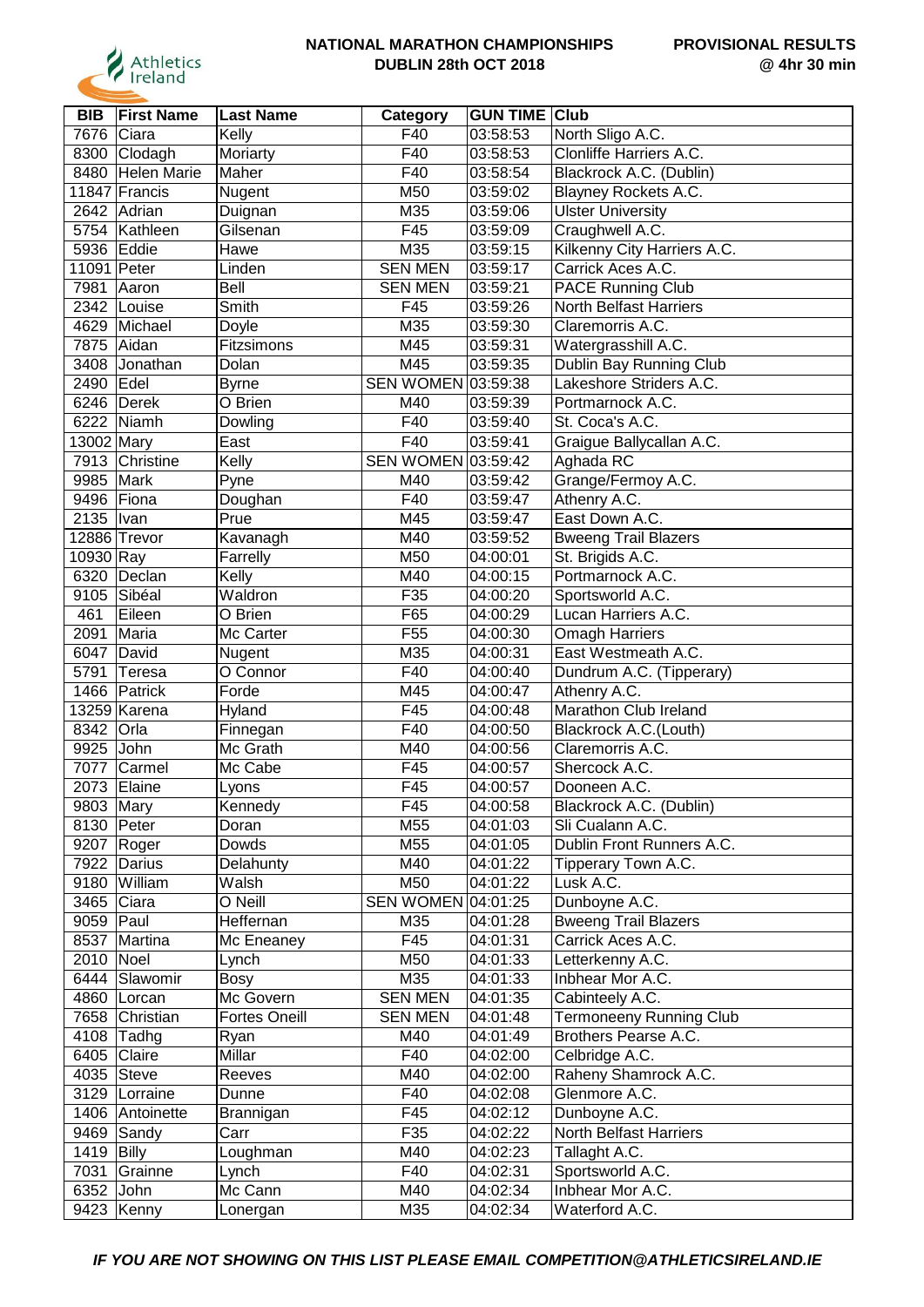

| <b>BIB</b>  | <b>First Name</b> | <b>Last Name</b>   | Category           | <b>GUN TIME</b> | <b>Club</b>                  |
|-------------|-------------------|--------------------|--------------------|-----------------|------------------------------|
| 6326        | Jason             | <b>Barrett</b>     | M45                | 04:02:36        | Lucan Harriers A.C.          |
| 6421        | Anna              | Smith              | SEN WOMEN 04:02:48 |                 | Blackrock A.C. (Dublin)      |
| 9742        | Lisa              | O Connor           | F35                | 04:02:59        | Carrigtwohill A.C.           |
| 9595        | John              | Corcoran           | M45                | 04:03:12        | St. Michael's A.C.           |
| 4172        | Cathal            | Mullin             | M40                | 04:03:13        | Lusk A.C.                    |
| 7302        | Julieanne         | <b>Buckley</b>     | F40                | 04:03:15        | Mount Hilary A.C.            |
| 2693        | David             | O Connor           | M35                | 04:03:16        | Celbridge A.C.               |
| 8934        | Gary              | O Daly             | M35                | 04:03:16        | Dublin Bay Running Club      |
| 5986        | Raymond           | <b>Barrow</b>      | M40                | 04:03:20        | Mallow A.C.                  |
| 8659        | David             | Kellett            | M40                | 04:03:25        | Carrick Aces A.C.            |
| 4290        | Billy             | Gough              | M50                | 04:03:26        | Togher A.C.                  |
| 6985        | Gerry             | Delany             | M60                | 04:03:31        | Portlaoise A.C.              |
| 7550        | Orla              | Doyle              | <b>SEN WOMEN</b>   | 04:03:31        | <b>Wexford Marathon Club</b> |
| 5841        | Tony              | Scullion           | M45                | 04:03:38        | Co Antrim Harriers           |
| 1240        | Barry             | O Neill            | M35                | 04:03:39        | Crusaders A.C.               |
| 7136        | Cyril             | Mc Keon            | M50                | 04:03:41        | Drumshanbo A.C.              |
| 9628        | Damien            | Mc Cabe            | M35                | 04:03:41        | Drumshanbo A.C.              |
| 6042        | Paul              | Lyons              | M50                | 04:03:43        | Brothers Pearse A.C.         |
|             | 1283 Stephen      | Olwell             | M35                | 04:03:49        | Mullingar Harriers A.C.      |
| 9197        | Anthony           | Ryan               | M45                | 04:03:50        | Trim A.C.                    |
| 6431        | Jane              | Creevy             | F40                | 04:03:50        | Mullingar Harriers A.C.      |
| 2530        | Louise            | O Sullivan Sheehan | F45                | 04:03:55        | Ballincollig A.C.            |
| 6655        | Anne              | Lyons              | F50                | 04:03:59        | Clonliffe Harriers A.C.      |
| 7120        | Martin            | Carey              | M55                | 04:04:01        | <b>Knocks Running Club</b>   |
| 8809        | Gareth            | Swift              | M45                | 04:04:06        | Monaghan Phoenix A.C.        |
| 6126        | Damien            | Smith              | M50                | 04:04:07        | Waterstown Warriors A.C.     |
|             | 2716 Conor        | Murray             | M50                | 04:04:14        | West Waterford A.C.          |
| 6508        | Aine              | Mc Cann            | F <sub>50</sub>    | 04:04:17        | Clonliffe Harriers A.C.      |
| 2144        | Seamus            | O Mahoney          | M40                | 04:04:36        | Waterford A.C.               |
| 9279        | Robert            | Kierans            | M35                | 04:04:47        | Duleek & District A.C.       |
| 5514        | Olive             | Malone             | F40                | 04:04:55        | East Westmeath A.C.          |
| 4598        | Declan            | O Callaghan        | M35                | 04:04:56        | Midleton A.C.                |
| 3058        | Anthony           | Harpur             | M40                | 04:05:04        | Tullamore Harriers A.C.      |
| 8234        | Tim               | Fogarty            | M45                | 04:05:08        | Dunboyne A.C.                |
| 8259        | Mary              | Galvin             | F60                | 04:05:10        | Tullamore Harriers A.C.      |
| 6142 Ben    |                   | White              | M40                | 04:05:15        | East Westmeath A.C.          |
| 1282        | Niall             | Condron            | <b>SEN MEN</b>     | 04:05:17        | Carrick Aces A.C.            |
| 8997        | Tom               | Quirke             | M35                | 04:05:17        | St. Nicholas A.C.            |
| 6386 Aifric |                   | O Sullivan         | F35                | 04:05:18        | Crusaders A.C.               |
|             | 9223 Susan        | Doherty            | F45                | 04:05:20        | Inshowen A.C.                |
|             | 1508 Stephen      | Hanly              | M45                | 04:05:32        | Balbriggan & District A.C    |
|             | 3475 Michael J    | O Neill            | M45                | 04:05:33        | Sli Cualann A.C.             |
|             | 7519 Myles        | Watson             | <b>SEN MEN</b>     | 04:05:34        | Monaghan Phoenix A.C.        |
|             | 13220 Ulrike      |                    | F50                | 04:05:40        | Trim A.C.                    |
|             | 6394 Adrienne     | Strubing<br>Kelly  | F35                | 04:05:44        | Metro/St. Brigid's A.C.      |
|             |                   |                    | M35                |                 | Croghan A.C.                 |
| 7920 Gary   |                   | Doyle              |                    | 04:05:44        |                              |
| 13293 Paul  |                   | Shelley            | M40                | 04:05:48        | Waterstown Warriors A.C.     |
|             | 4840 Peter        | Duggan             | M40                | 04:05:50        | East Galway A.C.             |
|             | 1473 Stephen      | <b>Brennan</b>     | M60                | 04:05:54        | Lusk A.C.                    |
| 2582 Ann    |                   | Mc Donnell         | F40                | 04:05:55        | Mayo A.C.                    |
|             | 8535 Deirdre      | Lacey              | F45                | 04:05:57        | Le Cheile A.C.               |
|             | 6642 Séamus       | Mc Giollaphádraig  | M50                | 04:05:57        | Blackrock A.C. (Dublin)      |
| 12157 Aled  |                   | Ingman             | <b>SEN MEN</b>     | 04:05:58        | East Westmeath A.C.          |
| 5709   Sean |                   | O Dea              | M50                | 04:05:59        | Clonmel A.C.                 |
|             | 8439 Sabina       | Sweeney            | F45                | 04:06:01        | Slaney Olympic A.C.          |
|             | 8155 Fintan       | O Connell          | M35                | 04:06:06        | Newbridge A.C.               |
|             | 9589 Esther       | Lawlor             | F40                | 04:06:08        | Rathfarnham W.S.A.F. A.C.    |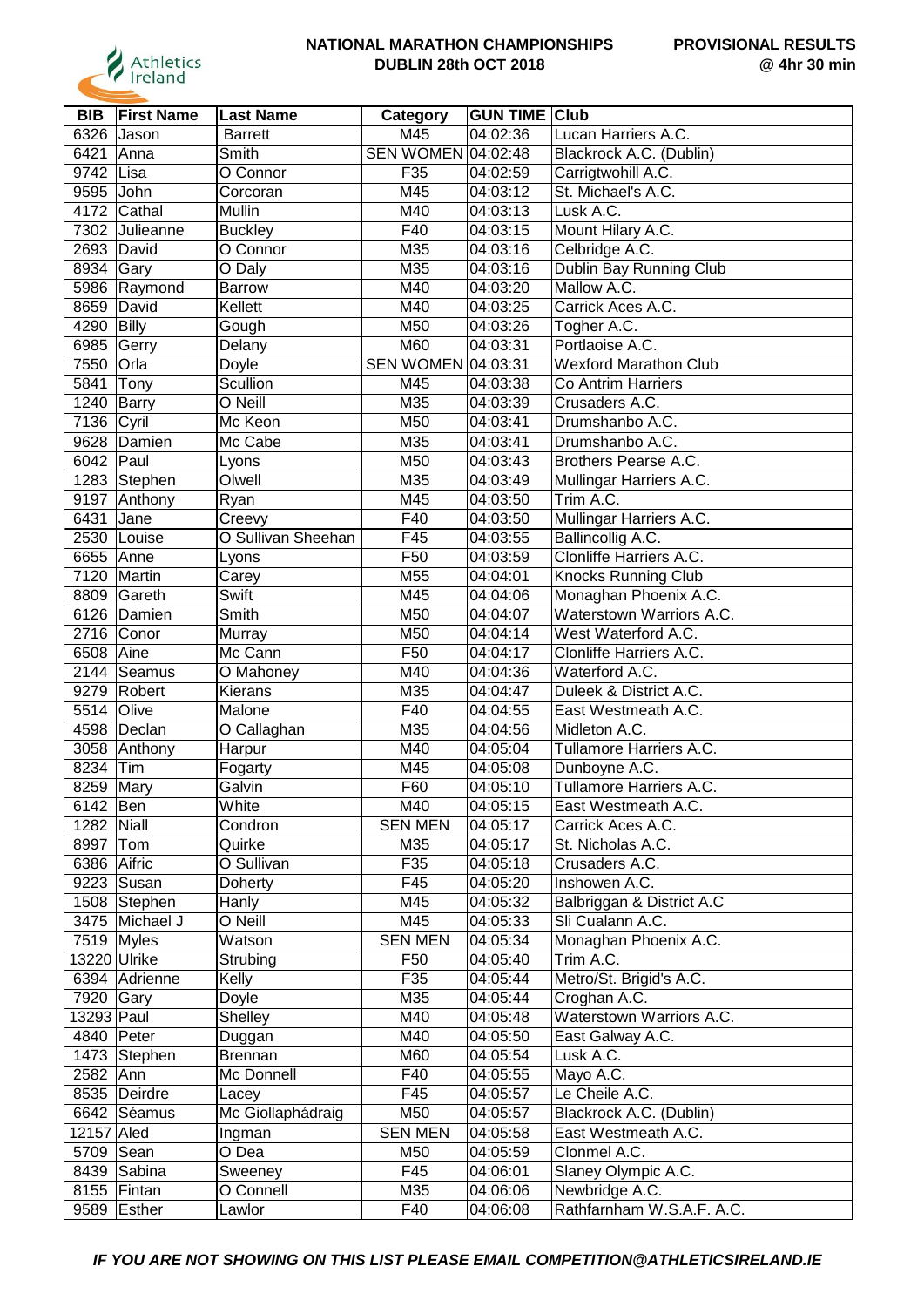

| <b>BIB</b>  | <b>First Name</b> | <b>Last Name</b> | Category           | <b>GUN TIME Club</b> |                                    |
|-------------|-------------------|------------------|--------------------|----------------------|------------------------------------|
| 8874        | Paddy             | Mc Donnell       | M40                | 04:06:08             | Le Cheile A.C.                     |
| 8147        | Susanne           | Foley            | F40                | 04:06:09             | Star of the Laune A.C.             |
| 7750        | Jonathan          | Fahey            | M40                | 04:06:10             | North Leitrim A.C.                 |
| 6002        | Jimmy             | Maloney          | M50                | 04:06:11             | Roscommon A.C.                     |
| 12850 Marie |                   | Feeney           | SEN WOMEN 04:06:19 |                      | North Sligo A.C.                   |
| 9971        | Fionnuala         | Omara            | F50                | 04:06:29             | Marathon Club Ireland              |
| 7317        | Alan              | O Boyle          | M45                | 04:06:32             | Brothers Pearse A.C.               |
| 7311        | Miriam            | Cuddy            | F35                | 04:06:38             | Roscommon Harriers A.C.            |
| 9649        | Dolores           | Gibbons          | $\overline{F45}$   | 04:06:45             | Eagle A.C.                         |
| 4211        | Gerry             | Schley           | M45                | 04:06:50             | Tallaght A.C.                      |
| 8696        | Sarah             | Deery            | F35                | 04:06:51             | Blayney Rockets A.C.               |
| 9569        | Dominique         | <b>Brindley</b>  | F40                | 04:07:03             | Blackrock A.C. (Dublin)            |
| 2544        | David             | <b>Butler</b>    | M35                | 04:07:05             | St. Brendan's A.C. (Kerry)         |
| 2374        | William           | Guiney           | M50                | 04:07:08             | An Riocht A.C.                     |
| 4557        | Patrick           | Daly             | M45                | 04:07:15             | Marathon Club Ireland              |
| 2619        | Monica            | Corcoran         | F45                | 04:07:16             | St. Michael's A.C.                 |
| 5504        | Andrew            | Hanney           | M40                | 04:07:19             | Kilcoole A.C.                      |
| 6678        | Joan              | Hickson          | F40                | 04:07:23             | Mullingar Harriers A.C.            |
|             | 13614 Margaret    | O Regan          | F40                | 04:07:23             | East Cork A.C.                     |
|             | 7386 Ashlene      | Robertson        | F40                | 04:07:26             | Youghal A.C.                       |
| 3023        | Greg              | Mc Clure         | M60                | 04:07:35             | North Belfast Harriers             |
| 6220        | Grainne           | <b>Butler</b>    | F45                | 04:07:41             | St. Coca's A.C.                    |
| 6418        | Ailish            | Hudson           | F50                | 04:07:42             | Brothers Pearse A.C.               |
| 9029        | Una               | Gavin            | F <sub>55</sub>    | 04:08:02             | City of Derry A.C. Juniors         |
| 8456        | Ingrid            | Mc Govern        | F45                | 04:08:06             | Brothers Pearse A.C.               |
| 10795 Karen |                   | Delaney          | F <sub>50</sub>    | 04:08:06             | Drogheda & District A.C.           |
| 9627        | Neil              | Nolan            | M40                | 04:08:09             | Drumshanbo A.C.                    |
| 9503        | Fiona             | Kirwan           | F <sub>55</sub>    | 04:08:11             | Raheny Shamrock A.C.               |
| 4054        | David             | Tuohy            | M35                | 04:08:19             | Crusaders A.C.                     |
| 9812        | Michael           | Ryan             | M50                | 04:08:26             | Clonmel A.C.                       |
| 9532        | Sandra            | Lang             | F35                | 04:08:29             | Corran A.C                         |
| 7060        | Paul              | Higgins          | M50                | 04:08:30             | Armagh A.C.                        |
| 7819        | John              | Hayes            | M40                | 04:08:31             | Dromahane Road Runners             |
| 7408        | Martin            | Lynch            | M40                | 04:08:34             | Blackrock A.C.(Louth)              |
| 13157 Ruth  |                   | Galvin           | SEN WOMEN 04:08:41 |                      | Marathon Club Ireland              |
|             | 1339 Diane        | Watson           | F45                | 04:08:45             | City of Lisburn A.C.               |
| 494         | Derek             | Reilly           | M35                | 04:08:59             | Duleek & District A.C.             |
|             | 6624 Shane        | Reid             | M35                | 04:09:01             | Duleek & District A.C.             |
| 8040        | Pat               | Halpin           | M40                | 04:09:06             | Limerick Country Club A.C.         |
|             | 8518 Vincent      | Dolan            | M40                | 04:09:07             | Abbey Striders A.C.                |
|             | 6466 Eamon        | Caffrey          | M45                | 04:09:12             | Lusk A.C.                          |
| 7437        | Fiona             | Reinhardt        | F40                | 04:09:12             | Lusk A.C.                          |
| 8871        | Kathy             | Mc Namara        | F35                | 04:09:12             | Lusk A.C.                          |
| 9361        | Suzanne           | Keane            | F35                | 04:09:20             | Croghan A.C.                       |
| 11204 Noel  |                   | Connors          | M50                | 04:09:27             | Tipperary Town A.C.                |
| 4277        | Brendan           | O Carroll        | M40                | 04:09:31             | West Limerick A.C.                 |
| 6247        | Anita             | Carolan          | F45                | 04:09:33             | Duleek & District A.C.             |
|             | $14151$ Declan    | Milne            | M40                | 04:09:35             | Birr A.C.                          |
| 6010        | Dave              | Eustace          | M40                | 04:09:37             | St. Michael's A.C.                 |
| 7937        | Dan               | Twohig           | M40                | 04:09:41             | Midleton A.C.                      |
| 543         | Gerry             | Flaherty         | M45                | 04:09:51             | Blackrock A.C. (Dublin)            |
| 9538 Peter  |                   | <b>Brennan</b>   | M60                | 04:10:04             | Sportsworld A.C.                   |
| 9326 John   |                   | O Connell        | M50                | 04:10:10             | Tullamore Harriers A.C.            |
|             | 13149 Michael     | O Connor         | <b>SEN MEN</b>     | 04:10:12             | <b>Donore Harriers</b>             |
|             | 8942 Joyce        | Tracey           | F40                | 04:10:21             | Dundrum South Dublin A.C. (Dublin) |
| 6021        | Sarah             | Kinsella         | F35                | 04:10:23             | Tallaght A.C.                      |
| 8312        | Derek             | <b>Butler</b>    | M40                | 04:10:28             | Cilles A.C.                        |
|             |                   |                  |                    |                      |                                    |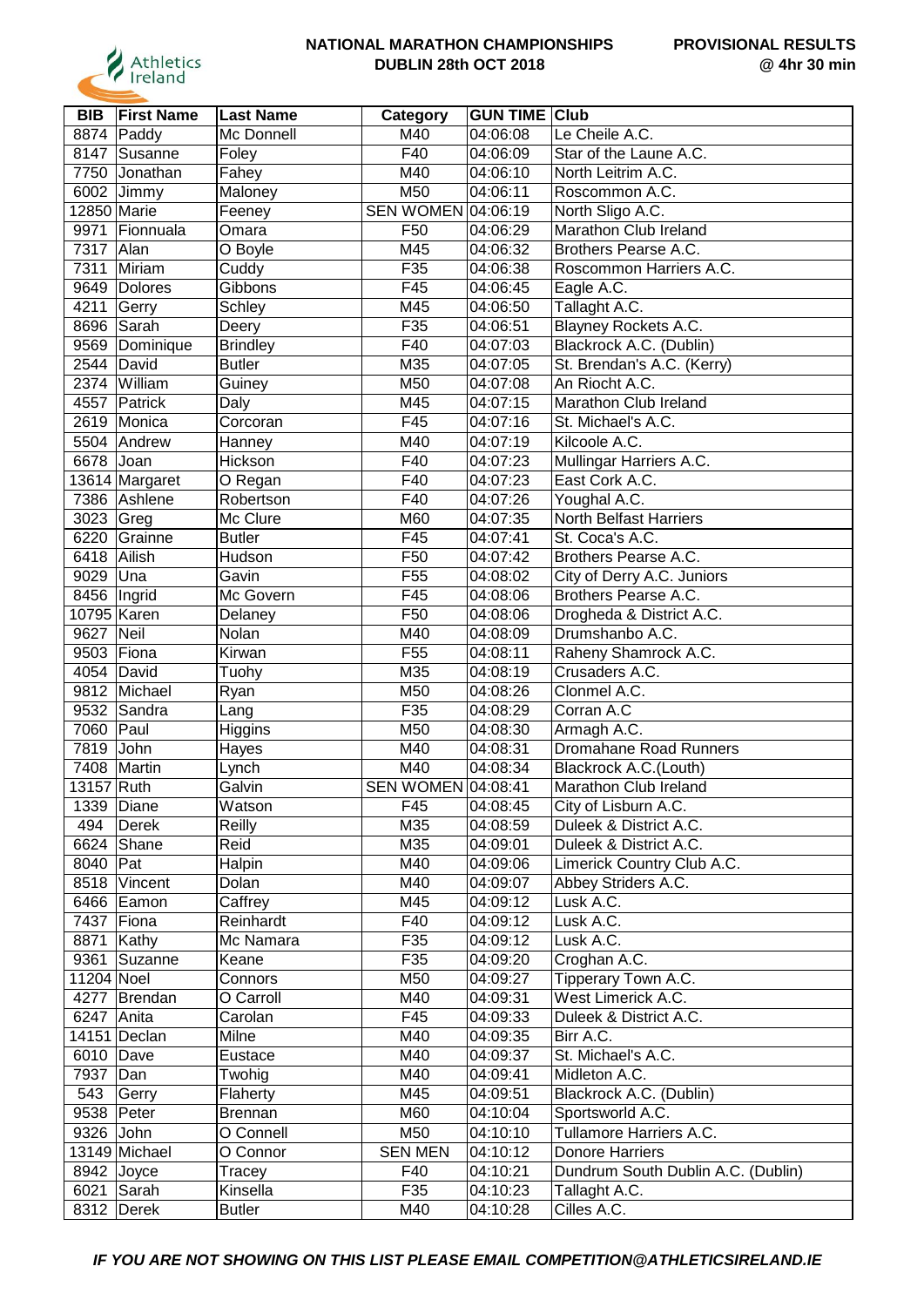

| 5531<br>Patrick<br>M40<br>04:10:28<br>Trim A.C.<br><b>Byrne</b><br>F40<br>Tullamore Harriers A.C.<br>5600<br>Nolan<br>Paula<br>04:10:30<br>M55<br>Kilmurray/Ibrick/N.Clare A.C.<br>4906<br>Martin<br>Clancy<br>04:10:34<br>Clonmel A.C.<br>9713 Caroline<br>O Donoghue<br>F40<br>04:10:40<br>Tipperary Town A.C.<br>6603<br>John<br>M40<br>04:10:43<br>Meagher<br><b>SEN MEN</b><br>Celbridge A.C.<br>7430<br>Luke<br>Ecock<br>04:10:43<br>East Down A.C.<br>2768<br>Cassidy<br>M40<br>04:10:47<br>Donal<br>Mullingar Harriers A.C.<br>5568<br>Costello<br>M45<br>04:10:48<br>Declan<br>Raheny Shamrock A.C.<br>6643 Mary<br>F45<br>04:10:48<br>Coghlan<br>St. Abbans A.C.<br>3840 Caitriona<br>F40<br>04:10:49<br>Mc Donald<br>1922<br>M40<br>Carrick Aces A.C.<br>Seamie<br>04:10:53<br>Peppard<br>M35<br>9560 Darren<br>Culleton<br>04:10:55<br>Carrick Aces A.C.<br>8184   Des<br>Fitzgerald<br>M45<br>04:11:05<br>Dundrum South Dublin A.C. (Dublin)<br>M35<br>PSNI A.C.<br>8600 Robert<br><b>Siek</b><br>04:11:13<br>2854<br>M35<br>Michael<br>Gleeson<br>04:11:15<br>Templemore A.C.<br>F40<br>Marathon Club Ireland<br>9693<br>04:11:16<br>Yvonne<br><b>Byrne</b><br>M40<br>13695 Alex<br>Eaton<br>04:11:24<br>Ballymore Cobh A.C.<br>7089<br>O Farrell<br>M65<br>04:11:29<br>Eagle A.C.<br>Andrew<br>19751 Sharon<br>Holmes<br>F45<br>St. Peters<br>04:11:31<br>F35<br>Tallaght A.C.<br>6079 Suzanna<br>O Callaghan<br>04:11:31<br>Mayo A.C.<br>6270 Brian<br>M35<br>04:11:33<br>Derrig<br>M35<br>Kilkenny City Harriers A.C.<br>9438<br><b>Bodi</b><br>04:11:33<br>Pavel<br>1485<br>Mike<br>Crusaders A.C.<br>M45<br>04:11:38<br><b>Stewart</b><br>6936<br>Blackrock A.C. (Dublin)<br>Jamie<br>M45<br>04:11:41<br>Kennedy<br>5562<br>F50<br>04:11:43<br>Blackrock A.C. (Dublin)<br>Deirdre<br>O Mahony<br>14060 Paul<br>M40<br>04:11:43<br>Kenmare A.C.<br>Donnelly<br>F35<br>04:11:54<br>8308<br>Le Cheile A.C.<br>Arlane<br>Mc Hugh<br>M35<br>9047<br>Gavin<br>04:12:04<br>Foyle Valley A.C.<br>Stewart<br>8132 Kieran<br>Limerick A.C.<br>M45<br>04:12:07<br>Brennan<br>9533 Brian<br>M35<br>04:12:12<br><b>Bweeng Trail Blazers</b><br><b>Barry</b><br>6221<br>Sli Cualann A.C.<br>Siobhán<br><b>Butler</b><br>F50<br>04:12:12<br>M35<br>8109<br>Mulholland<br>04:12:14<br>Templemore A.C.<br>Sean<br>Sli Cualann A.C.<br>1934<br>Mc Williams<br>M50<br>04:12:19<br>Gordon<br>4007<br>Sean<br>M40<br>04:12:21<br>Star of the Laune A.C.<br>Murphy<br>7686<br>Mercer<br>F40<br>04:12:23<br><b>Albertville Harriers</b><br>Nadine<br>7017  Ecock<br>Kevin<br>M60<br>04:12:30<br>Celbridge A.C.<br>F50<br>North Belfast Harriers<br>9851<br>Mia<br>Mc Dowell<br>04:12:32<br>Mc Donnell<br><b>SEN MEN</b><br>04:12:50<br>5880 Adrian<br>East Galway A.C.<br>13359 Darren<br>Costello<br>M35<br>04:12:51<br>Armagh A.C.<br>F50<br>7135 Siobhan<br>Drain<br>04:12:53<br>North Belfast Harriers<br>9038 Dermot<br>M50<br>04:12:54<br>East Cork A.C.<br>Johnson<br>M50<br>Slaney Olympic A.C.<br>7380 Eamon<br>04:12:55<br>Saunders<br><b>Scrabo Striders</b><br>F40<br>7865   Kerri<br>04:12:55<br>Anderson<br>M50<br>04:13:07<br>Lambay Sports Academy<br>6729 Darragh<br>Doherty<br>Violet<br>F40<br>04:13:07<br>Dunshaughlin A.C.<br>8808<br>Molloy<br>F45<br>Dunboyne A.C.<br>04:13:08<br>8805 Annette<br>Conroy<br>Lenihan<br>F35<br>04:13:11<br>West Limerick A.C.<br>7096 Catriona<br>Allen<br>M50<br>9391<br>Brendan<br>04:13:14<br>East Westmeath A.C.<br>M50<br>Blackwater A.C.<br>9049<br>04:13:14<br>Jimmy<br>Lagios<br>8161<br>Mc Shane<br>F40<br><b>Wexford Marathon Club</b><br>04:13:15<br>Vanessa<br>9158 David<br><b>SEN MEN</b><br>Kennedy<br>04:13:17<br>Co Antrim Harriers<br>3838 Aoife<br>St. Abbans A.C.<br>Mc Evoy<br>F35<br>04:13:17<br>Mullingar Harriers A.C.<br>4307<br>M50<br>Stephen<br>Naughton<br>04:13:17<br>7664 Will<br>Grier<br>M40<br>Co Antrim Harriers<br>04:13:17<br>7690 Paula<br>Collins<br>F40<br>04:13:18<br>West Limerick A.C.<br>11720 Paul<br>Colfer<br>M45<br>04:13:19<br>United Striders A.C.<br>8791<br>F50<br>Miriam<br>O Gorman<br>04:13:22<br>Clonmel A.C. | <b>BIB</b> | <b>First Name</b> | <b>Last Name</b> | Category | <b>GUN TIME Club</b> |  |
|-------------------------------------------------------------------------------------------------------------------------------------------------------------------------------------------------------------------------------------------------------------------------------------------------------------------------------------------------------------------------------------------------------------------------------------------------------------------------------------------------------------------------------------------------------------------------------------------------------------------------------------------------------------------------------------------------------------------------------------------------------------------------------------------------------------------------------------------------------------------------------------------------------------------------------------------------------------------------------------------------------------------------------------------------------------------------------------------------------------------------------------------------------------------------------------------------------------------------------------------------------------------------------------------------------------------------------------------------------------------------------------------------------------------------------------------------------------------------------------------------------------------------------------------------------------------------------------------------------------------------------------------------------------------------------------------------------------------------------------------------------------------------------------------------------------------------------------------------------------------------------------------------------------------------------------------------------------------------------------------------------------------------------------------------------------------------------------------------------------------------------------------------------------------------------------------------------------------------------------------------------------------------------------------------------------------------------------------------------------------------------------------------------------------------------------------------------------------------------------------------------------------------------------------------------------------------------------------------------------------------------------------------------------------------------------------------------------------------------------------------------------------------------------------------------------------------------------------------------------------------------------------------------------------------------------------------------------------------------------------------------------------------------------------------------------------------------------------------------------------------------------------------------------------------------------------------------------------------------------------------------------------------------------------------------------------------------------------------------------------------------------------------------------------------------------------------------------------------------------------------------------------------------------------------------------------------------------------------------------------------------------------------------------------------------------------------------------------------------------------------------------------------------------------------------------------------------------------------------------------------------------------------------------------------------------------------------------------------------------------------------------------------------------------------------------------------------------------------------------------------|------------|-------------------|------------------|----------|----------------------|--|
|                                                                                                                                                                                                                                                                                                                                                                                                                                                                                                                                                                                                                                                                                                                                                                                                                                                                                                                                                                                                                                                                                                                                                                                                                                                                                                                                                                                                                                                                                                                                                                                                                                                                                                                                                                                                                                                                                                                                                                                                                                                                                                                                                                                                                                                                                                                                                                                                                                                                                                                                                                                                                                                                                                                                                                                                                                                                                                                                                                                                                                                                                                                                                                                                                                                                                                                                                                                                                                                                                                                                                                                                                                                                                                                                                                                                                                                                                                                                                                                                                                                                                                                         |            |                   |                  |          |                      |  |
|                                                                                                                                                                                                                                                                                                                                                                                                                                                                                                                                                                                                                                                                                                                                                                                                                                                                                                                                                                                                                                                                                                                                                                                                                                                                                                                                                                                                                                                                                                                                                                                                                                                                                                                                                                                                                                                                                                                                                                                                                                                                                                                                                                                                                                                                                                                                                                                                                                                                                                                                                                                                                                                                                                                                                                                                                                                                                                                                                                                                                                                                                                                                                                                                                                                                                                                                                                                                                                                                                                                                                                                                                                                                                                                                                                                                                                                                                                                                                                                                                                                                                                                         |            |                   |                  |          |                      |  |
|                                                                                                                                                                                                                                                                                                                                                                                                                                                                                                                                                                                                                                                                                                                                                                                                                                                                                                                                                                                                                                                                                                                                                                                                                                                                                                                                                                                                                                                                                                                                                                                                                                                                                                                                                                                                                                                                                                                                                                                                                                                                                                                                                                                                                                                                                                                                                                                                                                                                                                                                                                                                                                                                                                                                                                                                                                                                                                                                                                                                                                                                                                                                                                                                                                                                                                                                                                                                                                                                                                                                                                                                                                                                                                                                                                                                                                                                                                                                                                                                                                                                                                                         |            |                   |                  |          |                      |  |
|                                                                                                                                                                                                                                                                                                                                                                                                                                                                                                                                                                                                                                                                                                                                                                                                                                                                                                                                                                                                                                                                                                                                                                                                                                                                                                                                                                                                                                                                                                                                                                                                                                                                                                                                                                                                                                                                                                                                                                                                                                                                                                                                                                                                                                                                                                                                                                                                                                                                                                                                                                                                                                                                                                                                                                                                                                                                                                                                                                                                                                                                                                                                                                                                                                                                                                                                                                                                                                                                                                                                                                                                                                                                                                                                                                                                                                                                                                                                                                                                                                                                                                                         |            |                   |                  |          |                      |  |
|                                                                                                                                                                                                                                                                                                                                                                                                                                                                                                                                                                                                                                                                                                                                                                                                                                                                                                                                                                                                                                                                                                                                                                                                                                                                                                                                                                                                                                                                                                                                                                                                                                                                                                                                                                                                                                                                                                                                                                                                                                                                                                                                                                                                                                                                                                                                                                                                                                                                                                                                                                                                                                                                                                                                                                                                                                                                                                                                                                                                                                                                                                                                                                                                                                                                                                                                                                                                                                                                                                                                                                                                                                                                                                                                                                                                                                                                                                                                                                                                                                                                                                                         |            |                   |                  |          |                      |  |
|                                                                                                                                                                                                                                                                                                                                                                                                                                                                                                                                                                                                                                                                                                                                                                                                                                                                                                                                                                                                                                                                                                                                                                                                                                                                                                                                                                                                                                                                                                                                                                                                                                                                                                                                                                                                                                                                                                                                                                                                                                                                                                                                                                                                                                                                                                                                                                                                                                                                                                                                                                                                                                                                                                                                                                                                                                                                                                                                                                                                                                                                                                                                                                                                                                                                                                                                                                                                                                                                                                                                                                                                                                                                                                                                                                                                                                                                                                                                                                                                                                                                                                                         |            |                   |                  |          |                      |  |
|                                                                                                                                                                                                                                                                                                                                                                                                                                                                                                                                                                                                                                                                                                                                                                                                                                                                                                                                                                                                                                                                                                                                                                                                                                                                                                                                                                                                                                                                                                                                                                                                                                                                                                                                                                                                                                                                                                                                                                                                                                                                                                                                                                                                                                                                                                                                                                                                                                                                                                                                                                                                                                                                                                                                                                                                                                                                                                                                                                                                                                                                                                                                                                                                                                                                                                                                                                                                                                                                                                                                                                                                                                                                                                                                                                                                                                                                                                                                                                                                                                                                                                                         |            |                   |                  |          |                      |  |
|                                                                                                                                                                                                                                                                                                                                                                                                                                                                                                                                                                                                                                                                                                                                                                                                                                                                                                                                                                                                                                                                                                                                                                                                                                                                                                                                                                                                                                                                                                                                                                                                                                                                                                                                                                                                                                                                                                                                                                                                                                                                                                                                                                                                                                                                                                                                                                                                                                                                                                                                                                                                                                                                                                                                                                                                                                                                                                                                                                                                                                                                                                                                                                                                                                                                                                                                                                                                                                                                                                                                                                                                                                                                                                                                                                                                                                                                                                                                                                                                                                                                                                                         |            |                   |                  |          |                      |  |
|                                                                                                                                                                                                                                                                                                                                                                                                                                                                                                                                                                                                                                                                                                                                                                                                                                                                                                                                                                                                                                                                                                                                                                                                                                                                                                                                                                                                                                                                                                                                                                                                                                                                                                                                                                                                                                                                                                                                                                                                                                                                                                                                                                                                                                                                                                                                                                                                                                                                                                                                                                                                                                                                                                                                                                                                                                                                                                                                                                                                                                                                                                                                                                                                                                                                                                                                                                                                                                                                                                                                                                                                                                                                                                                                                                                                                                                                                                                                                                                                                                                                                                                         |            |                   |                  |          |                      |  |
|                                                                                                                                                                                                                                                                                                                                                                                                                                                                                                                                                                                                                                                                                                                                                                                                                                                                                                                                                                                                                                                                                                                                                                                                                                                                                                                                                                                                                                                                                                                                                                                                                                                                                                                                                                                                                                                                                                                                                                                                                                                                                                                                                                                                                                                                                                                                                                                                                                                                                                                                                                                                                                                                                                                                                                                                                                                                                                                                                                                                                                                                                                                                                                                                                                                                                                                                                                                                                                                                                                                                                                                                                                                                                                                                                                                                                                                                                                                                                                                                                                                                                                                         |            |                   |                  |          |                      |  |
|                                                                                                                                                                                                                                                                                                                                                                                                                                                                                                                                                                                                                                                                                                                                                                                                                                                                                                                                                                                                                                                                                                                                                                                                                                                                                                                                                                                                                                                                                                                                                                                                                                                                                                                                                                                                                                                                                                                                                                                                                                                                                                                                                                                                                                                                                                                                                                                                                                                                                                                                                                                                                                                                                                                                                                                                                                                                                                                                                                                                                                                                                                                                                                                                                                                                                                                                                                                                                                                                                                                                                                                                                                                                                                                                                                                                                                                                                                                                                                                                                                                                                                                         |            |                   |                  |          |                      |  |
|                                                                                                                                                                                                                                                                                                                                                                                                                                                                                                                                                                                                                                                                                                                                                                                                                                                                                                                                                                                                                                                                                                                                                                                                                                                                                                                                                                                                                                                                                                                                                                                                                                                                                                                                                                                                                                                                                                                                                                                                                                                                                                                                                                                                                                                                                                                                                                                                                                                                                                                                                                                                                                                                                                                                                                                                                                                                                                                                                                                                                                                                                                                                                                                                                                                                                                                                                                                                                                                                                                                                                                                                                                                                                                                                                                                                                                                                                                                                                                                                                                                                                                                         |            |                   |                  |          |                      |  |
|                                                                                                                                                                                                                                                                                                                                                                                                                                                                                                                                                                                                                                                                                                                                                                                                                                                                                                                                                                                                                                                                                                                                                                                                                                                                                                                                                                                                                                                                                                                                                                                                                                                                                                                                                                                                                                                                                                                                                                                                                                                                                                                                                                                                                                                                                                                                                                                                                                                                                                                                                                                                                                                                                                                                                                                                                                                                                                                                                                                                                                                                                                                                                                                                                                                                                                                                                                                                                                                                                                                                                                                                                                                                                                                                                                                                                                                                                                                                                                                                                                                                                                                         |            |                   |                  |          |                      |  |
|                                                                                                                                                                                                                                                                                                                                                                                                                                                                                                                                                                                                                                                                                                                                                                                                                                                                                                                                                                                                                                                                                                                                                                                                                                                                                                                                                                                                                                                                                                                                                                                                                                                                                                                                                                                                                                                                                                                                                                                                                                                                                                                                                                                                                                                                                                                                                                                                                                                                                                                                                                                                                                                                                                                                                                                                                                                                                                                                                                                                                                                                                                                                                                                                                                                                                                                                                                                                                                                                                                                                                                                                                                                                                                                                                                                                                                                                                                                                                                                                                                                                                                                         |            |                   |                  |          |                      |  |
|                                                                                                                                                                                                                                                                                                                                                                                                                                                                                                                                                                                                                                                                                                                                                                                                                                                                                                                                                                                                                                                                                                                                                                                                                                                                                                                                                                                                                                                                                                                                                                                                                                                                                                                                                                                                                                                                                                                                                                                                                                                                                                                                                                                                                                                                                                                                                                                                                                                                                                                                                                                                                                                                                                                                                                                                                                                                                                                                                                                                                                                                                                                                                                                                                                                                                                                                                                                                                                                                                                                                                                                                                                                                                                                                                                                                                                                                                                                                                                                                                                                                                                                         |            |                   |                  |          |                      |  |
|                                                                                                                                                                                                                                                                                                                                                                                                                                                                                                                                                                                                                                                                                                                                                                                                                                                                                                                                                                                                                                                                                                                                                                                                                                                                                                                                                                                                                                                                                                                                                                                                                                                                                                                                                                                                                                                                                                                                                                                                                                                                                                                                                                                                                                                                                                                                                                                                                                                                                                                                                                                                                                                                                                                                                                                                                                                                                                                                                                                                                                                                                                                                                                                                                                                                                                                                                                                                                                                                                                                                                                                                                                                                                                                                                                                                                                                                                                                                                                                                                                                                                                                         |            |                   |                  |          |                      |  |
|                                                                                                                                                                                                                                                                                                                                                                                                                                                                                                                                                                                                                                                                                                                                                                                                                                                                                                                                                                                                                                                                                                                                                                                                                                                                                                                                                                                                                                                                                                                                                                                                                                                                                                                                                                                                                                                                                                                                                                                                                                                                                                                                                                                                                                                                                                                                                                                                                                                                                                                                                                                                                                                                                                                                                                                                                                                                                                                                                                                                                                                                                                                                                                                                                                                                                                                                                                                                                                                                                                                                                                                                                                                                                                                                                                                                                                                                                                                                                                                                                                                                                                                         |            |                   |                  |          |                      |  |
|                                                                                                                                                                                                                                                                                                                                                                                                                                                                                                                                                                                                                                                                                                                                                                                                                                                                                                                                                                                                                                                                                                                                                                                                                                                                                                                                                                                                                                                                                                                                                                                                                                                                                                                                                                                                                                                                                                                                                                                                                                                                                                                                                                                                                                                                                                                                                                                                                                                                                                                                                                                                                                                                                                                                                                                                                                                                                                                                                                                                                                                                                                                                                                                                                                                                                                                                                                                                                                                                                                                                                                                                                                                                                                                                                                                                                                                                                                                                                                                                                                                                                                                         |            |                   |                  |          |                      |  |
|                                                                                                                                                                                                                                                                                                                                                                                                                                                                                                                                                                                                                                                                                                                                                                                                                                                                                                                                                                                                                                                                                                                                                                                                                                                                                                                                                                                                                                                                                                                                                                                                                                                                                                                                                                                                                                                                                                                                                                                                                                                                                                                                                                                                                                                                                                                                                                                                                                                                                                                                                                                                                                                                                                                                                                                                                                                                                                                                                                                                                                                                                                                                                                                                                                                                                                                                                                                                                                                                                                                                                                                                                                                                                                                                                                                                                                                                                                                                                                                                                                                                                                                         |            |                   |                  |          |                      |  |
|                                                                                                                                                                                                                                                                                                                                                                                                                                                                                                                                                                                                                                                                                                                                                                                                                                                                                                                                                                                                                                                                                                                                                                                                                                                                                                                                                                                                                                                                                                                                                                                                                                                                                                                                                                                                                                                                                                                                                                                                                                                                                                                                                                                                                                                                                                                                                                                                                                                                                                                                                                                                                                                                                                                                                                                                                                                                                                                                                                                                                                                                                                                                                                                                                                                                                                                                                                                                                                                                                                                                                                                                                                                                                                                                                                                                                                                                                                                                                                                                                                                                                                                         |            |                   |                  |          |                      |  |
|                                                                                                                                                                                                                                                                                                                                                                                                                                                                                                                                                                                                                                                                                                                                                                                                                                                                                                                                                                                                                                                                                                                                                                                                                                                                                                                                                                                                                                                                                                                                                                                                                                                                                                                                                                                                                                                                                                                                                                                                                                                                                                                                                                                                                                                                                                                                                                                                                                                                                                                                                                                                                                                                                                                                                                                                                                                                                                                                                                                                                                                                                                                                                                                                                                                                                                                                                                                                                                                                                                                                                                                                                                                                                                                                                                                                                                                                                                                                                                                                                                                                                                                         |            |                   |                  |          |                      |  |
|                                                                                                                                                                                                                                                                                                                                                                                                                                                                                                                                                                                                                                                                                                                                                                                                                                                                                                                                                                                                                                                                                                                                                                                                                                                                                                                                                                                                                                                                                                                                                                                                                                                                                                                                                                                                                                                                                                                                                                                                                                                                                                                                                                                                                                                                                                                                                                                                                                                                                                                                                                                                                                                                                                                                                                                                                                                                                                                                                                                                                                                                                                                                                                                                                                                                                                                                                                                                                                                                                                                                                                                                                                                                                                                                                                                                                                                                                                                                                                                                                                                                                                                         |            |                   |                  |          |                      |  |
|                                                                                                                                                                                                                                                                                                                                                                                                                                                                                                                                                                                                                                                                                                                                                                                                                                                                                                                                                                                                                                                                                                                                                                                                                                                                                                                                                                                                                                                                                                                                                                                                                                                                                                                                                                                                                                                                                                                                                                                                                                                                                                                                                                                                                                                                                                                                                                                                                                                                                                                                                                                                                                                                                                                                                                                                                                                                                                                                                                                                                                                                                                                                                                                                                                                                                                                                                                                                                                                                                                                                                                                                                                                                                                                                                                                                                                                                                                                                                                                                                                                                                                                         |            |                   |                  |          |                      |  |
|                                                                                                                                                                                                                                                                                                                                                                                                                                                                                                                                                                                                                                                                                                                                                                                                                                                                                                                                                                                                                                                                                                                                                                                                                                                                                                                                                                                                                                                                                                                                                                                                                                                                                                                                                                                                                                                                                                                                                                                                                                                                                                                                                                                                                                                                                                                                                                                                                                                                                                                                                                                                                                                                                                                                                                                                                                                                                                                                                                                                                                                                                                                                                                                                                                                                                                                                                                                                                                                                                                                                                                                                                                                                                                                                                                                                                                                                                                                                                                                                                                                                                                                         |            |                   |                  |          |                      |  |
|                                                                                                                                                                                                                                                                                                                                                                                                                                                                                                                                                                                                                                                                                                                                                                                                                                                                                                                                                                                                                                                                                                                                                                                                                                                                                                                                                                                                                                                                                                                                                                                                                                                                                                                                                                                                                                                                                                                                                                                                                                                                                                                                                                                                                                                                                                                                                                                                                                                                                                                                                                                                                                                                                                                                                                                                                                                                                                                                                                                                                                                                                                                                                                                                                                                                                                                                                                                                                                                                                                                                                                                                                                                                                                                                                                                                                                                                                                                                                                                                                                                                                                                         |            |                   |                  |          |                      |  |
|                                                                                                                                                                                                                                                                                                                                                                                                                                                                                                                                                                                                                                                                                                                                                                                                                                                                                                                                                                                                                                                                                                                                                                                                                                                                                                                                                                                                                                                                                                                                                                                                                                                                                                                                                                                                                                                                                                                                                                                                                                                                                                                                                                                                                                                                                                                                                                                                                                                                                                                                                                                                                                                                                                                                                                                                                                                                                                                                                                                                                                                                                                                                                                                                                                                                                                                                                                                                                                                                                                                                                                                                                                                                                                                                                                                                                                                                                                                                                                                                                                                                                                                         |            |                   |                  |          |                      |  |
|                                                                                                                                                                                                                                                                                                                                                                                                                                                                                                                                                                                                                                                                                                                                                                                                                                                                                                                                                                                                                                                                                                                                                                                                                                                                                                                                                                                                                                                                                                                                                                                                                                                                                                                                                                                                                                                                                                                                                                                                                                                                                                                                                                                                                                                                                                                                                                                                                                                                                                                                                                                                                                                                                                                                                                                                                                                                                                                                                                                                                                                                                                                                                                                                                                                                                                                                                                                                                                                                                                                                                                                                                                                                                                                                                                                                                                                                                                                                                                                                                                                                                                                         |            |                   |                  |          |                      |  |
|                                                                                                                                                                                                                                                                                                                                                                                                                                                                                                                                                                                                                                                                                                                                                                                                                                                                                                                                                                                                                                                                                                                                                                                                                                                                                                                                                                                                                                                                                                                                                                                                                                                                                                                                                                                                                                                                                                                                                                                                                                                                                                                                                                                                                                                                                                                                                                                                                                                                                                                                                                                                                                                                                                                                                                                                                                                                                                                                                                                                                                                                                                                                                                                                                                                                                                                                                                                                                                                                                                                                                                                                                                                                                                                                                                                                                                                                                                                                                                                                                                                                                                                         |            |                   |                  |          |                      |  |
|                                                                                                                                                                                                                                                                                                                                                                                                                                                                                                                                                                                                                                                                                                                                                                                                                                                                                                                                                                                                                                                                                                                                                                                                                                                                                                                                                                                                                                                                                                                                                                                                                                                                                                                                                                                                                                                                                                                                                                                                                                                                                                                                                                                                                                                                                                                                                                                                                                                                                                                                                                                                                                                                                                                                                                                                                                                                                                                                                                                                                                                                                                                                                                                                                                                                                                                                                                                                                                                                                                                                                                                                                                                                                                                                                                                                                                                                                                                                                                                                                                                                                                                         |            |                   |                  |          |                      |  |
|                                                                                                                                                                                                                                                                                                                                                                                                                                                                                                                                                                                                                                                                                                                                                                                                                                                                                                                                                                                                                                                                                                                                                                                                                                                                                                                                                                                                                                                                                                                                                                                                                                                                                                                                                                                                                                                                                                                                                                                                                                                                                                                                                                                                                                                                                                                                                                                                                                                                                                                                                                                                                                                                                                                                                                                                                                                                                                                                                                                                                                                                                                                                                                                                                                                                                                                                                                                                                                                                                                                                                                                                                                                                                                                                                                                                                                                                                                                                                                                                                                                                                                                         |            |                   |                  |          |                      |  |
|                                                                                                                                                                                                                                                                                                                                                                                                                                                                                                                                                                                                                                                                                                                                                                                                                                                                                                                                                                                                                                                                                                                                                                                                                                                                                                                                                                                                                                                                                                                                                                                                                                                                                                                                                                                                                                                                                                                                                                                                                                                                                                                                                                                                                                                                                                                                                                                                                                                                                                                                                                                                                                                                                                                                                                                                                                                                                                                                                                                                                                                                                                                                                                                                                                                                                                                                                                                                                                                                                                                                                                                                                                                                                                                                                                                                                                                                                                                                                                                                                                                                                                                         |            |                   |                  |          |                      |  |
|                                                                                                                                                                                                                                                                                                                                                                                                                                                                                                                                                                                                                                                                                                                                                                                                                                                                                                                                                                                                                                                                                                                                                                                                                                                                                                                                                                                                                                                                                                                                                                                                                                                                                                                                                                                                                                                                                                                                                                                                                                                                                                                                                                                                                                                                                                                                                                                                                                                                                                                                                                                                                                                                                                                                                                                                                                                                                                                                                                                                                                                                                                                                                                                                                                                                                                                                                                                                                                                                                                                                                                                                                                                                                                                                                                                                                                                                                                                                                                                                                                                                                                                         |            |                   |                  |          |                      |  |
|                                                                                                                                                                                                                                                                                                                                                                                                                                                                                                                                                                                                                                                                                                                                                                                                                                                                                                                                                                                                                                                                                                                                                                                                                                                                                                                                                                                                                                                                                                                                                                                                                                                                                                                                                                                                                                                                                                                                                                                                                                                                                                                                                                                                                                                                                                                                                                                                                                                                                                                                                                                                                                                                                                                                                                                                                                                                                                                                                                                                                                                                                                                                                                                                                                                                                                                                                                                                                                                                                                                                                                                                                                                                                                                                                                                                                                                                                                                                                                                                                                                                                                                         |            |                   |                  |          |                      |  |
|                                                                                                                                                                                                                                                                                                                                                                                                                                                                                                                                                                                                                                                                                                                                                                                                                                                                                                                                                                                                                                                                                                                                                                                                                                                                                                                                                                                                                                                                                                                                                                                                                                                                                                                                                                                                                                                                                                                                                                                                                                                                                                                                                                                                                                                                                                                                                                                                                                                                                                                                                                                                                                                                                                                                                                                                                                                                                                                                                                                                                                                                                                                                                                                                                                                                                                                                                                                                                                                                                                                                                                                                                                                                                                                                                                                                                                                                                                                                                                                                                                                                                                                         |            |                   |                  |          |                      |  |
|                                                                                                                                                                                                                                                                                                                                                                                                                                                                                                                                                                                                                                                                                                                                                                                                                                                                                                                                                                                                                                                                                                                                                                                                                                                                                                                                                                                                                                                                                                                                                                                                                                                                                                                                                                                                                                                                                                                                                                                                                                                                                                                                                                                                                                                                                                                                                                                                                                                                                                                                                                                                                                                                                                                                                                                                                                                                                                                                                                                                                                                                                                                                                                                                                                                                                                                                                                                                                                                                                                                                                                                                                                                                                                                                                                                                                                                                                                                                                                                                                                                                                                                         |            |                   |                  |          |                      |  |
|                                                                                                                                                                                                                                                                                                                                                                                                                                                                                                                                                                                                                                                                                                                                                                                                                                                                                                                                                                                                                                                                                                                                                                                                                                                                                                                                                                                                                                                                                                                                                                                                                                                                                                                                                                                                                                                                                                                                                                                                                                                                                                                                                                                                                                                                                                                                                                                                                                                                                                                                                                                                                                                                                                                                                                                                                                                                                                                                                                                                                                                                                                                                                                                                                                                                                                                                                                                                                                                                                                                                                                                                                                                                                                                                                                                                                                                                                                                                                                                                                                                                                                                         |            |                   |                  |          |                      |  |
|                                                                                                                                                                                                                                                                                                                                                                                                                                                                                                                                                                                                                                                                                                                                                                                                                                                                                                                                                                                                                                                                                                                                                                                                                                                                                                                                                                                                                                                                                                                                                                                                                                                                                                                                                                                                                                                                                                                                                                                                                                                                                                                                                                                                                                                                                                                                                                                                                                                                                                                                                                                                                                                                                                                                                                                                                                                                                                                                                                                                                                                                                                                                                                                                                                                                                                                                                                                                                                                                                                                                                                                                                                                                                                                                                                                                                                                                                                                                                                                                                                                                                                                         |            |                   |                  |          |                      |  |
|                                                                                                                                                                                                                                                                                                                                                                                                                                                                                                                                                                                                                                                                                                                                                                                                                                                                                                                                                                                                                                                                                                                                                                                                                                                                                                                                                                                                                                                                                                                                                                                                                                                                                                                                                                                                                                                                                                                                                                                                                                                                                                                                                                                                                                                                                                                                                                                                                                                                                                                                                                                                                                                                                                                                                                                                                                                                                                                                                                                                                                                                                                                                                                                                                                                                                                                                                                                                                                                                                                                                                                                                                                                                                                                                                                                                                                                                                                                                                                                                                                                                                                                         |            |                   |                  |          |                      |  |
|                                                                                                                                                                                                                                                                                                                                                                                                                                                                                                                                                                                                                                                                                                                                                                                                                                                                                                                                                                                                                                                                                                                                                                                                                                                                                                                                                                                                                                                                                                                                                                                                                                                                                                                                                                                                                                                                                                                                                                                                                                                                                                                                                                                                                                                                                                                                                                                                                                                                                                                                                                                                                                                                                                                                                                                                                                                                                                                                                                                                                                                                                                                                                                                                                                                                                                                                                                                                                                                                                                                                                                                                                                                                                                                                                                                                                                                                                                                                                                                                                                                                                                                         |            |                   |                  |          |                      |  |
|                                                                                                                                                                                                                                                                                                                                                                                                                                                                                                                                                                                                                                                                                                                                                                                                                                                                                                                                                                                                                                                                                                                                                                                                                                                                                                                                                                                                                                                                                                                                                                                                                                                                                                                                                                                                                                                                                                                                                                                                                                                                                                                                                                                                                                                                                                                                                                                                                                                                                                                                                                                                                                                                                                                                                                                                                                                                                                                                                                                                                                                                                                                                                                                                                                                                                                                                                                                                                                                                                                                                                                                                                                                                                                                                                                                                                                                                                                                                                                                                                                                                                                                         |            |                   |                  |          |                      |  |
|                                                                                                                                                                                                                                                                                                                                                                                                                                                                                                                                                                                                                                                                                                                                                                                                                                                                                                                                                                                                                                                                                                                                                                                                                                                                                                                                                                                                                                                                                                                                                                                                                                                                                                                                                                                                                                                                                                                                                                                                                                                                                                                                                                                                                                                                                                                                                                                                                                                                                                                                                                                                                                                                                                                                                                                                                                                                                                                                                                                                                                                                                                                                                                                                                                                                                                                                                                                                                                                                                                                                                                                                                                                                                                                                                                                                                                                                                                                                                                                                                                                                                                                         |            |                   |                  |          |                      |  |
|                                                                                                                                                                                                                                                                                                                                                                                                                                                                                                                                                                                                                                                                                                                                                                                                                                                                                                                                                                                                                                                                                                                                                                                                                                                                                                                                                                                                                                                                                                                                                                                                                                                                                                                                                                                                                                                                                                                                                                                                                                                                                                                                                                                                                                                                                                                                                                                                                                                                                                                                                                                                                                                                                                                                                                                                                                                                                                                                                                                                                                                                                                                                                                                                                                                                                                                                                                                                                                                                                                                                                                                                                                                                                                                                                                                                                                                                                                                                                                                                                                                                                                                         |            |                   |                  |          |                      |  |
|                                                                                                                                                                                                                                                                                                                                                                                                                                                                                                                                                                                                                                                                                                                                                                                                                                                                                                                                                                                                                                                                                                                                                                                                                                                                                                                                                                                                                                                                                                                                                                                                                                                                                                                                                                                                                                                                                                                                                                                                                                                                                                                                                                                                                                                                                                                                                                                                                                                                                                                                                                                                                                                                                                                                                                                                                                                                                                                                                                                                                                                                                                                                                                                                                                                                                                                                                                                                                                                                                                                                                                                                                                                                                                                                                                                                                                                                                                                                                                                                                                                                                                                         |            |                   |                  |          |                      |  |
|                                                                                                                                                                                                                                                                                                                                                                                                                                                                                                                                                                                                                                                                                                                                                                                                                                                                                                                                                                                                                                                                                                                                                                                                                                                                                                                                                                                                                                                                                                                                                                                                                                                                                                                                                                                                                                                                                                                                                                                                                                                                                                                                                                                                                                                                                                                                                                                                                                                                                                                                                                                                                                                                                                                                                                                                                                                                                                                                                                                                                                                                                                                                                                                                                                                                                                                                                                                                                                                                                                                                                                                                                                                                                                                                                                                                                                                                                                                                                                                                                                                                                                                         |            |                   |                  |          |                      |  |
|                                                                                                                                                                                                                                                                                                                                                                                                                                                                                                                                                                                                                                                                                                                                                                                                                                                                                                                                                                                                                                                                                                                                                                                                                                                                                                                                                                                                                                                                                                                                                                                                                                                                                                                                                                                                                                                                                                                                                                                                                                                                                                                                                                                                                                                                                                                                                                                                                                                                                                                                                                                                                                                                                                                                                                                                                                                                                                                                                                                                                                                                                                                                                                                                                                                                                                                                                                                                                                                                                                                                                                                                                                                                                                                                                                                                                                                                                                                                                                                                                                                                                                                         |            |                   |                  |          |                      |  |
|                                                                                                                                                                                                                                                                                                                                                                                                                                                                                                                                                                                                                                                                                                                                                                                                                                                                                                                                                                                                                                                                                                                                                                                                                                                                                                                                                                                                                                                                                                                                                                                                                                                                                                                                                                                                                                                                                                                                                                                                                                                                                                                                                                                                                                                                                                                                                                                                                                                                                                                                                                                                                                                                                                                                                                                                                                                                                                                                                                                                                                                                                                                                                                                                                                                                                                                                                                                                                                                                                                                                                                                                                                                                                                                                                                                                                                                                                                                                                                                                                                                                                                                         |            |                   |                  |          |                      |  |
|                                                                                                                                                                                                                                                                                                                                                                                                                                                                                                                                                                                                                                                                                                                                                                                                                                                                                                                                                                                                                                                                                                                                                                                                                                                                                                                                                                                                                                                                                                                                                                                                                                                                                                                                                                                                                                                                                                                                                                                                                                                                                                                                                                                                                                                                                                                                                                                                                                                                                                                                                                                                                                                                                                                                                                                                                                                                                                                                                                                                                                                                                                                                                                                                                                                                                                                                                                                                                                                                                                                                                                                                                                                                                                                                                                                                                                                                                                                                                                                                                                                                                                                         |            |                   |                  |          |                      |  |
|                                                                                                                                                                                                                                                                                                                                                                                                                                                                                                                                                                                                                                                                                                                                                                                                                                                                                                                                                                                                                                                                                                                                                                                                                                                                                                                                                                                                                                                                                                                                                                                                                                                                                                                                                                                                                                                                                                                                                                                                                                                                                                                                                                                                                                                                                                                                                                                                                                                                                                                                                                                                                                                                                                                                                                                                                                                                                                                                                                                                                                                                                                                                                                                                                                                                                                                                                                                                                                                                                                                                                                                                                                                                                                                                                                                                                                                                                                                                                                                                                                                                                                                         |            |                   |                  |          |                      |  |
|                                                                                                                                                                                                                                                                                                                                                                                                                                                                                                                                                                                                                                                                                                                                                                                                                                                                                                                                                                                                                                                                                                                                                                                                                                                                                                                                                                                                                                                                                                                                                                                                                                                                                                                                                                                                                                                                                                                                                                                                                                                                                                                                                                                                                                                                                                                                                                                                                                                                                                                                                                                                                                                                                                                                                                                                                                                                                                                                                                                                                                                                                                                                                                                                                                                                                                                                                                                                                                                                                                                                                                                                                                                                                                                                                                                                                                                                                                                                                                                                                                                                                                                         |            |                   |                  |          |                      |  |
|                                                                                                                                                                                                                                                                                                                                                                                                                                                                                                                                                                                                                                                                                                                                                                                                                                                                                                                                                                                                                                                                                                                                                                                                                                                                                                                                                                                                                                                                                                                                                                                                                                                                                                                                                                                                                                                                                                                                                                                                                                                                                                                                                                                                                                                                                                                                                                                                                                                                                                                                                                                                                                                                                                                                                                                                                                                                                                                                                                                                                                                                                                                                                                                                                                                                                                                                                                                                                                                                                                                                                                                                                                                                                                                                                                                                                                                                                                                                                                                                                                                                                                                         |            |                   |                  |          |                      |  |
|                                                                                                                                                                                                                                                                                                                                                                                                                                                                                                                                                                                                                                                                                                                                                                                                                                                                                                                                                                                                                                                                                                                                                                                                                                                                                                                                                                                                                                                                                                                                                                                                                                                                                                                                                                                                                                                                                                                                                                                                                                                                                                                                                                                                                                                                                                                                                                                                                                                                                                                                                                                                                                                                                                                                                                                                                                                                                                                                                                                                                                                                                                                                                                                                                                                                                                                                                                                                                                                                                                                                                                                                                                                                                                                                                                                                                                                                                                                                                                                                                                                                                                                         |            |                   |                  |          |                      |  |
|                                                                                                                                                                                                                                                                                                                                                                                                                                                                                                                                                                                                                                                                                                                                                                                                                                                                                                                                                                                                                                                                                                                                                                                                                                                                                                                                                                                                                                                                                                                                                                                                                                                                                                                                                                                                                                                                                                                                                                                                                                                                                                                                                                                                                                                                                                                                                                                                                                                                                                                                                                                                                                                                                                                                                                                                                                                                                                                                                                                                                                                                                                                                                                                                                                                                                                                                                                                                                                                                                                                                                                                                                                                                                                                                                                                                                                                                                                                                                                                                                                                                                                                         |            |                   |                  |          |                      |  |
|                                                                                                                                                                                                                                                                                                                                                                                                                                                                                                                                                                                                                                                                                                                                                                                                                                                                                                                                                                                                                                                                                                                                                                                                                                                                                                                                                                                                                                                                                                                                                                                                                                                                                                                                                                                                                                                                                                                                                                                                                                                                                                                                                                                                                                                                                                                                                                                                                                                                                                                                                                                                                                                                                                                                                                                                                                                                                                                                                                                                                                                                                                                                                                                                                                                                                                                                                                                                                                                                                                                                                                                                                                                                                                                                                                                                                                                                                                                                                                                                                                                                                                                         |            |                   |                  |          |                      |  |
|                                                                                                                                                                                                                                                                                                                                                                                                                                                                                                                                                                                                                                                                                                                                                                                                                                                                                                                                                                                                                                                                                                                                                                                                                                                                                                                                                                                                                                                                                                                                                                                                                                                                                                                                                                                                                                                                                                                                                                                                                                                                                                                                                                                                                                                                                                                                                                                                                                                                                                                                                                                                                                                                                                                                                                                                                                                                                                                                                                                                                                                                                                                                                                                                                                                                                                                                                                                                                                                                                                                                                                                                                                                                                                                                                                                                                                                                                                                                                                                                                                                                                                                         |            |                   |                  |          |                      |  |
|                                                                                                                                                                                                                                                                                                                                                                                                                                                                                                                                                                                                                                                                                                                                                                                                                                                                                                                                                                                                                                                                                                                                                                                                                                                                                                                                                                                                                                                                                                                                                                                                                                                                                                                                                                                                                                                                                                                                                                                                                                                                                                                                                                                                                                                                                                                                                                                                                                                                                                                                                                                                                                                                                                                                                                                                                                                                                                                                                                                                                                                                                                                                                                                                                                                                                                                                                                                                                                                                                                                                                                                                                                                                                                                                                                                                                                                                                                                                                                                                                                                                                                                         |            |                   |                  |          |                      |  |
|                                                                                                                                                                                                                                                                                                                                                                                                                                                                                                                                                                                                                                                                                                                                                                                                                                                                                                                                                                                                                                                                                                                                                                                                                                                                                                                                                                                                                                                                                                                                                                                                                                                                                                                                                                                                                                                                                                                                                                                                                                                                                                                                                                                                                                                                                                                                                                                                                                                                                                                                                                                                                                                                                                                                                                                                                                                                                                                                                                                                                                                                                                                                                                                                                                                                                                                                                                                                                                                                                                                                                                                                                                                                                                                                                                                                                                                                                                                                                                                                                                                                                                                         |            |                   |                  |          |                      |  |
|                                                                                                                                                                                                                                                                                                                                                                                                                                                                                                                                                                                                                                                                                                                                                                                                                                                                                                                                                                                                                                                                                                                                                                                                                                                                                                                                                                                                                                                                                                                                                                                                                                                                                                                                                                                                                                                                                                                                                                                                                                                                                                                                                                                                                                                                                                                                                                                                                                                                                                                                                                                                                                                                                                                                                                                                                                                                                                                                                                                                                                                                                                                                                                                                                                                                                                                                                                                                                                                                                                                                                                                                                                                                                                                                                                                                                                                                                                                                                                                                                                                                                                                         |            |                   |                  |          |                      |  |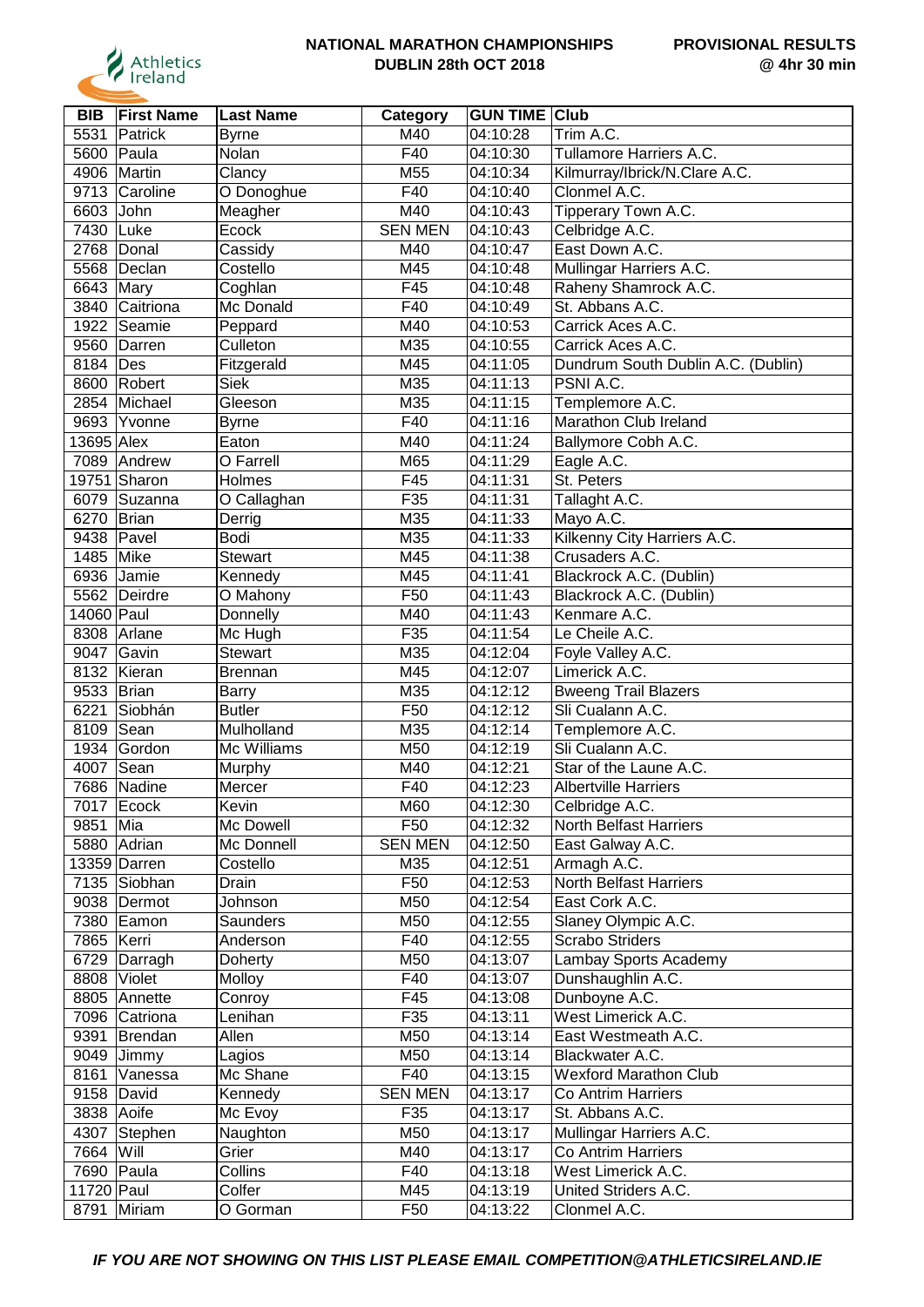

| <b>BIB</b>   | <b>First Name</b>         | Last Name     | Category       | <b>GUN TIME Club</b>   |                              |
|--------------|---------------------------|---------------|----------------|------------------------|------------------------------|
| 7005         | <b>Anne</b>               | <b>Belton</b> | F35            | 04:13:24               | Sportsworld A.C.             |
| 667          | Kieran                    | Guiry         | M45            | 04:13:28               | Athenry A.C.                 |
| 9512 Noel    |                           | Wren          | M35            | 04:13:28               | East Cork A.C.               |
| 666          | Kenneth                   | O Hara        | M35            | 04:13:29               | Athenry A.C.                 |
|              | 7660 Stephen              | Griffin       | M45            | 04:13:32               | Star of the Laune A.C.       |
|              | 7098 Joanne               | Maharg        | F40            | 04:13:35               | West Limerick A.C.           |
|              | 9290   Karen              | Mc Elroy      | F45            | 04:13:36               | <b>Magherafelt Harriers</b>  |
| 6520 Mary    |                           | Fitzsimons    | F45            | 04:13:37               | Crusaders A.C.               |
| 14787 Paul   |                           | Edgar         | M50            | 04:13:38               | <b>Ballydrain Harriers</b>   |
| 9639 Tim     |                           | Ganley        | M35            | 04:13:39               | Mayo A.C.                    |
|              | 1720 Damien               | Malone        | M35            | 04:13:42               |                              |
|              |                           |               |                |                        | Eagle A.C.                   |
| 6638 Clare   |                           | Lyons         | F40            | 04:13:45               | St. Coca's A.C.              |
|              | 9656 Brendan              | Fitzgerald    | M40            | 04:13:49               | Limerick Country Club A.C.   |
|              | 7720   Lorraine           | Naughton      | F35            | 04:13:52               | Galway City Harriers A.C.    |
|              | 7510 Richard              | Lenihan       | M65            | 04:13:59               | West Limerick A.C.           |
|              | 6762 Lorraine             | Noone         | F35            | 04:14:00               | Duleek & District A.C.       |
|              | 5999 Patrick              | Heffernan     | M40            | 04:14:01               | Carrick-on-Shannon A.C.      |
| 14276 Brian  |                           | O Regan       | <b>SEN MEN</b> | 04:14:02               | Galtee Runners A.C.          |
| 7775 Mark    |                           | Quigley       | M40            | 04:14:03               | Limerick A.C.                |
|              | 5956 Richard              | Moore         | <b>SEN MEN</b> | 04:14:05               | North Fermanagh Fitness Club |
|              | 8554 Nevan                | King          | M45            | 04:14:06               | Sportsworld A.C.             |
| 9643   Irene |                           | Curley        | F45            | 04:14:08               | Trim A.C.                    |
|              | 5959 Lorraine             | Mc Grinder    | F45            | 04:14:08               | Lifford Strabane A.C.        |
|              | 8253 Gillian              | Farrelly      | F40            | 04:14:16               | Drogheda & District A.C.     |
|              | 12150 Niamh               | Matthews      | F45            | 04:14:16               | Drogheda & District A.C.     |
| 10796 Helen  |                           | Dillon        | F35            | 04:14:21               | Drogheda & District A.C.     |
|              | 8526 Carmel               | Keenan        | F45            | 04:14:29               | Drogheda & District A.C.     |
|              | 8097 Barbara              | <b>Byrne</b>  | F45            | 04:14:32               | Drogheda & District A.C.     |
|              | 10692 Eamonn              | Kelly         | <b>SEN MEN</b> | 04:14:39               | North East Runners A.C.      |
|              | 8523 Sharon               | Manning       | F45            | 04:14:42               | North East Runners A.C.      |
|              | 9115 Thomas               | Delaney       | M55            | 04:14:45               | Waterstown Warriors A.C.     |
|              | 9088 Collette             | Collison      | F35            | 04:14:51               | Kenmare A.C.                 |
| 7094         | Carl                      | Harrington    | M45            | 04:14:55               | Dunboyne A.C.                |
|              | 9014 Edward               | Smith         | M55            | 04:15:10               | Dunshaughlin A.C.            |
| 7461         | Charlene                  | Carty         | F40            | 04:15:12               | Blackrock A.C. (Dublin)      |
| 7409   Jean  |                           | Lynch         | F35            | 04:15:14               | Blackrock A.C.(Louth)        |
|              | 6841   Martin             | Cusack        | M45            | 04:15:28               | Crusaders A.C.               |
|              | 9968 Adam                 | Mc Clure      | <b>SEN MEN</b> | 04:15:30               | Co Antrim Harriers           |
|              | 9928 Niamh                | O Ceallaigh   | F35            | 04:15:30               | Sli Cualann A.C.             |
|              | 7822 Francis              | Morris        | M50            | $\overline{0}$ 4:15:33 | Blayney Rockets A.C.         |
|              | 14721 Albert              | Little        | M45            | 04:15:37               | Enniskillen RC               |
|              | 9814 Katrina              | Mc Auley      | F35            | 04:15:42               | North Belfast Harriers       |
|              | 11524 Elaine              | Martin        | F40            | 04:15:43               | Armagh A.C.                  |
|              | 8694 Karina               | Carroll       | F40            | 04:15:46               | Blayney Rockets A.C.         |
| 2694 Philip  |                           | O Toole       | M45            | 04:15:53               | Tallaght A.C.                |
|              | 5798 Agnieszka            | Klimas        | F40            | 04:15:57               | Dooneen A.C.                 |
|              | 7688 Kevin                | Quaid         | M40            | 04:15:59               | Dromahane Road Runners       |
|              | 8124 Joanne               | Murphy        | F35            | 04:16:03               | Slaney Olympic A.C.          |
|              | 8245 Janet                | Curley        | F40            | 04:16:04               | Fr. Murphy A.C.              |
|              | 11051 Eimear              | Marron        | F35            | 04:16:05               | Carrick Aces A.C.            |
| 665          | Martin                    | O Hara        | M45            | 04:16:14               | Athenry A.C.                 |
| 2435 John    |                           | O Malley      | M45            | 04:16:25               | Dunboyne A.C.                |
|              | 3535 Michael              | Lindon        | M45            | 04:16:29               | North East Runners A.C.      |
|              | 1683 Donna                | Quinn         | F35            | 04:16:31               | Sli Cualann A.C.             |
|              | 8528 Eleanor              | Balamash      | F35            | 04:16:41               | Brothers Pearse A.C.         |
|              |                           |               | <b>SEN MEN</b> | 04:16:43               | Marathon Club Ireland        |
|              | 1982 Simon<br>3709 Joanne | Hallissey     | F35            | 04:16:45               | North East Runners A.C.      |
|              |                           | Lambe         |                |                        |                              |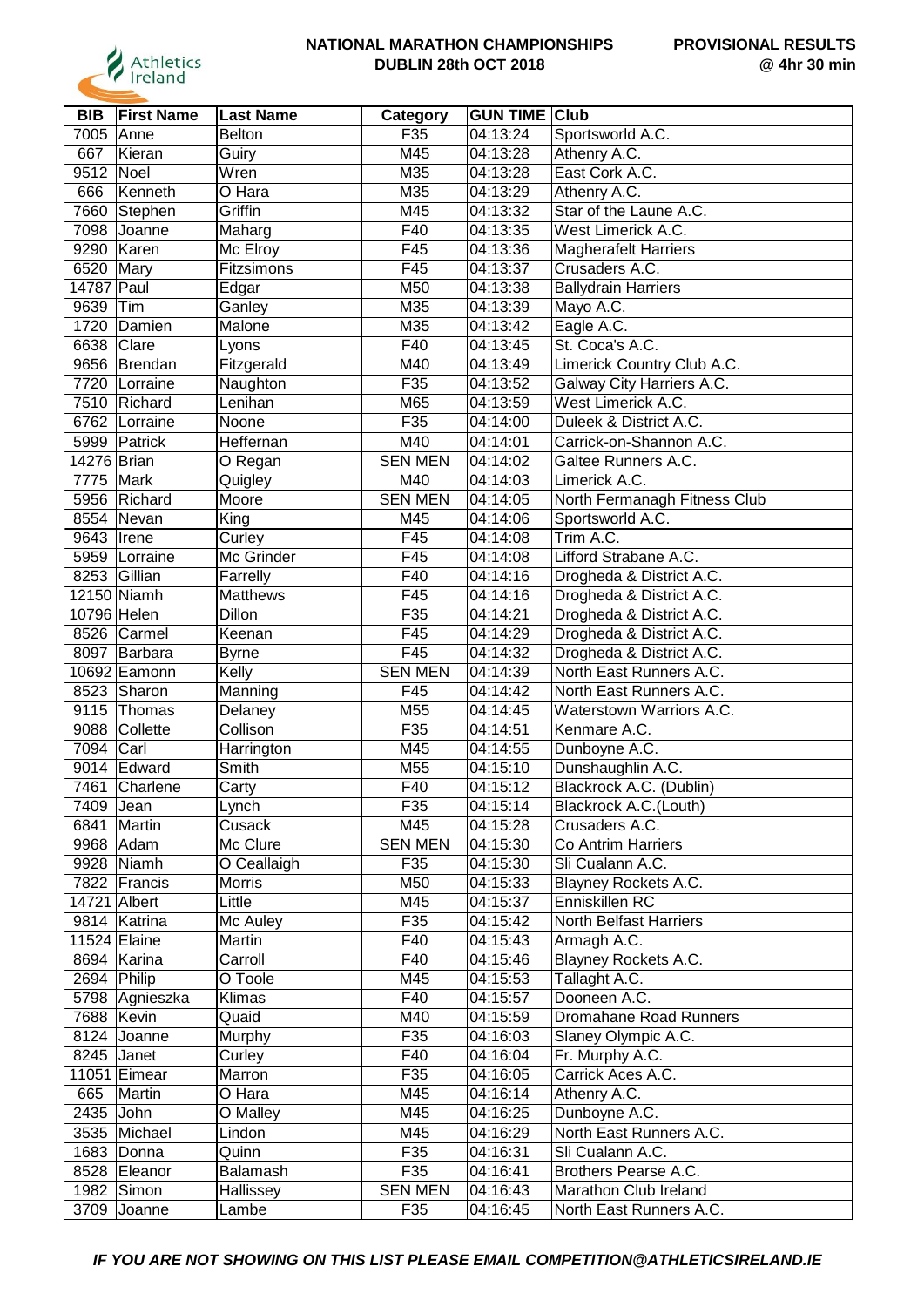

| <b>BIB</b>   | <b>First Name</b> | <b>Last Name</b> | Category                  | <b>GUN TIME Club</b> |                             |
|--------------|-------------------|------------------|---------------------------|----------------------|-----------------------------|
| 6301         | Eric              | Reyes            | M40                       | 04:17:02             | Dublin Front Runners A.C.   |
| 7816         | Sean              | Dinneen          | M55                       | 04:17:02             | Galway City Harriers A.C.   |
| 8853         | Fiona             | Kearney          | F40                       | 04:17:03             | Armagh A.C.                 |
| 5997         | Claire            | O Connell        | F40                       | 04:17:08             | Watergrasshill A.C.         |
| 14445 Dave   |                   | Clarke           | M45                       | 04:17:11             | Corofin A.C.                |
| 9527         | Alan              | O Shea           | M35                       | 04:17:12             | Clonmel A.C.                |
| 8882 Alan    |                   | Murphy           | M50                       | 04:17:13             | Ballina A.C.                |
|              | 5593 Sandra       | Pegman           | F50                       | 04:17:15             | Kilcoole A.C.               |
|              | 8110 Emmet        | <b>Breen</b>     | M40                       | 04:17:18             | Templemore A.C.             |
|              | 8222 Adrienne     | Delaney          | F40                       | 04:17:30             | Portmarnock A.C.            |
| 7797         | <b>TCarmel</b>    | Murphy           | F50                       | 04:17:30             | Carrick-On-Shannon A.C.     |
| 5596         | Carlos            | <b>Nunes</b>     | M45                       | 04:17:31             | Kilcoole A.C.               |
| 834          | Elaine            | Walsh            | F40                       | 04:17:38             |                             |
|              |                   |                  |                           |                      | Galway City Harriers A.C.   |
| 8451         | Heather           | Purcell          | F45                       | 04:17:46             | Kilkenny City Harriers A.C. |
| 4667         | Martin            | Hurley           | M50                       | 04:17:46             | Carraig-Na-Bhfear A.C.      |
| 7590         | Deirdre           | Meyler           | F40                       | 04:17:55             | Ballymore Cobh A.C.         |
| 7995         | lan               | Frazer           | <b>SEN MEN</b>            | 04:17:57             | <b>Scrabo Striders</b>      |
| 6272         | Jacqueline        | Connolly         | F45                       | 04:18:03             | Marathon Club Ireland       |
| 8827         | Sinead            | Wall             | F45                       | 04:18:15             | Kilcoole A.C.               |
| 6156         | Matthew           | Nicholson        | M35                       | 04:18:30             | Marathon Club Ireland       |
| 6469         | Mary              | Carr             | F40                       | 04:18:32             | Trim A.C.                   |
| 6933         | $ T$ ara          | Finn             | F40                       | 04:18:33             | Naas A.C.                   |
| 6238         | Aoife             | Harmon           | <b>SEN WOMEN 04:18:35</b> |                      | Drogheda & District A.C.    |
|              | 8316 Patrick      | Thompson         | M35                       | 04:18:38             | Marathon Club Ireland       |
| 468          | Sandra            | Lynch            | F40                       | 04:18:48             | Kilcoole A.C.               |
| 12316 Karol  |                   | Ó Loinsigh       | M35                       | 04:18:56             | Sli Cualann A.C.            |
| 6460         | Michael           | Costello         | M35                       | 04:19:01             | Marathon Club Ireland       |
| 6739         | Gruber            | Laurent          | M45                       | 04:19:05             | Beechmount Harriers A.C.    |
|              | 1823 Kieran       | Little           | <b>SEN MEN</b>            | 04:19:05             | Crusaders A.C.              |
|              | 8870 Brenda       | Barry            | F40                       | 04:19:14             | Monaghan Phoenix A.C.       |
|              | 11132 Parnell     | Watters          | <b>SEN MEN</b>            | 04:19:27             | Monaghan Phoenix A.C.       |
| 4104 Rock    |                   | Pender           | M50                       | 04:19:32             | St. L. O'Toole A.C.         |
| 4853         | Stuart            | Gowans           | M40                       | 04:19:33             | Co Antrim Harriers          |
| 6616         | Paul              | Mc Ardle         | M40                       | 04:19:34             | Blayney Rockets A.C.        |
|              | 14051 Clare-Anne  | Ludden           | F35                       | 04:19:39             | Portmarnock A.C.            |
|              | 5788 Padraig      | Regan            | M45                       | 04:19:42             | St. Brendans A.C. (Kerry)   |
| 6128   Bear  |                   | Fitzsimons       | M45                       | 04:19:44             | Marathon Club Ireland       |
|              | 6582 Philomena    | Finnegan         | F40                       | 04:19:45             | Rathkenny A.C.              |
| 8024 John    |                   | Core             | M35                       | 04:20:07             | Kilkenny City Harriers A.C. |
|              | 6375 Deborah      | Kelly            | F45                       | 04:20:13             | Brothers Pearse A.C.        |
|              | 4943 Margaret     | Reid             | F45                       | 04:20:13             | Finn Valley A.C.            |
|              | 8258 Naomi        | Galvin           | SEN WOMEN 04:20:15        |                      | Tullamore Harriers A.C.     |
|              | 14083 Eugene      | Mann             | M45                       | 04:20:21             | Tullamore Harriers A.C.     |
|              | 7146 Marcella     | Mc Donnell       | F <sub>50</sub>           | 04:20:26             | Mayo A.C.                   |
| 6656 Aoife   |                   | Tunney           | F40                       | 04:20:33             | Inbhear Mor A.C.            |
|              | 9395 Michelle     | Langan           | F40                       | 04:20:35             | Blackrock A.C. (Dublin)     |
|              | 7365 Paula        | <b>Burcheal</b>  | SEN WOMEN 04:20:36        |                      | Donadea Running Club        |
| 5977         | Martin            | O Rourke         | M45                       | 04:20:40             | Fota Island Running Club    |
| 1284         | Enda              | O Carolan        | M40                       | 04:20:45             | Mullingar Harriers A.C.     |
|              | 7546 Eimear       | Cullen           | F40                       | 04:20:56             | Brothers Pearse A.C.        |
|              | 1334 Robert       | Manson           | M45                       | 04:20:56             | Crusaders A.C.              |
|              | 10757 Conor       | Byrne            | <b>SEN MEN</b>            | 04:20:59             | Drogheda & District A.C.    |
| 18144 Orla   |                   | Mc Nulty         | F40                       | 04:21:02             | Lifford Strabane A.C.       |
|              | 7464   Brendan    | Nolan            | M45                       | 04:21:05             | St. L. O'Toole A.C.         |
| $6714$ David |                   | Birch            | M45                       | 04:21:06             | Drogheda & District A.C.    |
| 6680 Joe     |                   | Fagan            | M45                       | 04:21:08             | Mullingar Harriers A.C.     |
|              |                   |                  |                           |                      |                             |
|              | $10605$ Sandra    | Mc Laughlin      | F45                       | 04:21:13             | Celbridge A.C.              |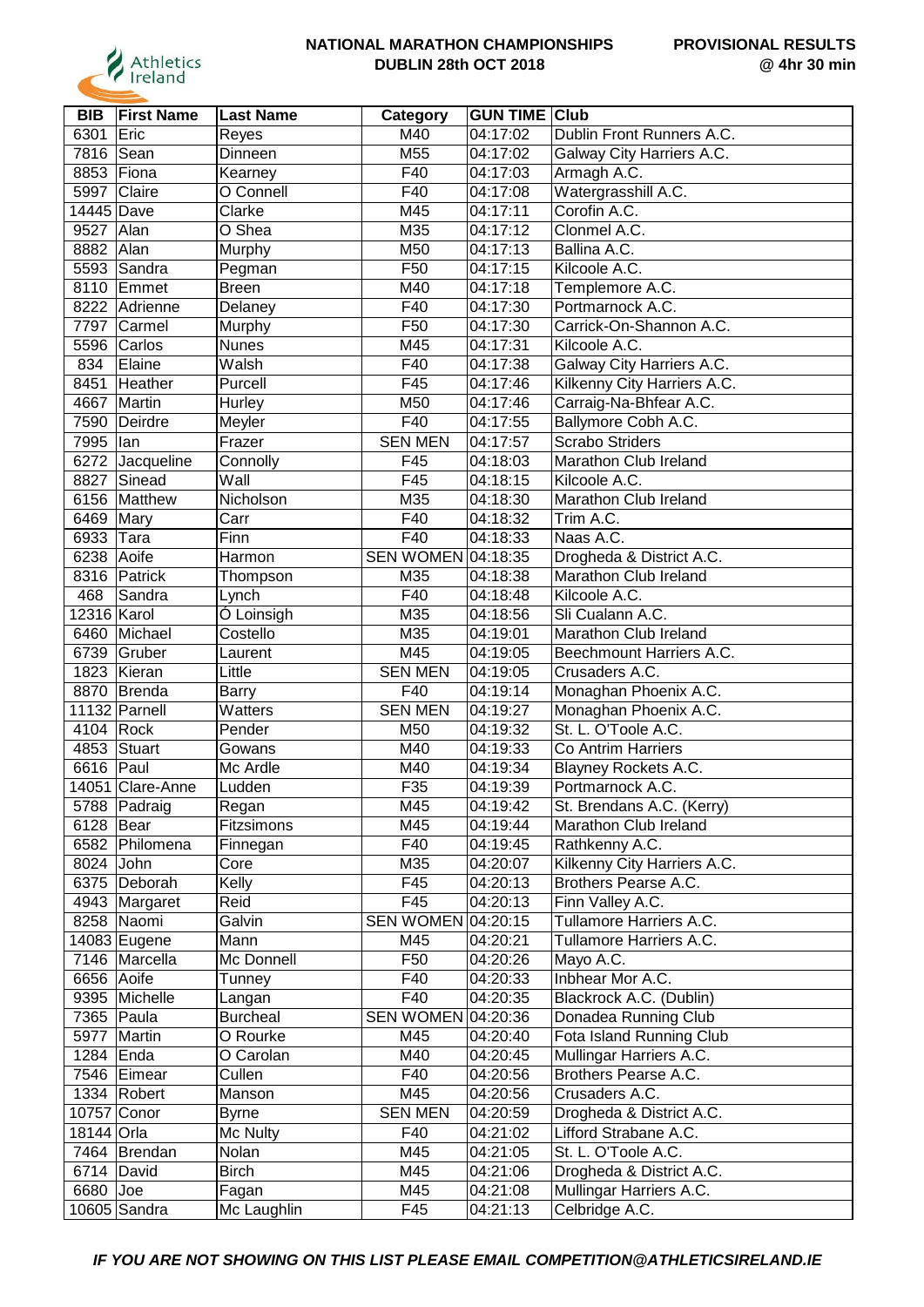

| <b>BIB</b>   | <b>First Name</b>  | <b>Last Name</b>   | Category        | <b>GUN TIME Club</b>   |                                        |
|--------------|--------------------|--------------------|-----------------|------------------------|----------------------------------------|
| 14474 Mark   |                    | Gilmore            | M45             | 04:21:21               | <b>Scrabo Striders</b>                 |
| 5530         | Pat                | Comey              | M70             | 04:21:26               | Trim A.C.                              |
| 7687         | Shane              | Freeman            | M40             | 04:21:31               | Swinford A.C.                          |
| 7403 Eva     |                    | Fairmaner          | F50             | 04:21:33               | Blackrock A.C. (Dublin)                |
| 7153         | Keith              | Healy              | M35             | 04:22:02               | Carrick-on-Shannon A.C.                |
|              | 14438 Michael      | O Malley           | M45             | 04:22:09               | Corofin A.C.                           |
|              | 9973 Robert        | Elliott            | <b>SEN MEN</b>  | 04:22:10               | Seapark A.C.                           |
| 12513 Gavin  |                    | Irvine             | <b>SEN MEN</b>  | 04:22:18               | Seapark A.C.                           |
|              | 9524 Michele       | Villaruel          | F <sub>55</sub> | 04:22:19               | Galway City Harriers A.C.              |
| 9209 Paul    |                    | Dornan             | M50             | 04:22:20               | <b>Springwell Running Club</b>         |
| 3817         | Ann                | Churchouse         | F45             | 04:22:22               | Ballyroan, Abbeyleix & District        |
| 7214         | Maurice            | Carroll            | M45             | 04:22:26               | Naomh Ciaran RC                        |
|              | 4506 Graham        | Quinlan            | M40             | 04:22:32               | Waterford A.C.                         |
|              | 8445 Martha        | O Neill            | F45             | 04:22:43               | Sli Cualann A.C.                       |
| 3086         | Emma               | Mc Cluskey         | F50             | 04:22:57               | St. Coca's A.C.                        |
| 13327 Clare  |                    | Flanagan           | F35             | 04:22:58               | Dundrum South Dublin A.C. (Dublin)     |
|              | 12745 Pauline      | Sweetnam           | F35             | 04:23:11               | <b>Churchtown Road Runners</b>         |
|              | 10714 Darragh      | Scully             | M40             | 04:23:12               | Duleek & District A.C.                 |
|              | 6336 Pauline       | Mc Enroe           | F45             | 04:23:12               | St. Coca's A.C.                        |
| 3768 Lucy    |                    | D'Arcy             | F45             | 04:23:17               | Sportsworld A.C.                       |
|              | 6554 Daniel        | O Riordan          | M40             | 04:23:21               | Lambay Sports Academy                  |
| 8778         | Gedis              | Steponavicius      | M35             | 04:23:28               | <b>Knocks Running Club</b>             |
|              | 14713 Richard      | Beggs              | M35             | 04:23:36               | East Down A.C.                         |
| 5697         | Stuart             | Cassidy            | M35             | 04:23:49               | East Down A.C.                         |
| 5752 John    |                    | Nyland             | M50             | 04:23:50               | Mayo A.C.                              |
| 1258         | Ken                | White              | M50             | 04:23:52               | Brothers Pearse A.C.                   |
|              | 6934 Miriam        |                    | F35             | 04:23:53               | Crusaders A.C.                         |
| 9593         | Gavin              | Logan<br>O Connell | M40             | 04:23:55               | Marathon Club Ireland                  |
| 10573 Linda  |                    | Murphy             | F40             | 04:23:55               | Grange/Fermoy A.C.                     |
| 5824         | Carol              |                    | F40             | 04:24:05               | Youghal A.C.                           |
| 5993         | Michele            | Murphy<br>Mowlds   | F40             | 04:24:05               | Newry City Runners A.C.                |
| 7428         | Colin              |                    | M35             | 04:24:07               | Crusaders A.C.                         |
| 8549         |                    | Maguire            | M50             | 04:24:14               |                                        |
|              | Joseph             | Pepper             | F50             | 04:24:33               | Tallaght A.C.<br>Marathon Club Ireland |
| 8867<br>7850 | Evelyn             | Mc Guirk           |                 |                        | East Cork A.C.                         |
|              | Marek              | Mazur              | M50             | 04:24:40               |                                        |
|              | 3599 Daragh        | Kelly              | M45             | 04:24:43<br>04:24:44   | Rathfarnham W.S.A.F. A.C.              |
|              | 11073 Declan       | Murray             | M60             |                        | Clonliffe Harriers A.C.                |
| 5976 Aoife   |                    | Kirby              | F45             | 04:24:54               | Waterford A.C.                         |
|              | 9881 Vincent       | Holland            | M45             | $\overline{0}$ 4:24:57 | OMG A.C.                               |
|              | 9415 Tracy         | Murphy             | F35             | 04:24:59               | Star of the Laune A.C.                 |
| 6641         | Anne Marie         | Furlong            | F35             | 04:25:10               | St. Coca's A.C.                        |
|              | 6607 Brendan       | White              | M45             | 04:25:11               | Rathkenny A.C.                         |
| 6411         | Pam                | O Rourke           | F40             | 04:25:13               | Navan A.C.                             |
|              | 11307 Laurence     | Farrell            | M40             | 04:25:24               | East Westmeath A.C.                    |
| 2019 John    |                    | Mc Kendry          | M40             | 04:25:25               | Co Antrim Harriers                     |
|              | 9689 Simon         | Davies             | M45             | 04:25:27               | <b>Ballintotis Fit4Life</b>            |
|              | 5710 Jason         | Holmes             | M45             | 04:25:30               | St. Peters                             |
|              | 1129 $\vert$ Paddy | Mulvey             | <b>SEN MEN</b>  | 04:25:34               | Fingallians A.C.                       |
| 1507 Paul    |                    | Hyland             | M50             | 04:25:40               | Raheny Shamrock A.C.                   |
| 7634 Paul    |                    | Mitchell           | M35             | 04:25:40               | Tallaght A.C.                          |
| 11274 Paul   |                    | Coyle              | M45             | 04:25:41               | Marathon Club Ireland                  |
| 14468 John   |                    | Swanton            | M35             | 04:25:42               | Eagle A.C.                             |
| 18541 Larry  |                    | Rigney             | M35             | 04:25:42               | Marathon Club Ireland                  |
|              | 19660 Eileen       | Murphy             | F45             | 04:25:43               | Waterford A.C.                         |
| 4741 Fiona   |                    | Kelly              | F35             | 04:25:50               | Ballina A.C.                           |
|              | 6316 Daniel        | Cronin             | M35             | 04:25:56               | Lusk A.C.                              |
|              | 12229 Stephen      | Dunne              | M35             | 04:26:05               | Waterstown Warriors A.C.               |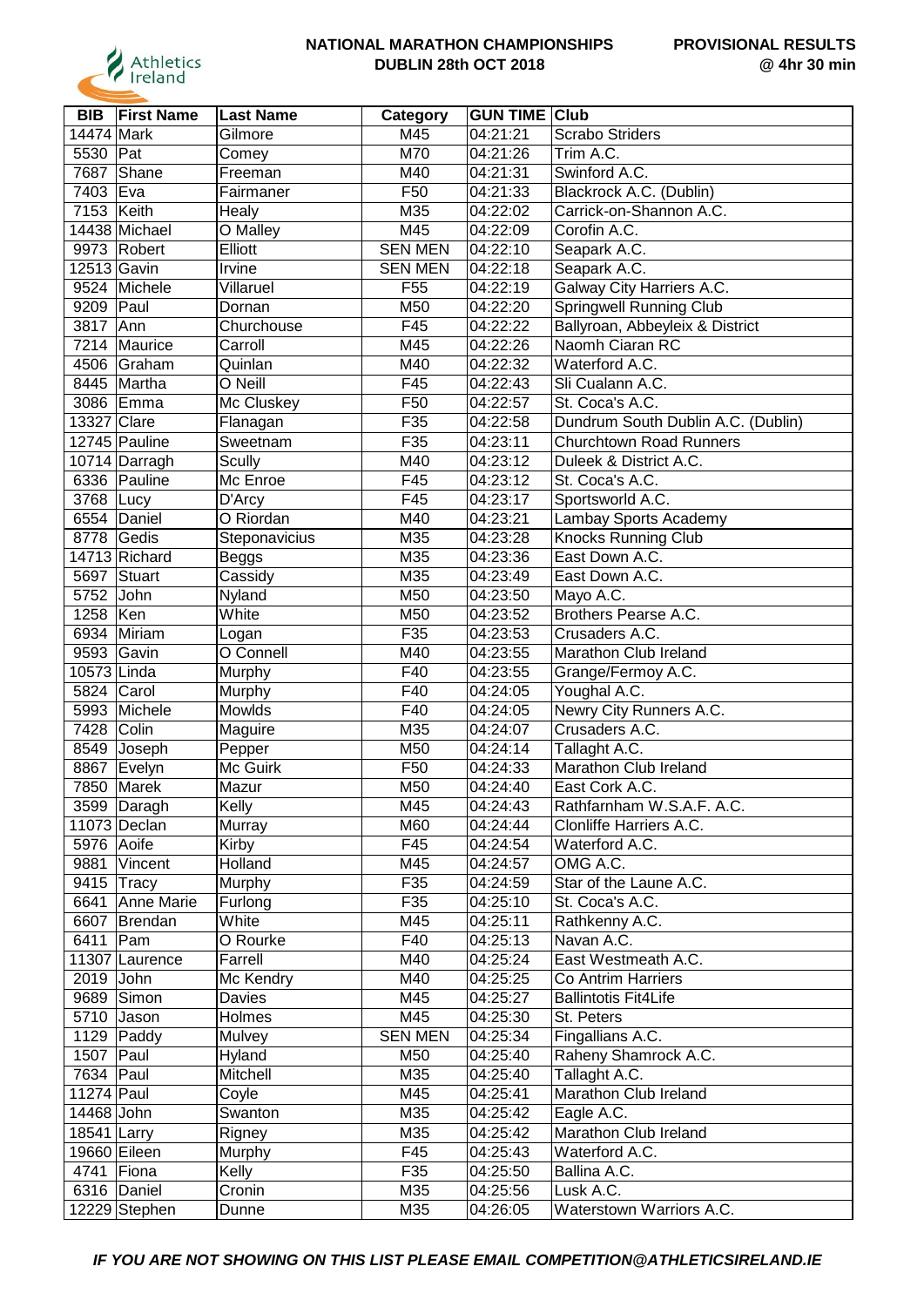

| <b>BIB</b>   | <b>First Name</b> | <b>Last Name</b> | Category           | <b>GUN TIME Club</b> |                                |
|--------------|-------------------|------------------|--------------------|----------------------|--------------------------------|
| 9953         | Donal             | Mannion          | M40                | 04:26:12             | Birr A.C.                      |
|              | 9455 Deborah      | Dawson           | F40                | 04:26:19             | Tír Chonaill A.C.              |
|              | 14804 Eugene      | Dunn             | M55                | 04:26:20             | Edenderry A.C.                 |
| 6875         | Mark              | Walsh            | <b>SEN MEN</b>     | 04:26:24             | Dromahane Road Runners         |
| 7107         | Patrick           | Carolan          | <b>SEN MEN</b>     | 04:26:25             | Tallaght A.C.                  |
|              | 8462 Frank        | Cloherty         | M40                | 04:26:33             | Mayo A.C.                      |
|              | 9410 Patrick      | O Connell        | <b>SEN MEN</b>     | 04:26:36             | Togher A.C.                    |
|              | 13109 Catherine   | Ronan            | F50                | 04:26:45             | United Striders A.C.           |
|              | 13534 Lorraine    | Watters          | SEN WOMEN 04:26:51 |                      | Blackrock A.C.(Louth)          |
| 8489 Sean    |                   | Quinn            | M55                | 04:26:51             | East Down A.C.                 |
|              | 7018 Eamonn       | Dunne            | <b>SEN MEN</b>     | 04:26:54             | Raheny Shamrock A.C.           |
|              | 14754 Kathleen    | Doherty          | F45                | 04:27:04             | Inishowen A.C.                 |
|              | 9663 Gillian      | Lyons            | SEN WOMEN 04:27:09 |                      | Crusaders A.C.                 |
|              | 9513 Patrick      | Torpey           | M50                | 04:27:22             | Marathon Club Ireland          |
|              | 7888 Paula        | Ryan             | SEN WOMEN 04:27:23 |                      | North Cork A.C.                |
|              | 12244 Marcella    | Mc Grath         | F40                | 04:27:29             | West Limerick A.C.             |
| 4831         | Neil              | Proven           | M50                | 04:27:29             | Clonmel A.C.                   |
| 6019 Dan     |                   | Wallace          | M40                | 04:27:31             | Raheny Shamrock A.C.           |
|              | 8349 Deirdre      | Farrell          | F <sub>50</sub>    | 04:27:31             | Brothers Pearse A.C.           |
|              | 6805 Michael      | Rogers           | M35                | 04:27:35             | East Westmeath A.C.            |
| 12470 Linda  |                   | Malone           | F35                | 04:27:42             | <b>Churchtown Road Runners</b> |
|              | 10885 Catherine   | Mc Carthy        | F45                | 04:27:43             | Eagle A.C.                     |
| 10996 Mick   |                   | Hillman          | M40                | 04:27:43             | Duleek & District A.C.         |
| 11294 Marie  |                   | Curran           | F35                | 04:27:45             | Sli Cualann A.C.               |
|              | 5604 Paddy        | Rowland          | M50                | 04:27:49             | Tullamore Harriers A.C.        |
|              | 6332 Padraig      | Roe              | M35                | 04:27:49             | <b>1ZER01</b>                  |
|              | 9526 Breege       | Mc Gath          | F50                | 04:27:53             | Galway City Harriers A.C.      |
| 12797 Claire |                   | Dunne            | F40                | 04:27:57             | Togher A.C.                    |
| 6289         | Shane             | Clarke           | M40                | 04:27:59             | Dunshaughlin A.C.              |
|              | 11312 Emma        | Hrebicek         | F40                | 04:28:02             | Balbriggan & District A.C      |
| 9757         | Edel              | Feeney           | SEN WOMEN 04:28:04 |                      | Mayo A.C.                      |
| 12108 Brian  |                   | Yarrow           | M35                | 04:28:08             | St. Michael's A.C.             |
|              | 6412 Grainne      | Cahill           | F40                | 04:28:12             | Navan A.C.                     |
| 16360 Anke   |                   | Hannukka         | F35                | 04:28:13             | Trim A.C.                      |
|              | 14856 Conor       | Foley            | M35                | 04:28:15             | East Cork A.C.                 |
|              | 7207 Michael      | Gallagher        | M50                | 04:28:21             | Craughwell A.C.                |
|              | 12744 Michael     | Pratt            | M55                | 04:28:22             | Grange/Fermoy A.C.             |
|              | 12632 Emma        | Tully            | F40                | 04:28:30             | Lusk A.C.                      |
| 7330 Una     |                   | Gaines           | F45                | 04:28:30             | Lusk A.C.                      |
| 14710 Paula  |                   | Donnellan Walsh  | F35                | 04:28:48             | Mayo A.C.                      |
| 16609 Alice  |                   | <b>Burke</b>     | F45                | 04:28:49             | Birr A.C.                      |
| 12359 John   |                   | Cleary           | M35                | 04:28:57             | Waterford A.C.                 |
|              | 9194 Richard      | Cooke            | M50                | 04:28:58             | Blackrock A.C. (Dublin)        |
| 11647 Dario  |                   | Zanchetta        | M40                | 04:29:00             | Sli Cualann A.C.               |
| 866          | John              | Manning          | M45                | 04:29:03             | West Muskerry A.C.             |
|              | 7705 David        | Dolan            | M40                | 04:29:10             | Dunboyne A.C.                  |
| 13244 Paul   |                   | Mc Cormack       | M35                | 04:29:10             | Roscommon A.C.                 |
|              | 6335 Gillian      | Ryan             | <b>SEN WOMEN</b>   | 04:29:11             | St. Coca's A.C.                |
| 14257 Keith  |                   | Ansbro           | M40                | 04:29:11             | Youghal A.C.                   |
|              | $14553$ Gerard    | <b>Burke</b>     | M40                | 04:29:17             | St. Nicholas A.C.              |
|              | 13159 Ciaran      | Mc Gowan         | M45                | 04:29:18             | Raheny Shamrock A.C.           |
|              | 5591 Emma         | Raughter         | F45                | 04:29:23             | Kilcoole A.C.                  |
| 1096 Pól     |                   | Ó Murchú         | M35                | 04:29:28             | Drogheda & District A.C.       |
| 1619 Ryan    |                   | Mc Mahon         | <b>SEN MEN</b>     | 04:29:28             | Blayney Rockets A.C.           |
|              | 1033 Shane        | <b>Broderick</b> | <b>SEN MEN</b>     | 04:29:28             | St. Michael's A.C.             |
|              | 12026 Elaine      | Casey            | F45                | 04:29:29             | Derg A.C.                      |
|              | 11349 Catriona    | Daly             | F40                | 04:29:32             | Ferbane A.C.                   |
|              |                   |                  |                    |                      |                                |